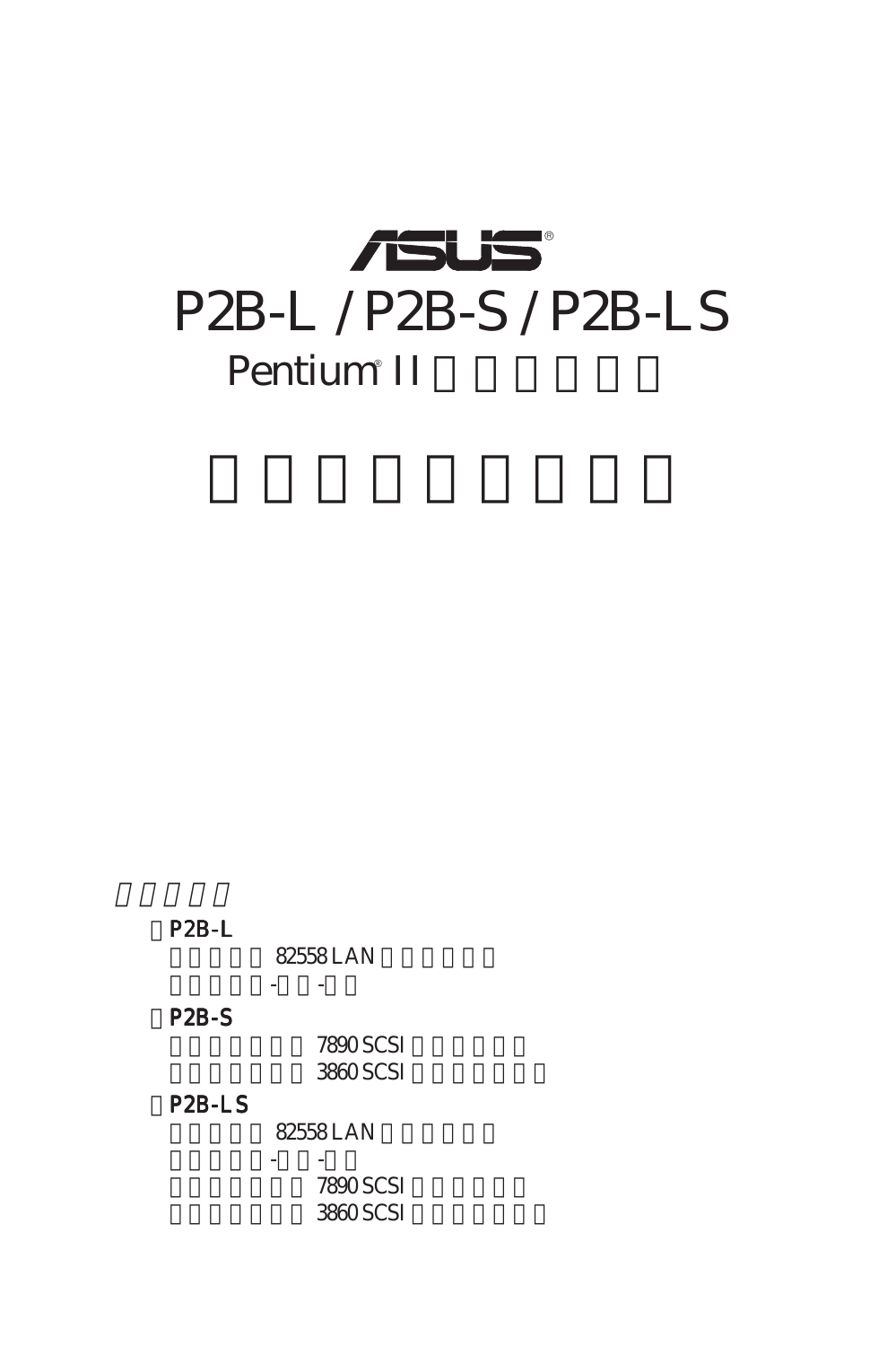

Intel LANDesk Pentium Intel IBM OS/2 IBM Symbios Symbios Logic Corporation Windows MS-DOS Microsoft Sound Blaster SB16 AWE32 AWE64D SB-LINK Creative Technology Ltd Adobe Acrobat Adobe Systems

RIOS http://www.asus.com.tw

改変する場合もありますが、改変はASUSの責務ではありません。ASUSは、製品,

#### Copyright © 1998 ASUSTeK COMPUTER INC.

| ASUS P2B-L/P2B-S/P2B-LS |
|-------------------------|
| : 1.03                  |
| 1998                    |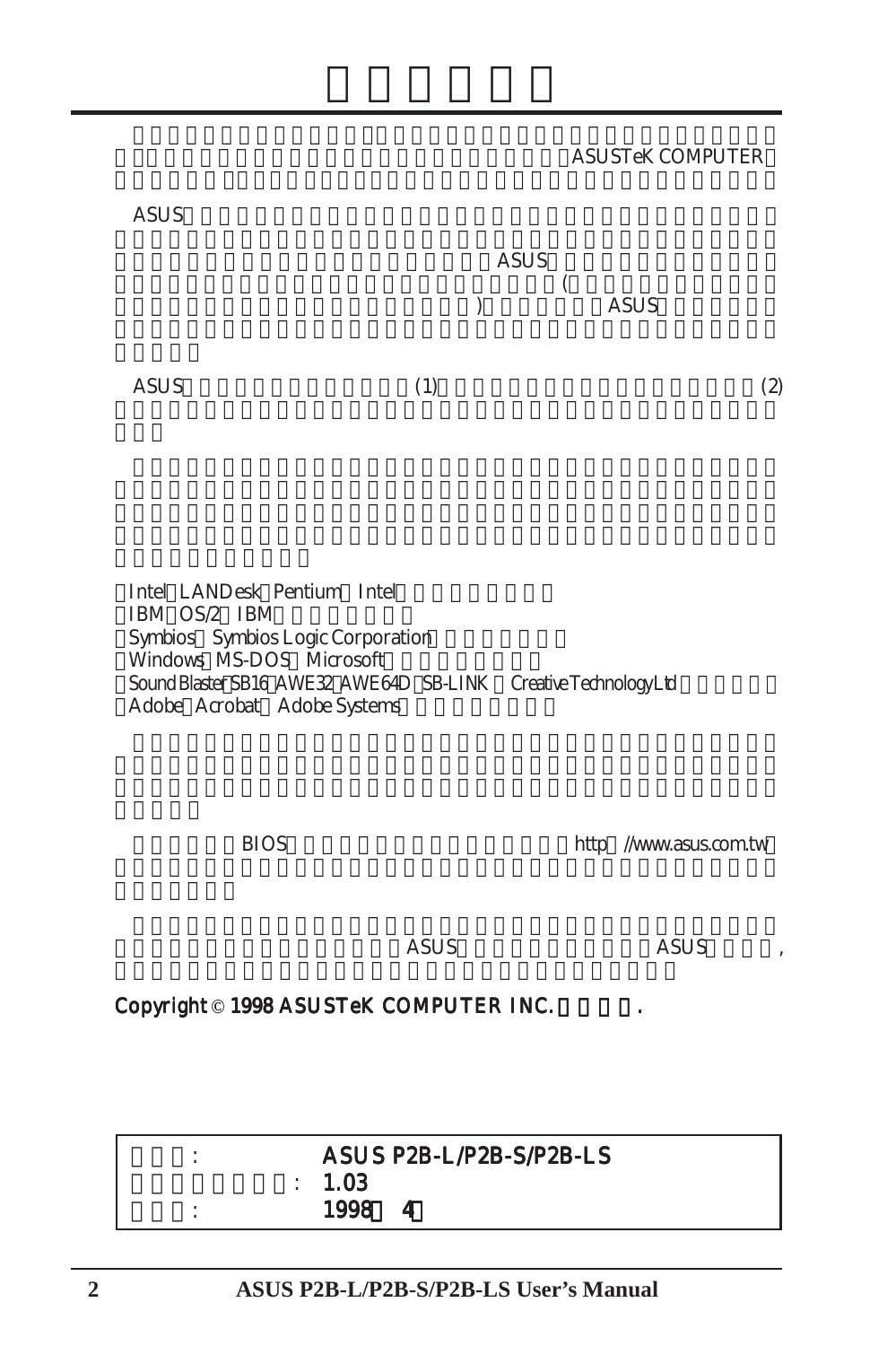# ASUS CONTACT INFORMATION

### ASUSTeK COMPUTER INC.

|   | 150Li-Te Road, Peitou, Taipei, Taiwan 112 |
|---|-------------------------------------------|
| ٠ | +8862-2894-3447                           |
|   | + 886 2-2894 3449                         |

Email: info@asus.com.tw

 $\div$  +886-2-2895-9254

| BBS:   | $+886228964667$          |
|--------|--------------------------|
| Email: | tsd@ asus.com.tw         |
| WWW:   | www.asus.com.tw          |
| FTP:   | ftp.asus.com.tw/pub/ASUS |
|        |                          |

### ASUS COMPUTER INTERNATIONAL

| $\mathbb{Z}^{\mathbb{Z}}$ | 6737 Mowry Ave, Mowry Business Center, Building 2, |
|---------------------------|----------------------------------------------------|
|                           | Newark, CA 94560, USA                              |
|                           | +1-510-608-4555                                    |
| Email:                    | info-usa@ asus.com.tw                              |

| $+1.5106084555$          |
|--------------------------|
| $+1-5107393774$          |
| tsd-usa@ asus.com.tw     |
| www.asus.com             |
| ftp.asus.com.tw/pub/ASUS |
|                          |

### ASUS COMPUTER GmbH

| ÷      | Harkort Str. 25, 40880 Ratingen, BRD, Germany |
|--------|-----------------------------------------------|
|        |                                               |
| ÷      | 49-2102-445011                                |
|        | 49 2102 442066                                |
| Email: | info-ger@ asus.com.tw                         |
|        |                                               |

| $: 49.2102 - 499712$       |
|----------------------------|
| 49 2102 448690             |
| tsd-ger@ asus.com.tw       |
| www.asuscom.de             |
| ftp.asuscom.de/pub/ASUSCOM |
|                            |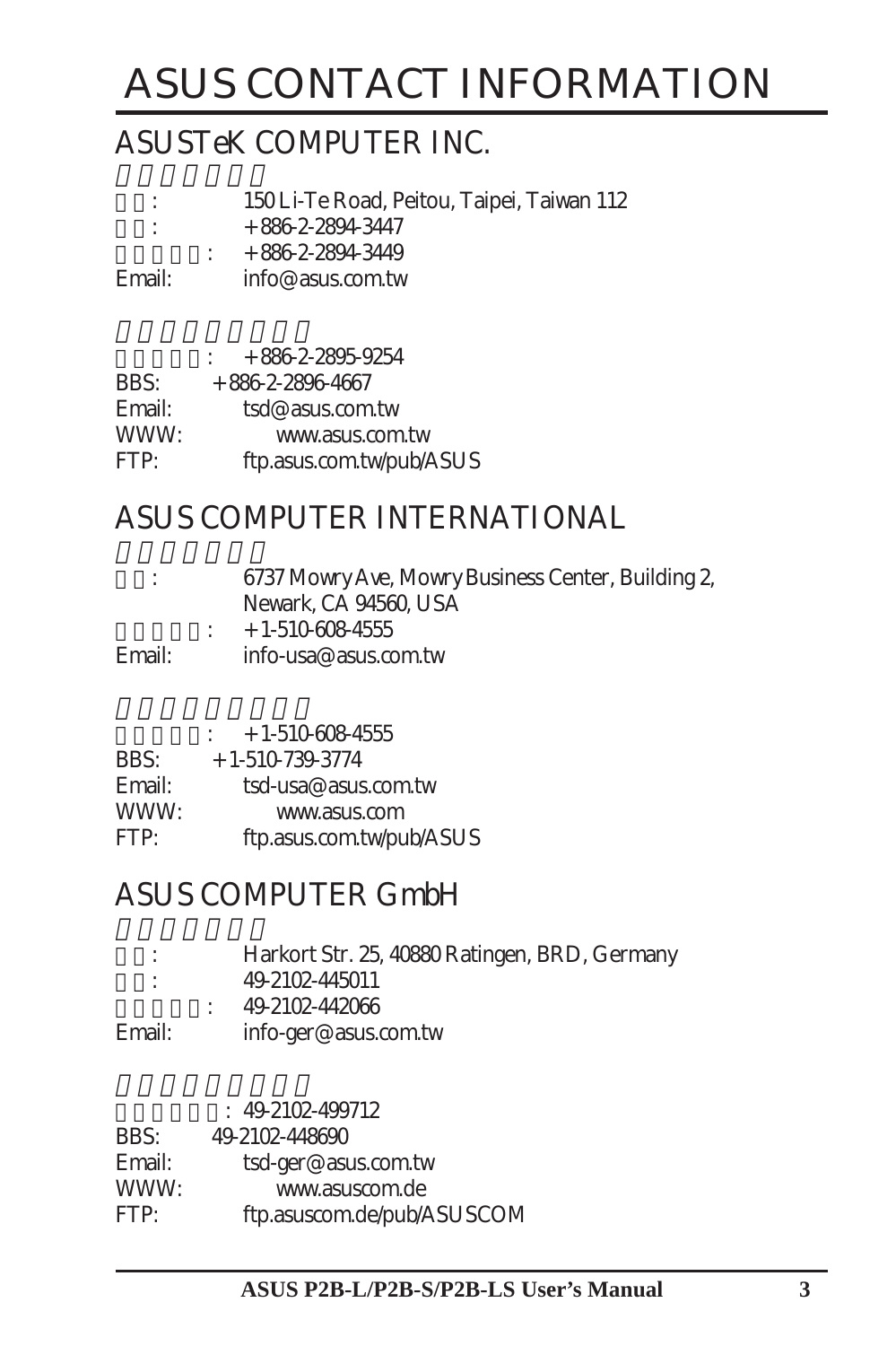| I.   |                         |            |                                      |
|------|-------------------------|------------|--------------------------------------|
|      |                         |            |                                      |
|      |                         |            |                                      |
| Η.   |                         |            | 8                                    |
|      |                         |            |                                      |
|      | ASUS P2B-LP2B-SP2B-LS   |            |                                      |
| III. |                         |            | 10                                   |
|      | ASUS P2B-L/P2B-S/P2B-LS |            | 10                                   |
|      |                         |            |                                      |
| 1.   |                         |            |                                      |
|      |                         |            |                                      |
| 2    |                         |            |                                      |
|      | <b>DIMM</b>             |            |                                      |
| З    |                         |            |                                      |
|      | Pentium II              |            |                                      |
|      | <b>AAVID</b>            |            |                                      |
|      | Elan Vital              |            |                                      |
| 4.   |                         |            |                                      |
|      |                         |            |                                      |
|      |                         | <b>IRQ</b> |                                      |
|      | <b>ISA</b>              | <b>DMA</b> |                                      |
|      | <b>ISA</b>              |            |                                      |
|      |                         |            |                                      |
| 5.   |                         |            |                                      |
|      |                         |            |                                      |
|      | IV. BIOS                |            | 36                                   |
|      |                         |            |                                      |
|      |                         |            |                                      |
|      | <b>BIOS</b>             |            |                                      |
|      |                         |            |                                      |
|      |                         |            |                                      |
|      |                         |            |                                      |
|      |                         |            |                                      |
|      |                         |            |                                      |
|      |                         |            |                                      |
|      |                         |            |                                      |
|      |                         |            |                                      |
|      |                         |            |                                      |
|      |                         |            | Details of Power Management Setup 49 |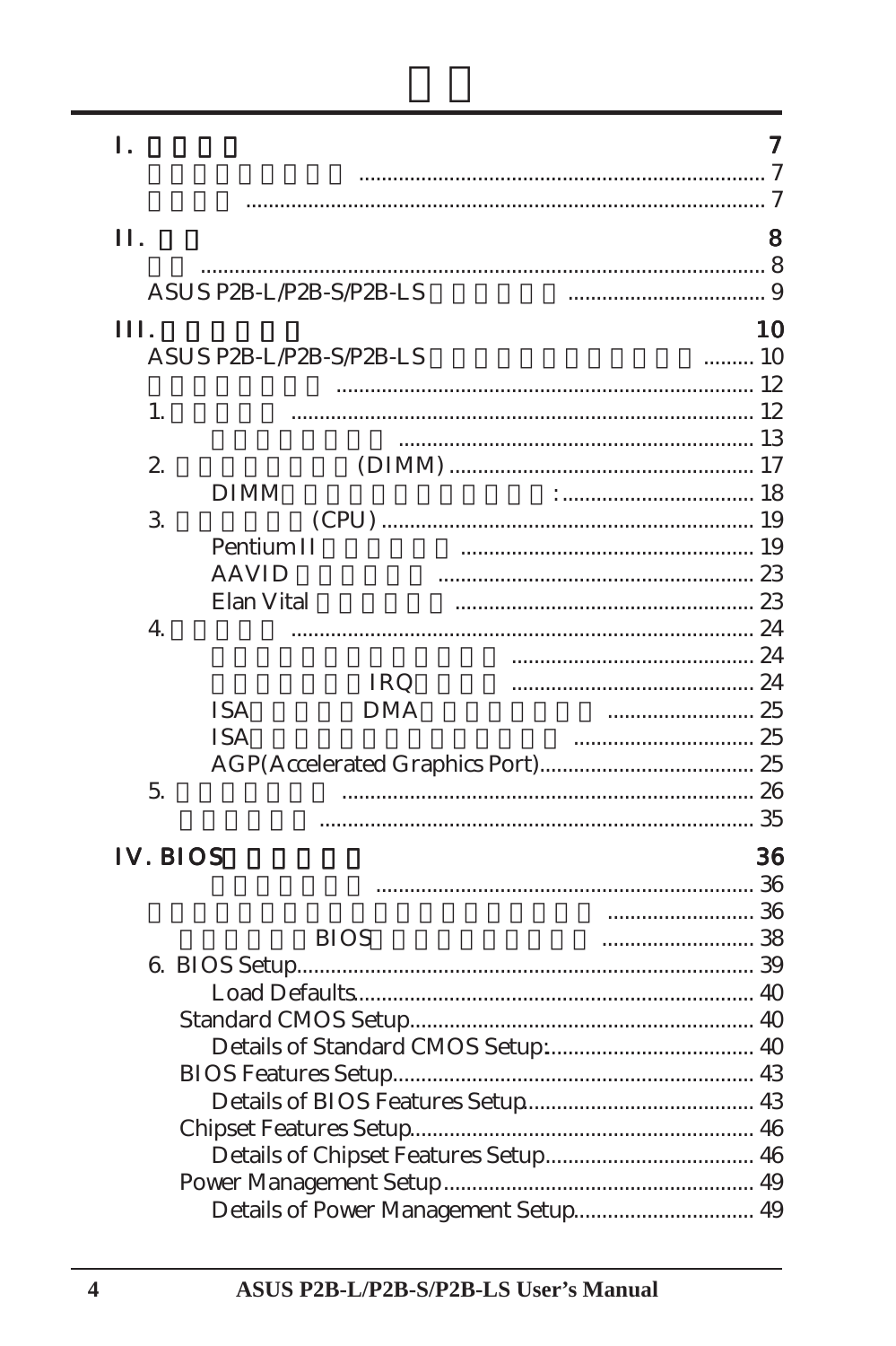| V.               |                |                  | 58           |  |
|------------------|----------------|------------------|--------------|--|
|                  |                |                  |              |  |
| VI.              |                |                  | 59           |  |
|                  |                |                  |              |  |
|                  |                |                  |              |  |
| VII.             |                |                  | 63           |  |
|                  |                |                  |              |  |
|                  |                |                  |              |  |
|                  |                |                  |              |  |
| <b>LED</b>       |                |                  |              |  |
| DOS / Windows 31 |                |                  |              |  |
| WindowsNT        |                | /WindowsNT       |              |  |
|                  |                |                  | 66           |  |
|                  |                | $\overline{(\ }$ |              |  |
|                  |                |                  |              |  |
|                  |                |                  |              |  |
|                  |                |                  |              |  |
|                  |                |                  |              |  |
|                  |                |                  |              |  |
|                  |                |                  |              |  |
| VIII.            | <b>SCSI</b>    |                  | 77           |  |
| <b>SCSI</b>      |                |                  |              |  |
| <b>SCSI</b>      |                |                  |              |  |
| IX.              | <b>EZ-SCSI</b> |                  | 79           |  |
|                  |                |                  |              |  |
|                  |                |                  |              |  |
| DOS / Windows 31 |                |                  |              |  |
| <b>DOS</b>       |                |                  |              |  |
|                  |                |                  |              |  |
|                  |                |                  | (afdisk)  85 |  |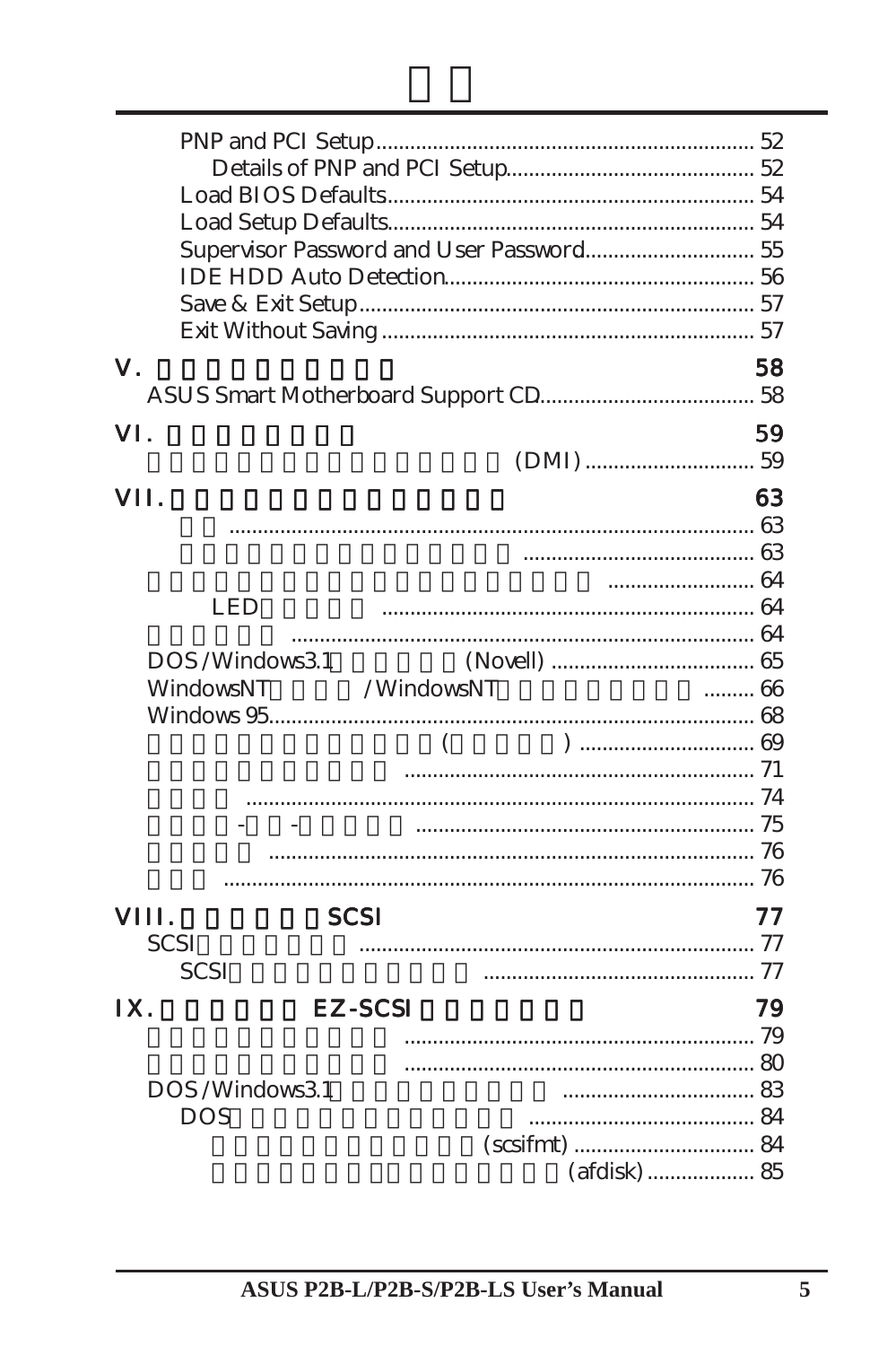# FCC & DOC COMPLIANCE

#### **Federal Communications Commission Statement**

This device complies with FCC Rules Part 15. Operation is subject to the following two conditions:

- This device may not cause harmful interference, and
- This device must accept any interference received, including interference that may cause undesired operation.

This equipment has been tested and found to comply with the limits for a Class B digital device, pursuant to Part 15 of the FCC Rules. These limits are designed to provide reasonable protection against harmful interference in a residential installation. This equipment generates, uses and can radiate radio frequency energy and, if not installed and used in accordance with manufacturer's instructions, may cause harmful interference to radio communications. However, there is no guarantee that interference will not occur in a particular installation. If this equipment does cause harmful interference to radio or television reception, which can be determined by turning the equipment off and on, the user is encouraged to try to correct the interference by one or more of the following measures:

- Re-orient or relocate the receiving antenna.
- Increase the separation between the equipment and receiver.
- Connect the equipment to an outlet on a circuit different from that to which the receiver is connected.
- Consult the dealer or an experienced radio/TV technician for help.

**WARNING!** The use of shielded cables for connection of the monitor to the graphics card is required to assure compliance with FCC regulations. Changes or modifications to this unit not expressly approved by the party responsible for compliance could void the user's authority to operate this equipment.

### **Canadian Department of Communications Statement**

This digital apparatus does not exceed the Class B limits for radio noise emissions from digital apparatus set out in the Radio Interference Regulations of the Canadian Department of Communications.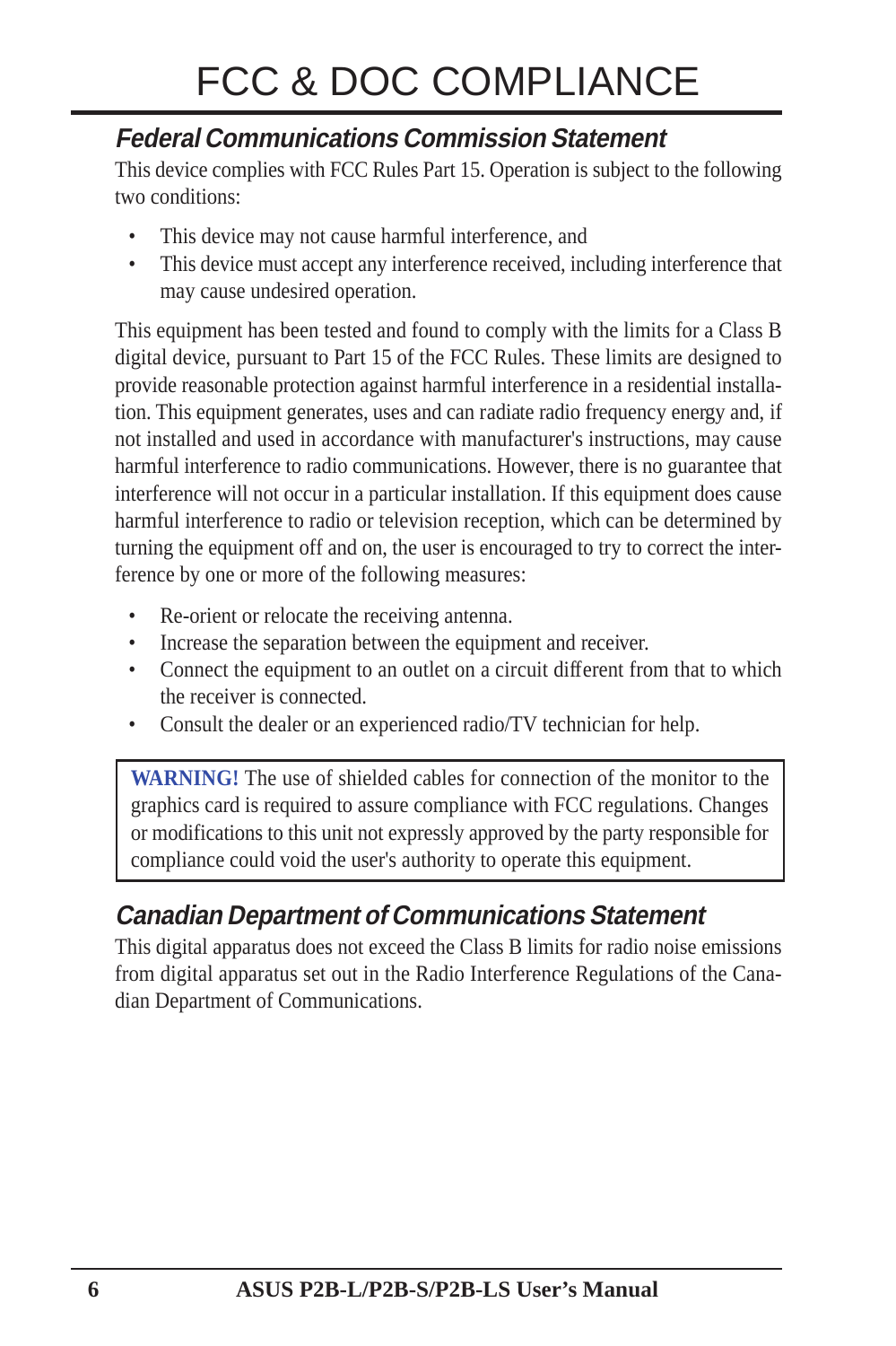|          |             | ٠                                 |  |  |
|----------|-------------|-----------------------------------|--|--|
| I.       |             |                                   |  |  |
| Н.       |             |                                   |  |  |
| III.     |             |                                   |  |  |
| IV. BIOS |             | <b>BIOS</b>                       |  |  |
| V.       |             | ASUS Smart Motherboard Support CD |  |  |
| VI. DMI  |             |                                   |  |  |
| VII.     |             | LAN                               |  |  |
| VIII.    | <b>SCSI</b> | <b>SCSI</b>                       |  |  |
| IX.      | EZ-SCSI     | EZ-SCSI                           |  |  |

 $\mathbf{I}$ .

| ☑ | $(1)$ ASUS |                      |              |        |               |                 |
|---|------------|----------------------|--------------|--------|---------------|-----------------|
| ∨ | $(1)$ CPU  |                      | <b>440BX</b> |        |               |                 |
| ✓ | (2)        |                      |              |        |               |                 |
| ∨ | (1)9       |                      | 25           |        |               |                 |
| ✓ | (1)25      |                      | 6            | PS/2   |               |                 |
| ✓ | (1)        | $\sqrt{2}$           | IDE          |        |               |                 |
| ✓ | (1)35      | /5                   |              |        |               |                 |
| ✓ | (1)        |                      |              |        |               |                 |
| M | (1)        |                      |              |        | (FD           | $CD$ -ROM $)$ : |
|   |            | <b>BIOS</b>          |              |        |               |                 |
|   |            | LANDesk              |              | (LDCM) |               |                 |
|   |            | <b>ASUS PC Probe</b> |              |        |               |                 |
|   |            | <b>SCSI</b>          |              |        |               |                 |
|   |            |                      |              | (DMI)  |               |                 |
|   |            | PC-cillin Lite       |              |        |               |                 |
|   |            |                      |              | Readme |               |                 |
|   |            |                      |              |        |               |                 |
| M | (1)        |                      |              |        |               |                 |
|   | 68         | Ultra SCSI2          |              |        | $\mathcal{L}$ |                 |
|   | 68         | Fast Wide SCSI       |              |        |               |                 |
|   | $50\,$     | Fast SCSI            |              |        |               |                 |
|   | PS/2       |                      | USB1 USB2    |        |               |                 |
|   |            |                      |              |        |               |                 |
|   |            |                      |              |        |               |                 |

I.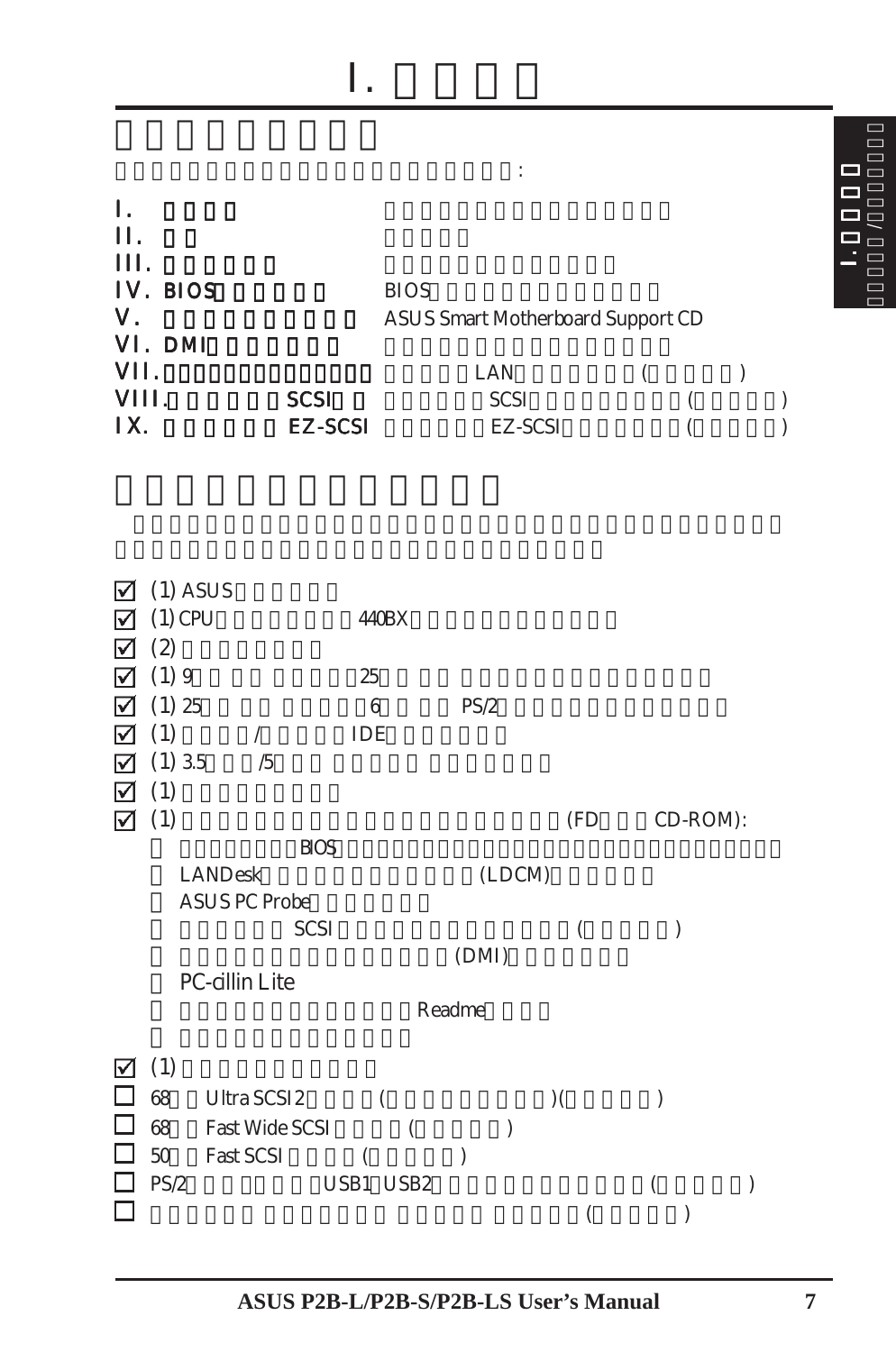# $II.$

### Features

ASUS P2B-L/P2B-S/P2B-LS
CPU

| Agp<br>$\ddot{\cdot}$<br>$(FSB)$ "<br><b>ACPI</b>                           | 440BX AGP<br>BIOS:                                           | PentiumII(233MHz-400MHz)<br>(1)<br>100MHz<br>bias(<br>Windows 98 |                              | "front-side bus<br>EEPROM)<br>ACPI |
|-----------------------------------------------------------------------------|--------------------------------------------------------------|------------------------------------------------------------------|------------------------------|------------------------------------|
| <b>PC/100</b><br>64<br>128MB)<br>100<br>$\ddot{\cdot}$                      | :4<br>512MB<br>100MHz                                        | PC/100 DIMM                                                      |                              | $(8\ 16\ 32)$<br>PC/               |
| 10BASE-T/100BASE-TX<br>LAN<br><b>SCSI</b><br>SCSI<br>$\mathcal{E}$<br>(LVD) | ÷<br>$\mathcal{E}$<br><b>LED</b><br>:8                       | 82558<br>$\left($<br>16 Ultra2 Ultra<br>AIC-7890Ultra2SCSI       | LAN<br>$\lambda$<br>AIC-3860 | $\left($                           |
| (<br>$\mathcal{E}$<br><b>AGP Slot:</b><br>3D                                |                                                              | AGP(Accelerated Graphics Port)                                   |                              |                                    |
| PC-PCI<br>SB-Link™:<br>$\text{SB-LINK}^{\scriptscriptstyle \text{TM}}$      |                                                              | AWE64D                                                           | <b>PCI</b>                   | SB16                               |
| ISA PCI<br>$\therefore$ 16                                                  | ISA                                                          | 32                                                               | PCI.                         | $\overline{4}$                     |
| $\ddot{\cdot}$                                                              | IntelLANDesk                                                 |                                                                  |                              | (LDCM) ASUS Probe                  |
| IO:<br>1                                                                    | UART<br>UART2 COM2                                           | $\mathbf{2}$                                                     | <b>EPP/ECP</b>               |                                    |
| $\left($<br>PCI<br>IDE<br>UltraDMA33 PIO 3/4                                | $(DMI)$ :<br><b>BIOS</b><br>V<br>$\mathcal{L}$<br>$\colon$ 2 | DMI<br><b>IDE DMA</b><br>$\mathbf{2}$                            | $\overline{4}$<br><b>IDE</b> | $(DM -$                            |
| CD-ROM<br><b>IDE</b><br>MB 288MB)<br><b>3mode</b><br>(35)                   | <b>IDE</b>                                                   | $\mathbf{2}$<br>525                                              | 1.2MB) LS-120                | <b>PCI</b><br>35<br>(1.44)         |
| (35)<br>BIOS IDE CD-ROM<br>IrDA:                                            | <b>SCSI</b>                                                  | 120MB 1.44MB 720K)                                               |                              |                                    |
| PCI:                                                                        | PCI<br><b>PCI</b>                                            |                                                                  |                              | <b>CPU</b>                         |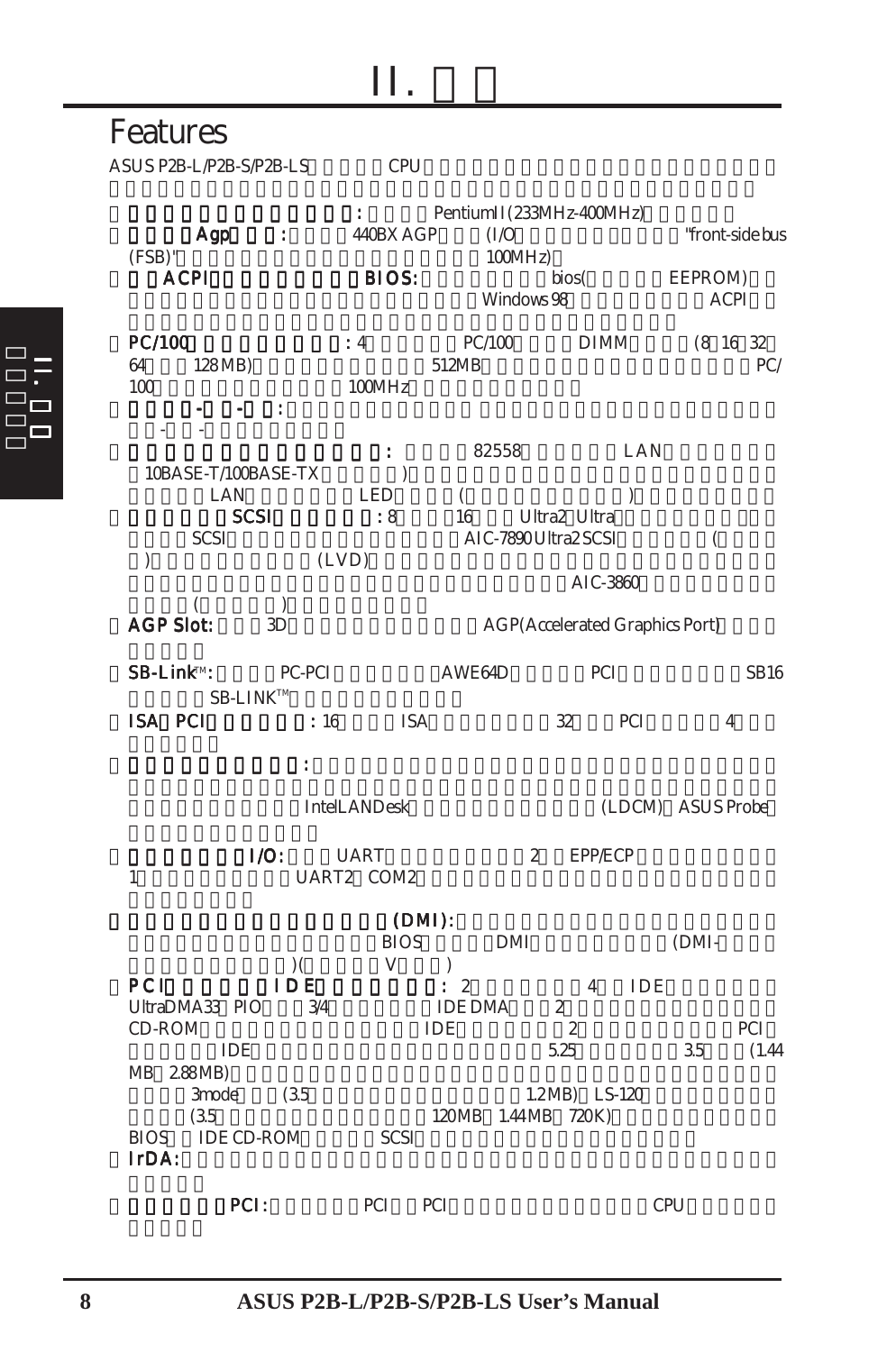## ASUS P2B-L/P2B-S/P2B-LS

 $II.$ 



Programmable 2MbitFlashROM IntelPIIX4E PCIset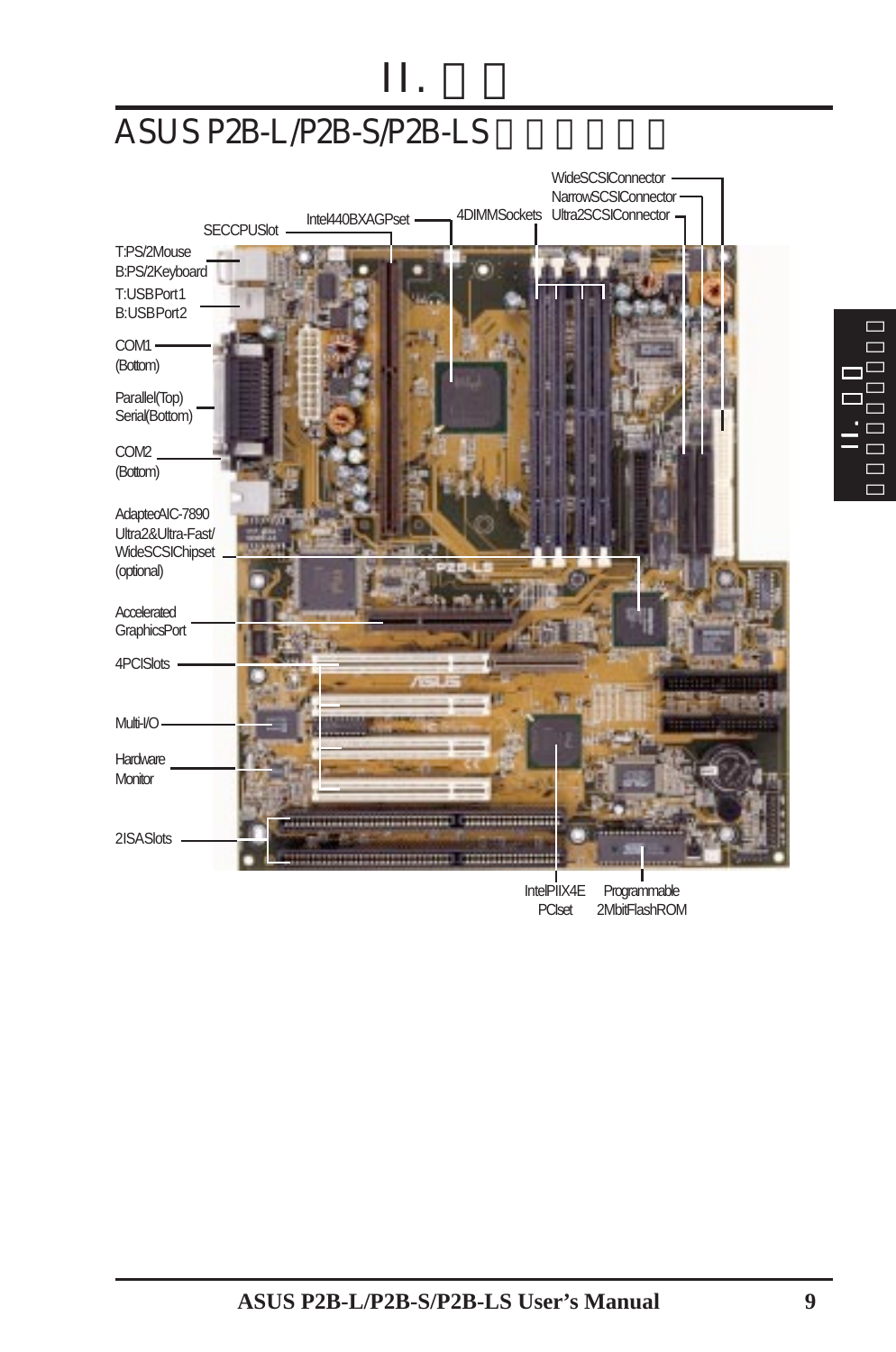### ASUS P2B-L/P2B-S/P2B-LS



**NOTE:** Greyed components are optional/reserved for future use.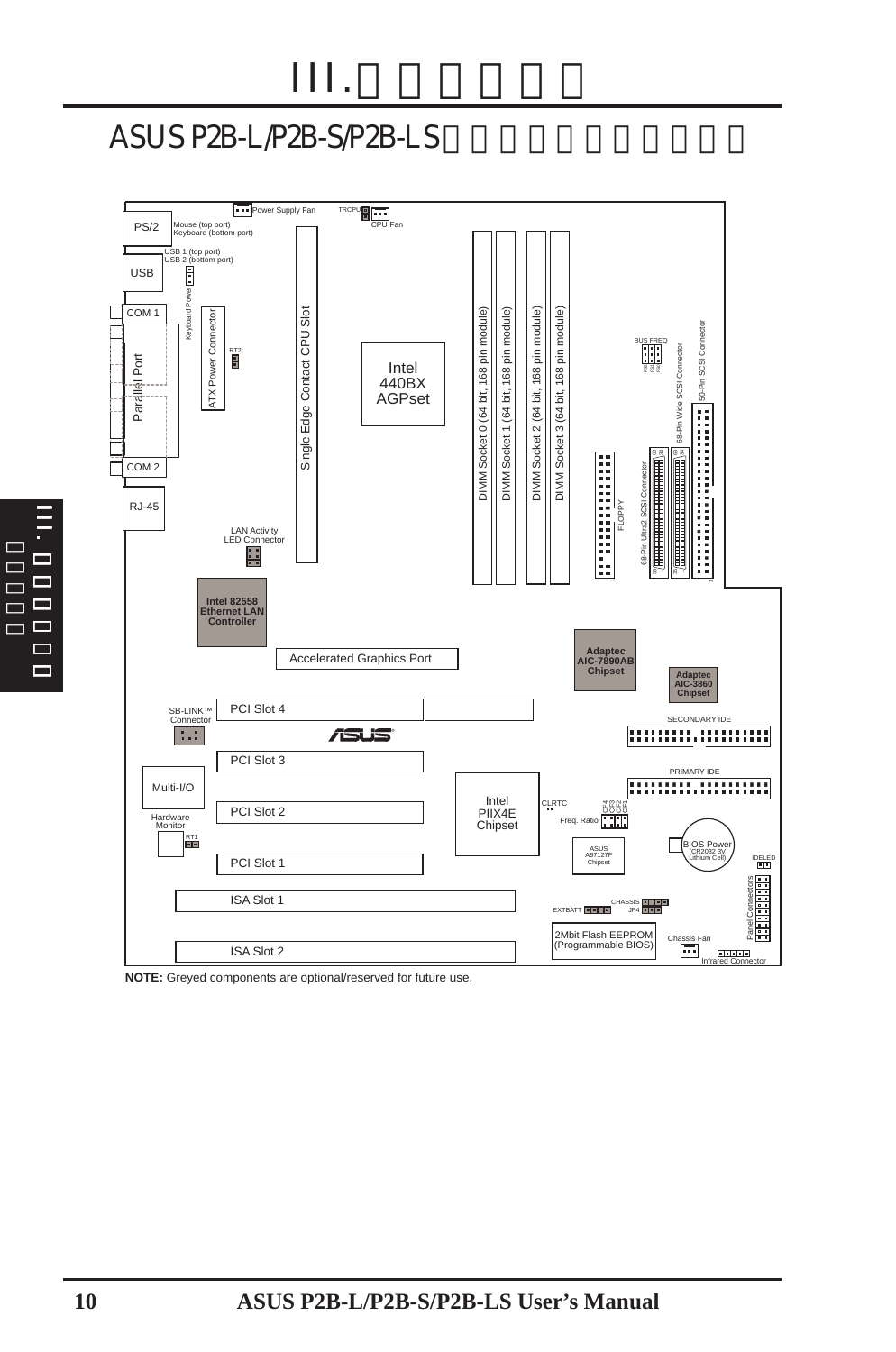| 1)            | <b>CLRTC</b>                | p. 13 Clear Real Time Clock (RTC) RAM                                                         |
|---------------|-----------------------------|-----------------------------------------------------------------------------------------------|
| 2)            | <b>KBPWR</b>                | p. 13<br>$\mathcal{E}$<br>(<br>$\sqrt{2}$                                                     |
| 3)            | FSQ FS1, FS2                | p. 14 CPU                                                                                     |
| 4)            | CF1, CF2, CF3 CF4           | p. 14 CPU                                                                                     |
|               |                             |                                                                                               |
|               |                             |                                                                                               |
| 1)            | <b>DIMM</b> Sockets         | p. 18 DIMM                                                                                    |
| 2)            | <b>SEC CPU Slot</b>         | p. 19 Single Edge Contact CPU                                                                 |
| 3)            | SLOT1, SLOT2                | p. 24 16<br><b>ISA</b>                                                                        |
| 40            | PCI 1, PCI 2, PCI 3, PCI 4  | Ť<br>p. 25 32<br>PCI                                                                          |
| 5)            | AGP                         | p. 25 Accelerated Graphics Port                                                               |
|               |                             |                                                                                               |
| 1)            | TRCPU                       | p. 22 CPU<br>(O/R)                                                                            |
| 2)            | RT <sub>2</sub>             | p. 33<br>(O/R)                                                                                |
|               |                             |                                                                                               |
| 1)            | <b>PS2KBMS</b>              | $p.26$ PS $/2$<br>(6)<br>$\mathcal{E}$                                                        |
| 2)            | <b>PS2KBMS</b>              | $p.26$ PS $/2$<br>(6)<br>$\mathcal{E}$                                                        |
| 3)            | PRINTER                     | (25<br>p. 27<br>$\mathcal{E}$<br>$\mathcal{E}$                                                |
| 4)            | COM1/COM2                   | COM1COM2(2<br>$\mathcal{E}$<br>p. 27<br>9                                                     |
| 5)            | <b>FLOPPY</b>               | (34)<br>p. 27<br>$\mathcal{E}$                                                                |
| 6)            | USB                         | 2(2)<br>p. 28 Universal Serial<br>1<br>4<br>$\mathcal{L}$                                     |
| 7)            | Primary/Secondary IDE       | p. 28<br>$\sqrt{2}$<br>IDE<br>$\Phi$<br>$\mathcal{E}$                                         |
| 8)            | <b>IDELED</b>               | (2)<br>p. 29 IDESCSI LED<br>$\mathcal{E}$                                                     |
| 9)            | CHA_/CPU_/PWR_FAN           | <b>CPU</b><br>p. 29<br>(3<br>$\mathcal{E}$                                                    |
|               | 10 IR                       | p. 30<br>(5<br>$\mathcal{E}$                                                                  |
|               | 11) ATXPWR                  | (20)<br>p. 30 ATX                                                                             |
|               | 12) SCSI-50SCSI-68ULTRA2-68 | p. 31 UltraFast $(50)$<br>$U$ ltra $2(68)$<br>) UltraWide $(68)$<br>$)$ SCSI<br>$\mathcal{L}$ |
|               |                             |                                                                                               |
|               | 13 TB LED (PANEL)           | p. 32 LED<br>(2)<br>$\mathcal{E}$                                                             |
|               | 14) SMI (PANEL)             | p. 32 SMI<br>(2<br>$\mathcal{E}$                                                              |
|               | 15) PWR (PANEL)             | p. 32 ATX<br>Soft<br>(2<br>$\mathcal{E}$                                                      |
|               | 16) RESET (PANEL)           | p. 32<br>(2)<br>$\mathcal{E}$                                                                 |
|               | 17) KEYLOCK (PANEL)         | LED(3)<br>p. 32                                                                               |
|               | 18) KEYLOCK (PANEL)         | (2)<br>p. 32<br>$\mathcal{E}$                                                                 |
|               | 19 SPEAKER (PANEL)          | p. 32<br>(4)<br>$\mathcal{E}$                                                                 |
|               | 20 RJ-45                    | p. 32 RJ-45<br>(8)<br>)(OR)                                                                   |
| 21) A         |                             | p. 32 LAN<br>)(OR)<br>(6                                                                      |
|               | 22) CHASSIS                 | (41)<br>)(OR)<br>p. 32                                                                        |
|               | 23) DMA_HEADER              | $p. 33$ SB-LINK <sup>TM</sup><br>(61)<br>)(OR)                                                |
|               |                             |                                                                                               |
|               |                             | LegacyISA                                                                                     |
|               |                             | 290H-297H                                                                                     |
| $\dagger$ PCI | LAN<br>34                   | SCSI<br>(<br>2<br>INT#                                                                        |
|               | (INT#)                      | INT#                                                                                          |
| ΟR            |                             |                                                                                               |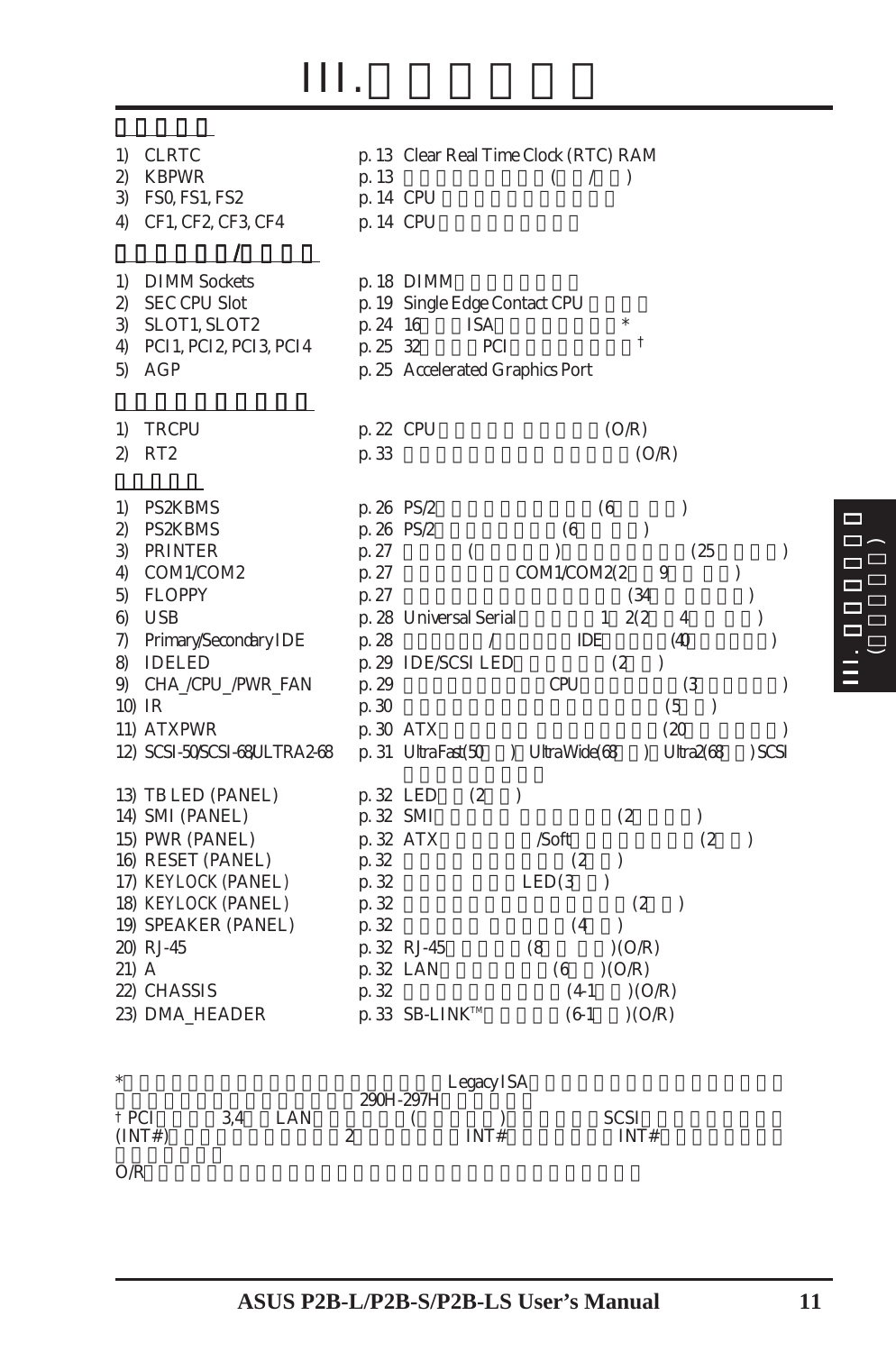- 1. ジャンパーの設定 2. DRAM<br>3  $\frac{3}{4}$  CPU  $4.$  $5.$ 6. BIOS
- 1. ジャンパー



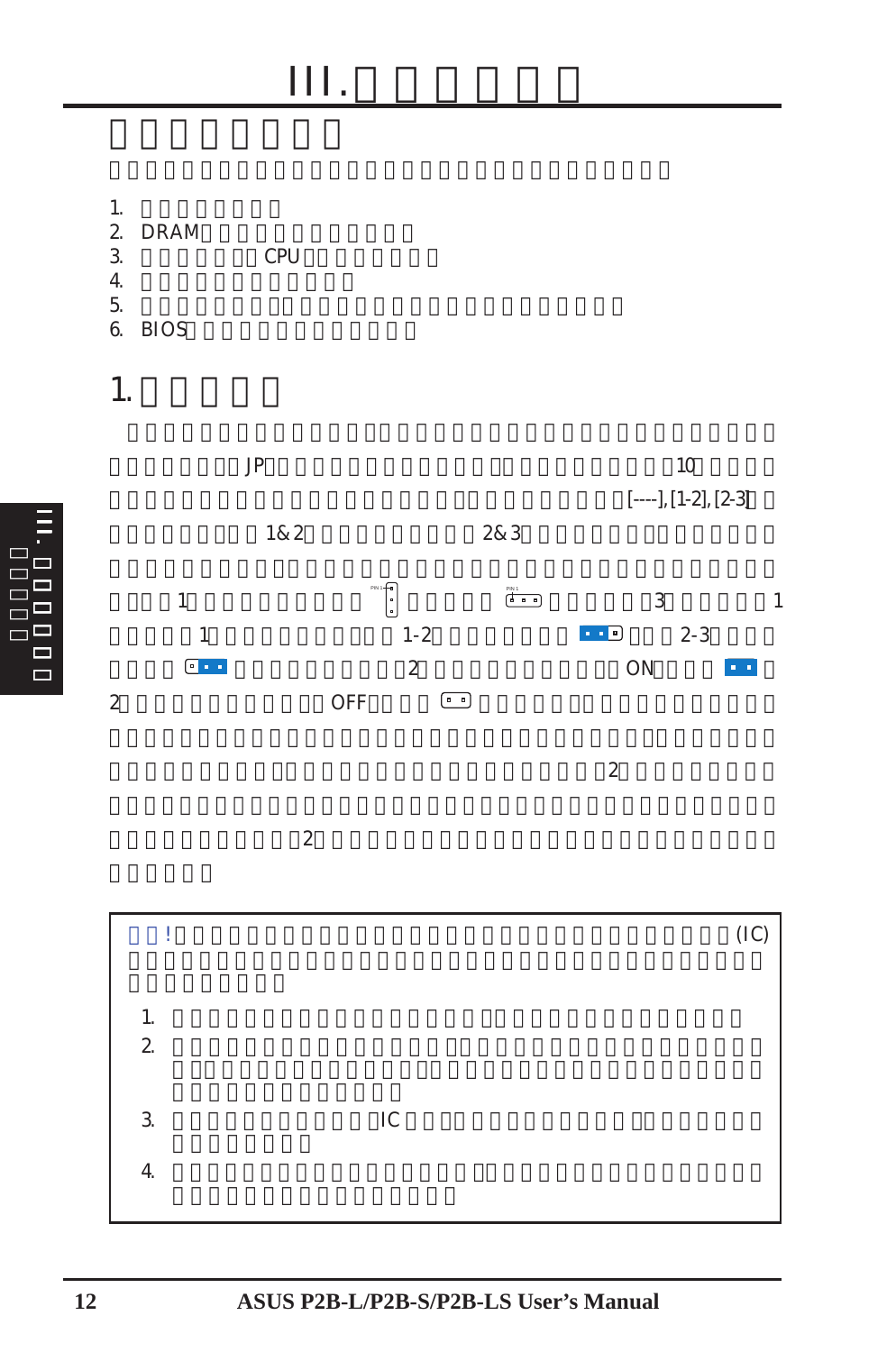



**P2B-L/S/LS Keyboard Power Up**

2<br>2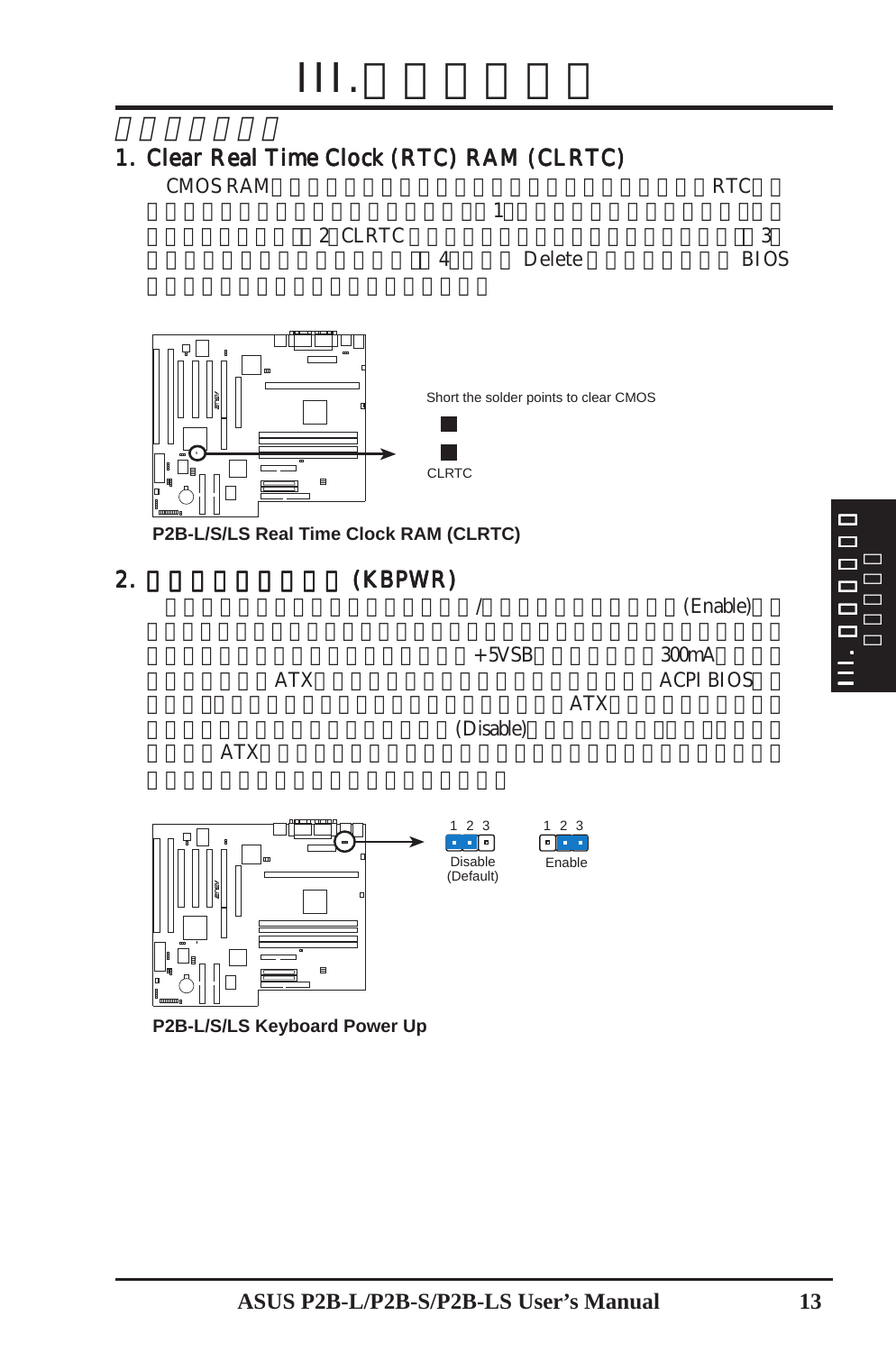



4. CPU (CF1 CF2 CF3 CF4) について CPU にっぽん こうしょう こうしょう こうしょう こうしょう こうしょう こうしょう こうしょう こうしょう こうしょう こうしょう こうしょう こうしょう こうしょう こうしょう こうしょう こうしょく





*Set the jumpers by the Internal speed of your processor as follows:*

|        |       |               |                               | (Freq. Ratio)            |
|--------|-------|---------------|-------------------------------|--------------------------|
| Freq.  | Ratio | <b>BUS F.</b> | FS <sub>2</sub><br>FS1<br>FS0 | CF3<br>CF2<br>CF1<br>CF4 |
| 400MHz | 4.0x  | 100MHz        | $[1-2]$ $[1-2]$ $[1-2]$       | [ON] [OFF] [ON] [ON]     |
| 350MHz | 3.5x  | 100MHz        | $[1-2]$ $[1-2]$ $[1-2]$       | [ON] [ON] [OFF] [OFF]    |
| 300MHz | 3.0x  | 100MHz        | $[1-2]$ $[1-2]$ $[1-2]$       | [ON] [ON] [OFF] [ON]     |
| 333MHz | 5.0x  | 66MHz         | $[1-2]$ $[1-2]$ $[2-3]$       | [ON] [OFF] [OFF] [ON]    |
| 300MHz | 4.5x  | 66MHz         | $[1-2]$ $[1-2]$ $[2-3]$       | [ON] [OFF] [ON] [OFF]    |
| 266MHz | 4.0x  | 66MHz         | $[1-2]$ $[1-2]$ $[2-3]$       | [ON] [OFF] [ON] [ON]     |
| 233MHz | 3.5x  | 66MHz         | $[1-2]$ $[1-2]$ $[2-3]$       | [ON] [ON] [OFF] [OFF]    |
|        |       |               |                               | $-$ (BUS Freq.)          |

: プロセッサーをオーバークロックです。

Voltage Regulator Output Selection (VID) VID Pentium II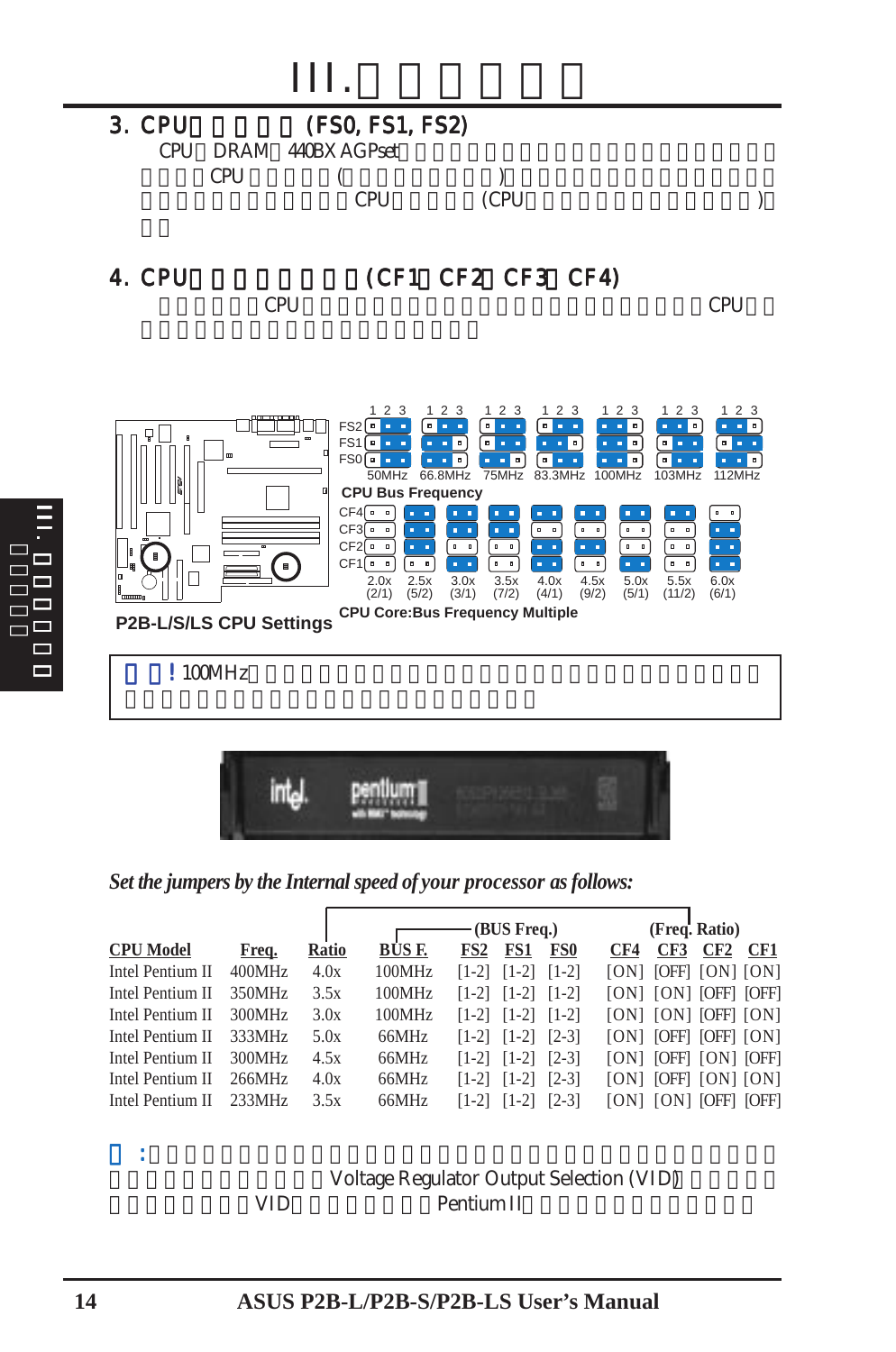$($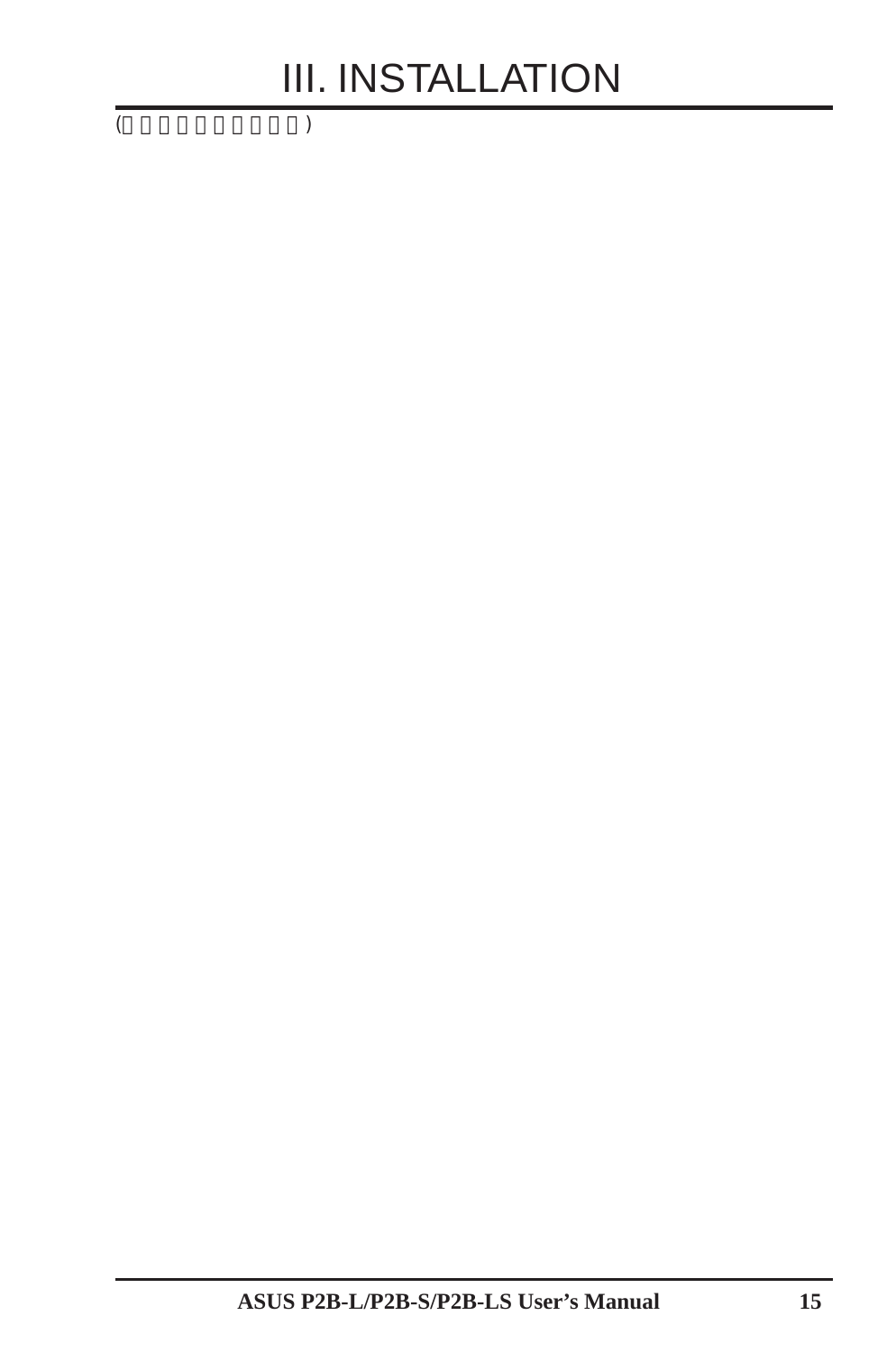**16 ASUS P2B-L/P2B-S/P2B-LS User's Manual**

 $($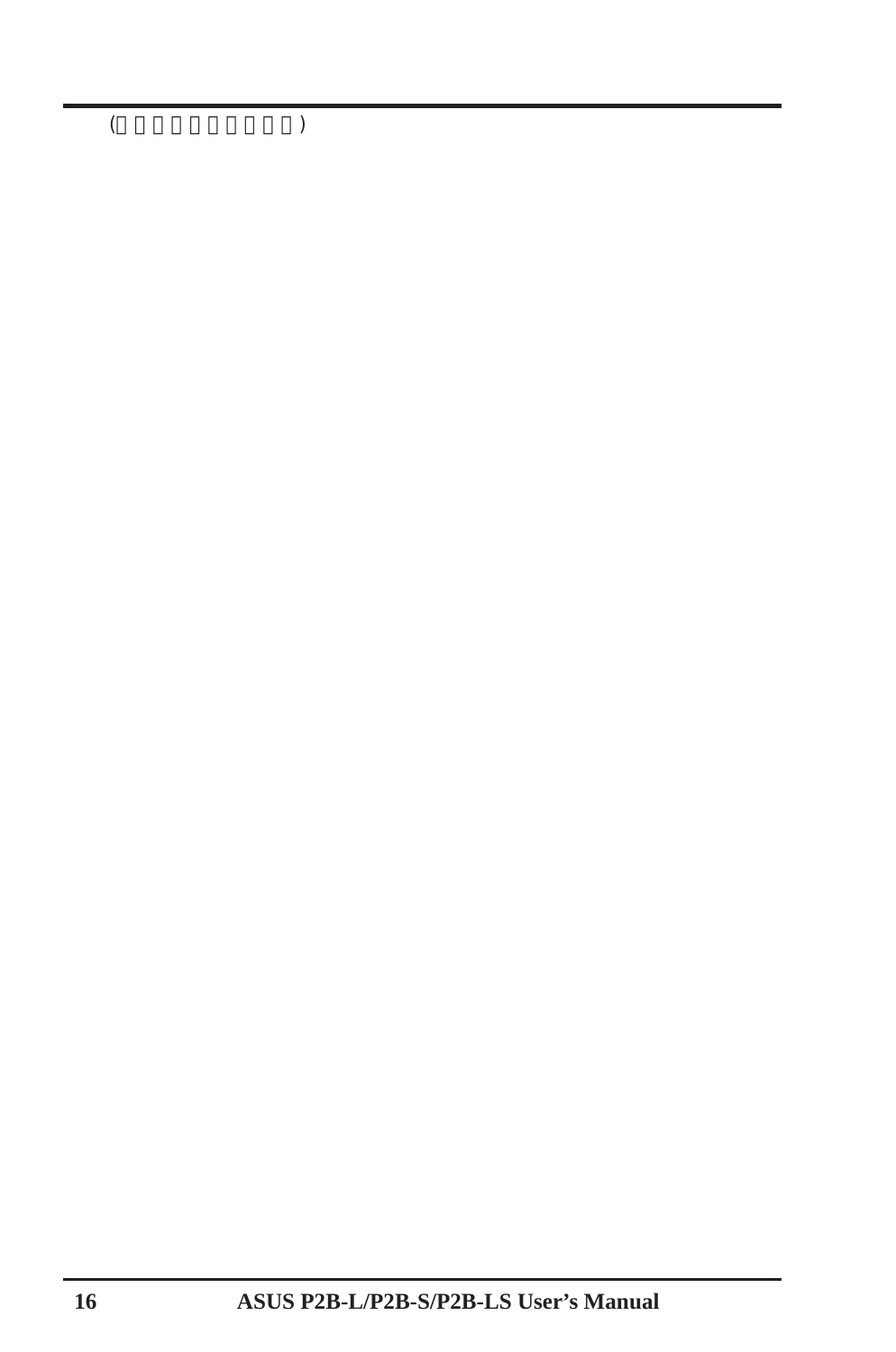| 2                          |  |   |                                           |              | (DIMM) |             |                                                  |   |                 |                |
|----------------------------|--|---|-------------------------------------------|--------------|--------|-------------|--------------------------------------------------|---|-----------------|----------------|
| 33                         |  |   |                                           |              |        |             | Dual Inline Memory Modules (DIMM)<br>DRAM(SDRAM) |   |                 | $\overline{4}$ |
| 512MB                      |  |   |                                           |              | 8      | <b>DIMM</b> | 16 32 64 128MB                                   |   | 8 <sub>MB</sub> |                |
|                            |  |   | 1<br>(ECC)                                |              |        |             |                                                  | 9 | <b>DIMM</b>     |                |
|                            |  | 8 | ECC<br><b>BIOS Chipset Features Setup</b> | $\mathbf{1}$ |        |             |                                                  |   |                 |                |
|                            |  |   |                                           |              |        |             | Chipset Features Setup SDRAM Configration        |   |                 |                |
| <b>DIMM</b><br><b>DIMM</b> |  |   | PC/100                                    |              |        |             |                                                  |   |                 |                |

*Install memory in any combination as follows:*

| <b>DIMM</b> Location     | <b>168-pin DIMM Memory Modules</b>     |     | <b>Total Memory</b> |
|--------------------------|----------------------------------------|-----|---------------------|
| Socket 1 (Rows $0&0$ )   | SDRAM 8, 16, 32, 64, 128MB             | x1  |                     |
| Socket 2 (Rows $2&3$ )   | SDRAM 8, 16, 32, 64, 128MB             | x1  |                     |
| Socket $3$ (Rows $4&5$ ) | SDRAM 8, 16, 32, 64, 128MB             | x1  |                     |
| Socket 4 (Rows $6&7$ )   | SDRAM 8, 16, 32, 64, 128MB             | x1  |                     |
|                          | <b>Total System Memory (Max 512MB)</b> | $=$ |                     |

#### **ASUS Memory Modules**





ECC EDO DIMM (9 chips) Non-ECC SDRAM DIMM (8 chips)

| <b>DIMM</b><br>PC/100<br>100MHz |          | <b>DIMM</b><br>PC/100 |                                |              | <b>DIMM</b> |   |
|---------------------------------|----------|-----------------------|--------------------------------|--------------|-------------|---|
| <b>SDRAM</b><br><b>BIOS</b>     | ECC<br>8 |                       | <b>EDO</b><br>EDO SDRAM<br>ECC | <b>SDRAM</b> |             | 9 |
| 8 32 64                         |          | 128MB                 |                                | 16           | 64 MB       |   |

i<br>Ei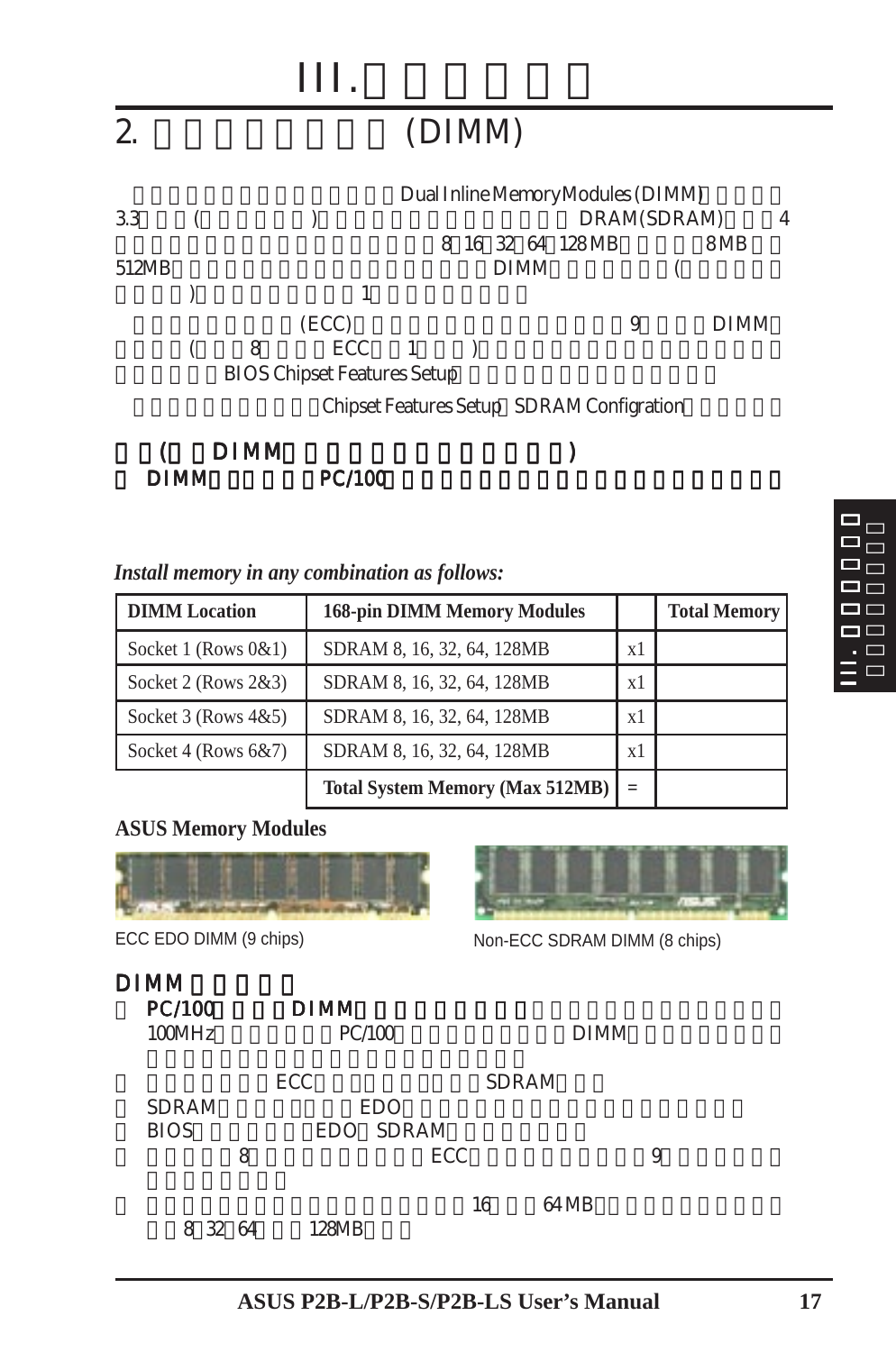DIMM :

#### DRAM SIMM SDRAM DIMM



III.

Dual Inline Memory Module(DIMM) 33V  $DIMM$ 

**168-Pin DIMM Notch Key Definitions (3.3V)** DRAM Key Position Voltage Key Position

**RFU JL Unbuffered** 5.0V → | ← Reserved **3.3V Buffered** 

 $\rm{DIMM}$ 

 $\mathbf{D}\text{IMM}$ 

 $4\overline{4}$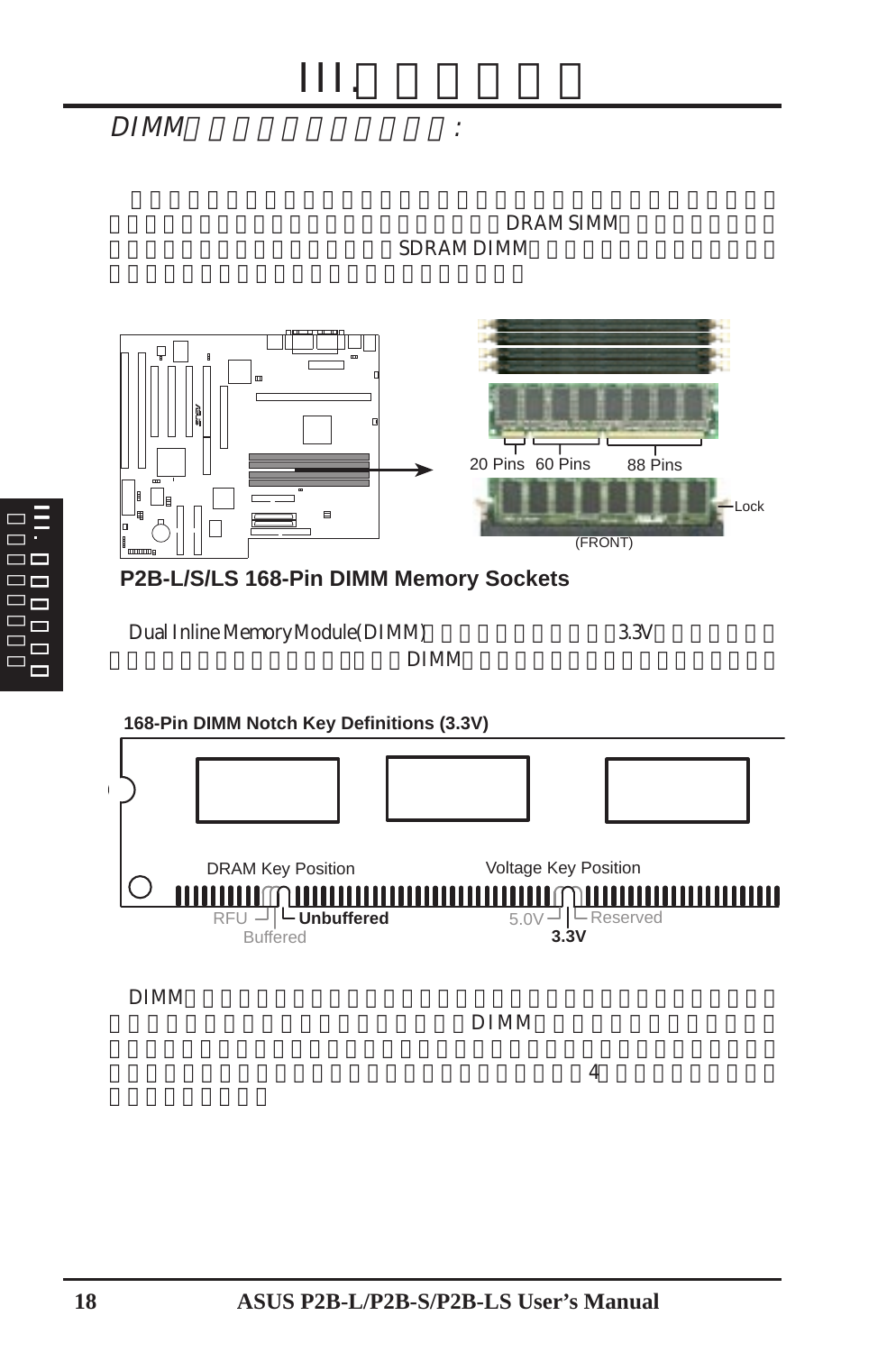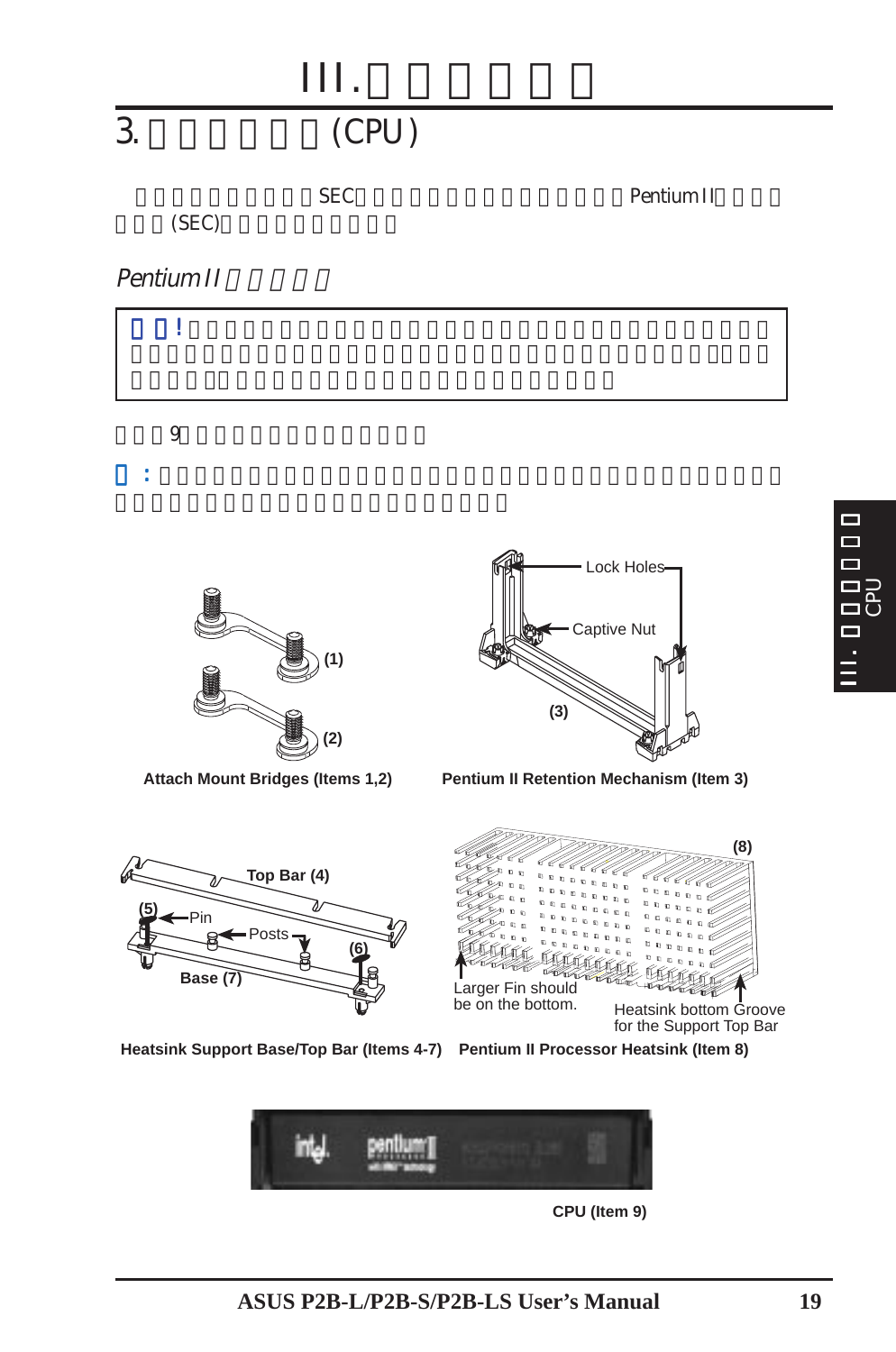### Attach Mount Bridges

 $SEC CPU$ 



警 告 ! ナットを締めすぎないようにしてください。マザーボードに損害を与え  $57/7$ Lock holes Captive nut -Captive nut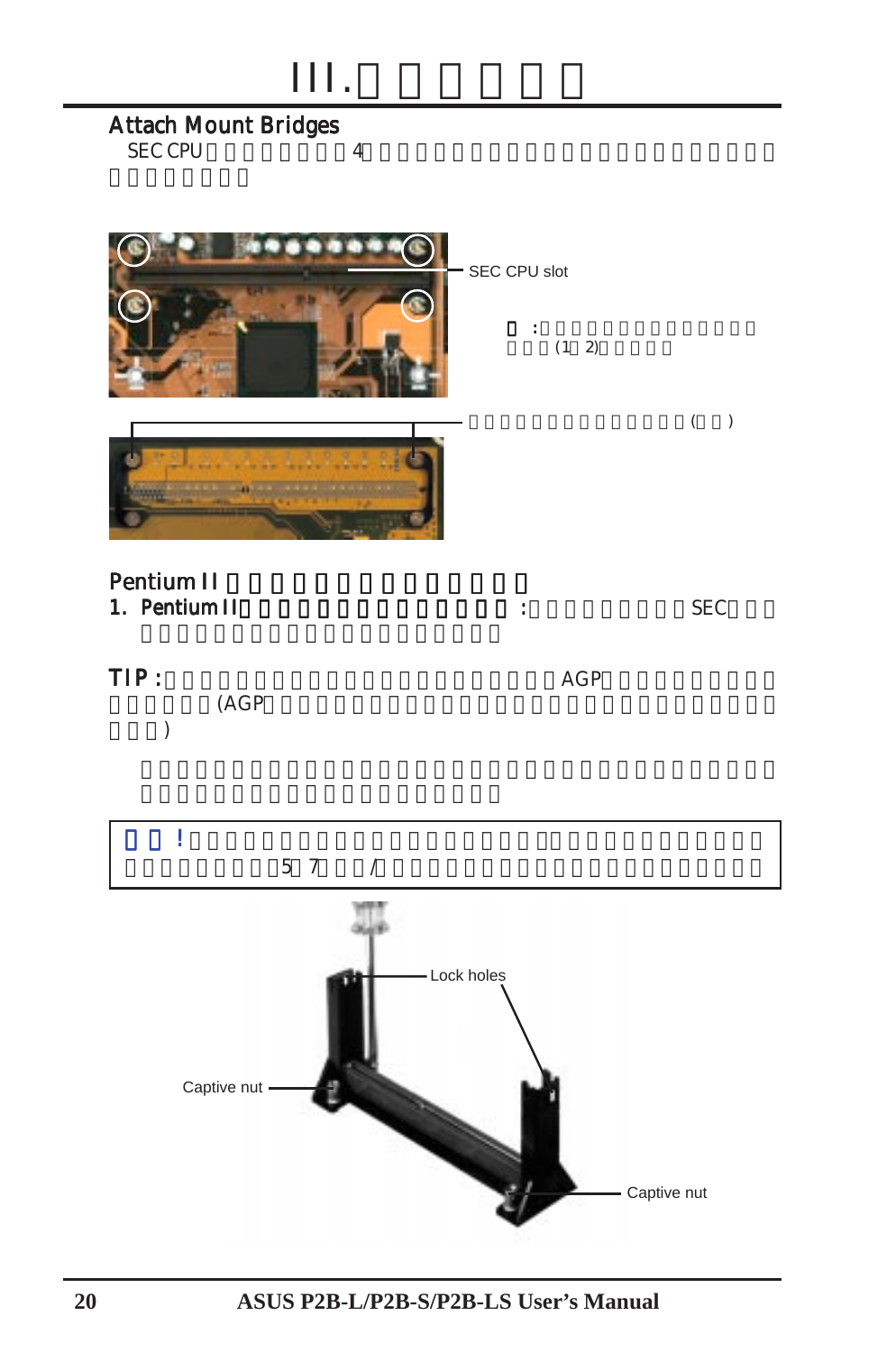|    |                      | III. |                      |     |            |  |
|----|----------------------|------|----------------------|-----|------------|--|
| 2. | $\operatorname{SEC}$ |      | ٠<br>٠               |     | $\rm{SEC}$ |  |
|    |                      |      | $\operatorname{SEC}$ |     | $\rm{SEC}$ |  |
|    |                      |      |                      |     | $\rm{SEC}$ |  |
|    |                      |      |                      | CPU |            |  |





**SEC Cartridge with Heatsink (Side View) SEC Cartridge with Heatsink (Top View)**





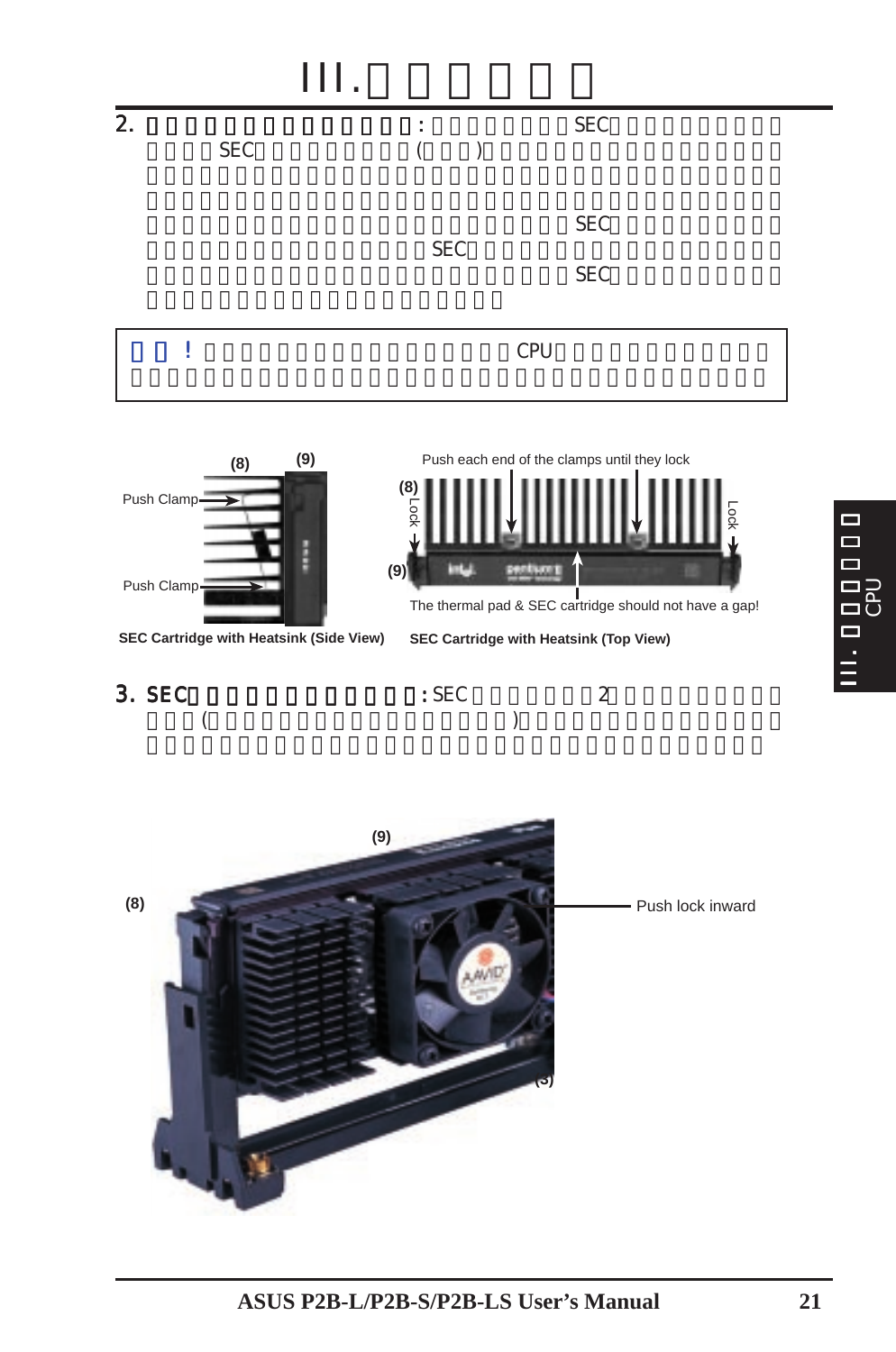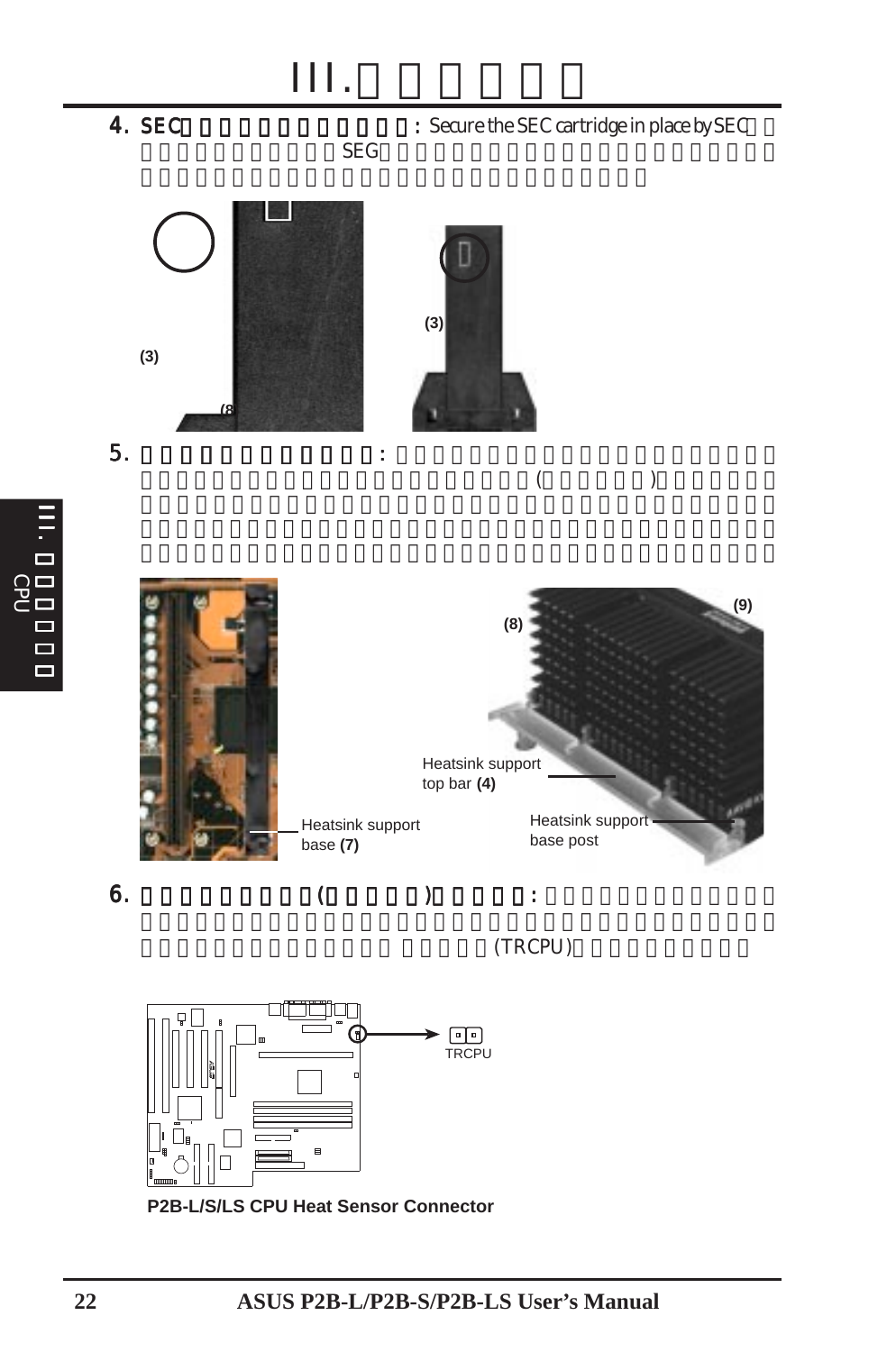|         | Ш      |                       |
|---------|--------|-----------------------|
|         |        | Pentium <sub>II</sub> |
|         |        | <b>CPU</b>            |
|         | 3      |                       |
| LANDesk | (LDCM) |                       |

#### AAVID Heatsink



**AAVID** 

Elan Vital Heatsink



ات Elan Vital<br>Elan Vital Elan Vital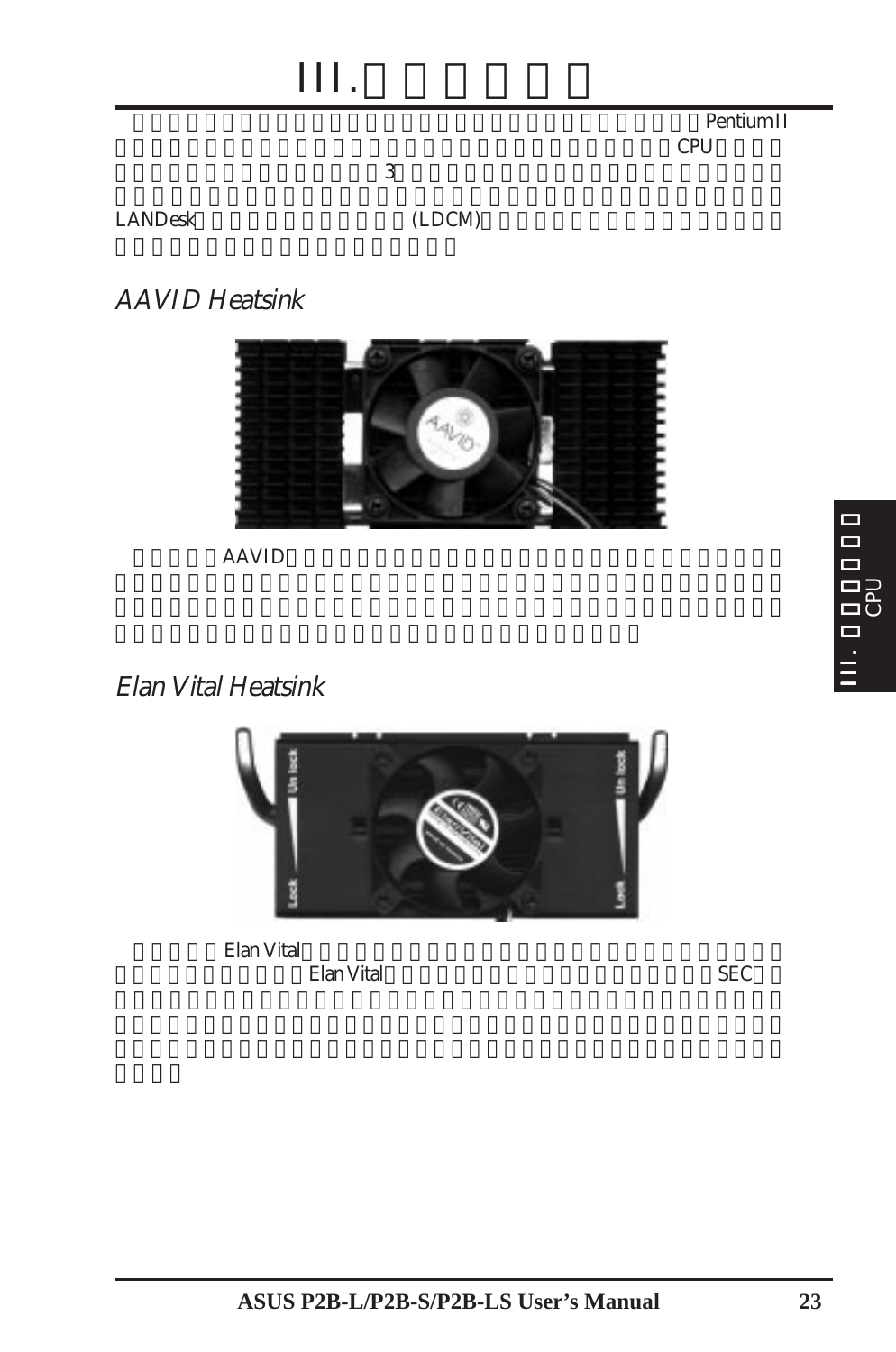## 4. 拡張カード

| 1.                  |   |             |  |  |  |  |
|---------------------|---|-------------|--|--|--|--|
| $\boldsymbol{2}$    |   |             |  |  |  |  |
| 3                   |   |             |  |  |  |  |
| 4                   |   |             |  |  |  |  |
|                     |   |             |  |  |  |  |
| $\overline{\omega}$ |   |             |  |  |  |  |
| $6\phantom{1}6$     | 4 |             |  |  |  |  |
| 7.                  |   |             |  |  |  |  |
| 8                   |   | <b>BIOS</b> |  |  |  |  |
| 9                   |   |             |  |  |  |  |

 $IRQ$ 

|      |                          |            |     | IRQ |    |          |            | IRQ     |            |
|------|--------------------------|------------|-----|-----|----|----------|------------|---------|------------|
|      |                          |            |     |     | 16 | IRQ<br>6 | IRQ        |         |            |
|      | <b>ISA</b>               | <b>PCI</b> |     | IRQ |    |          | PCI        | IRQ     | <b>ISA</b> |
|      | $\mathbf{2}$             | <b>ISA</b> |     |     |    |          | <b>ISA</b> |         |            |
| dows | <b>ISA</b><br><b>ISA</b> | Windows 95 |     |     |    |          | IRQ        | MSD.EXE | Win-       |
|      | 2                        |            | IRQ |     |    |          |            |         |            |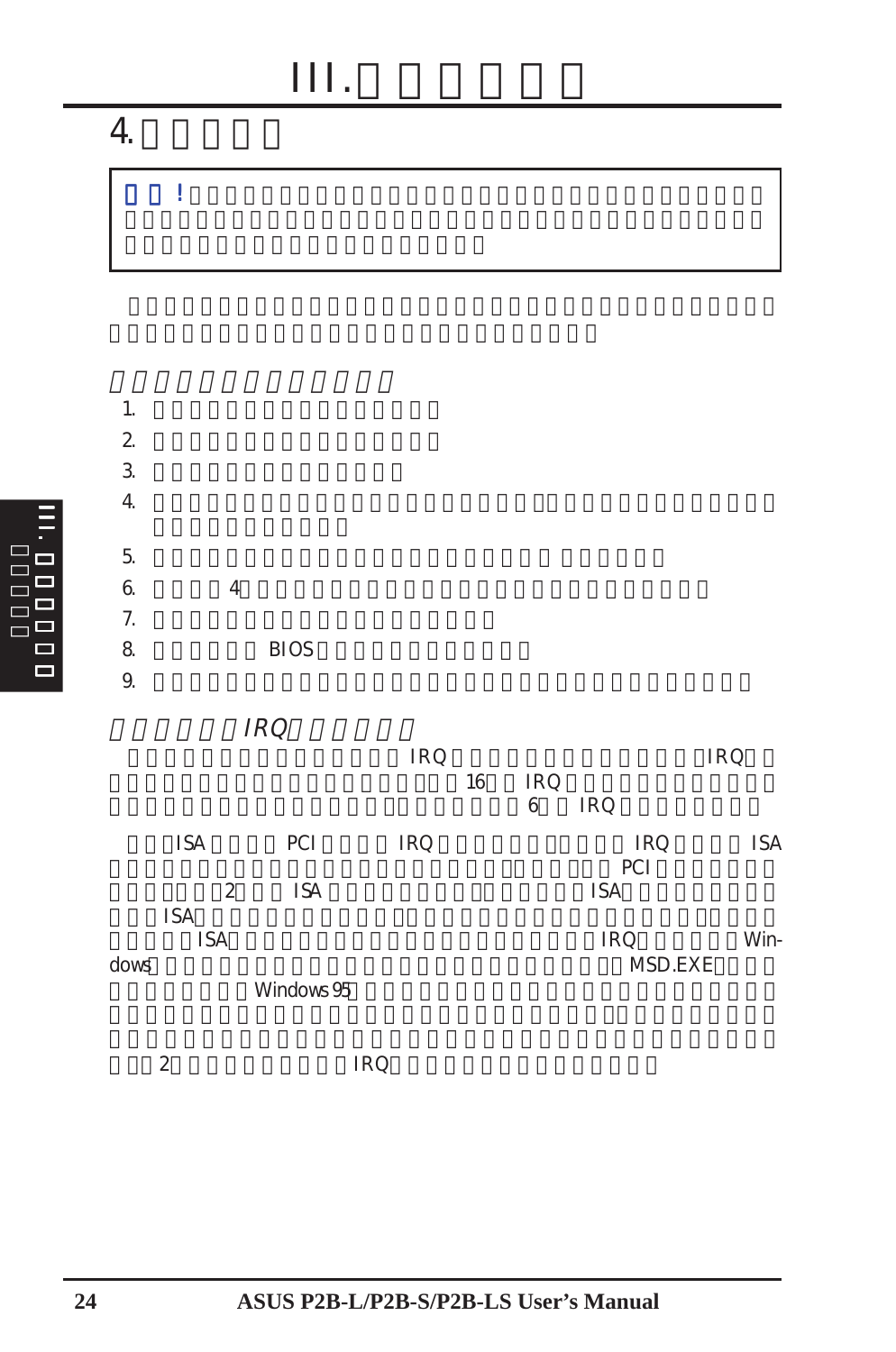|                          |                                                  |                                         | III.          |  |                          |                                     |                            |               |                   |  |  |
|--------------------------|--------------------------------------------------|-----------------------------------------|---------------|--|--------------------------|-------------------------------------|----------------------------|---------------|-------------------|--|--|
| (PhP)                    |                                                  | PnP<br>PnP                              |               |  |                          |                                     | IRQ                        |               |                   |  |  |
|                          | IRQ                                              | PCI PNP                                 | <b>PnPISA</b> |  | IRQ                      |                                     | <b>BIOS</b><br><b>BIOS</b> | <b>PnPISA</b> |                   |  |  |
| IRQ<br>PCI<br>PCI        |                                                  |                                         | <b>ISA</b>    |  | PnPISA<br>PCI            | PCI                                 | <b>BIOS</b><br>PCI         |               | IRQ<br><b>INT</b> |  |  |
| <b>INTA</b>              |                                                  |                                         | PCI           |  |                          | <b>INTA</b>                         |                            |               |                   |  |  |
| <b>ISA</b>               |                                                  | <b>DMA</b><br><b>BIOS</b><br><b>DMA</b> | PnP           |  | <b>ISA</b><br><b>DMA</b> |                                     | <b>DMA</b><br>PCI and PnP  | IRQ           |                   |  |  |
|                          | <b>BIOS</b><br>PnP and PCI<br>xUsed ByISA<br>Yes |                                         |               |  |                          | IRQ DMA<br>IRQ xxUsed ByISA and DMA |                            |               |                   |  |  |
| <b>ISA</b><br><b>ISA</b> |                                                  |                                         |               |  |                          | 290H-297H                           |                            |               |                   |  |  |

### Accelerated Graphics Port

このマザーボードは、新時代の超高性能グラフィックスカードAGP-V2740 3Dマ

 $AGP$ 



**P2B-L/S/LS Accelerated Graphics Port (AGP)**

AGP

i<br>E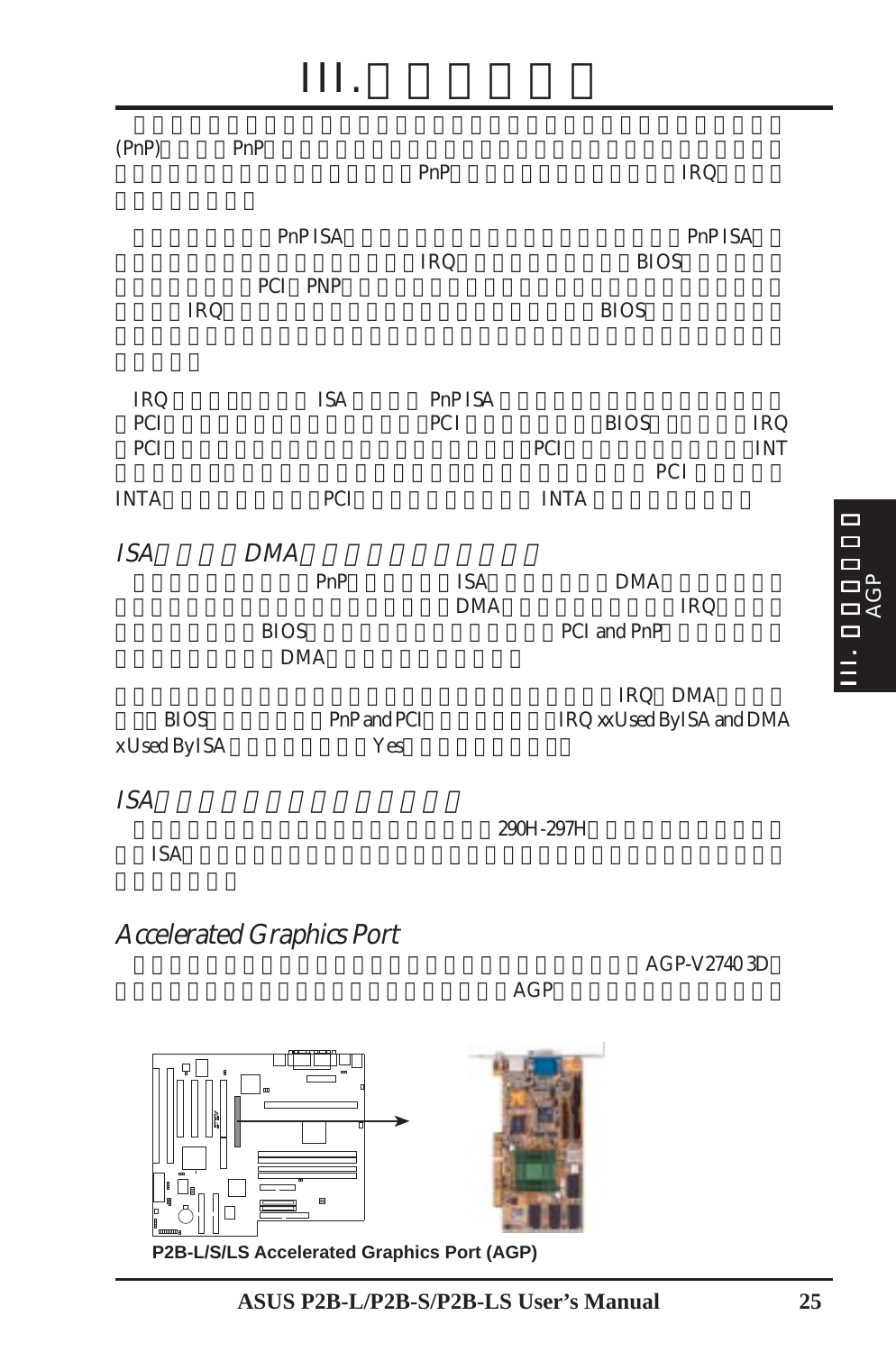$5.$ 



III.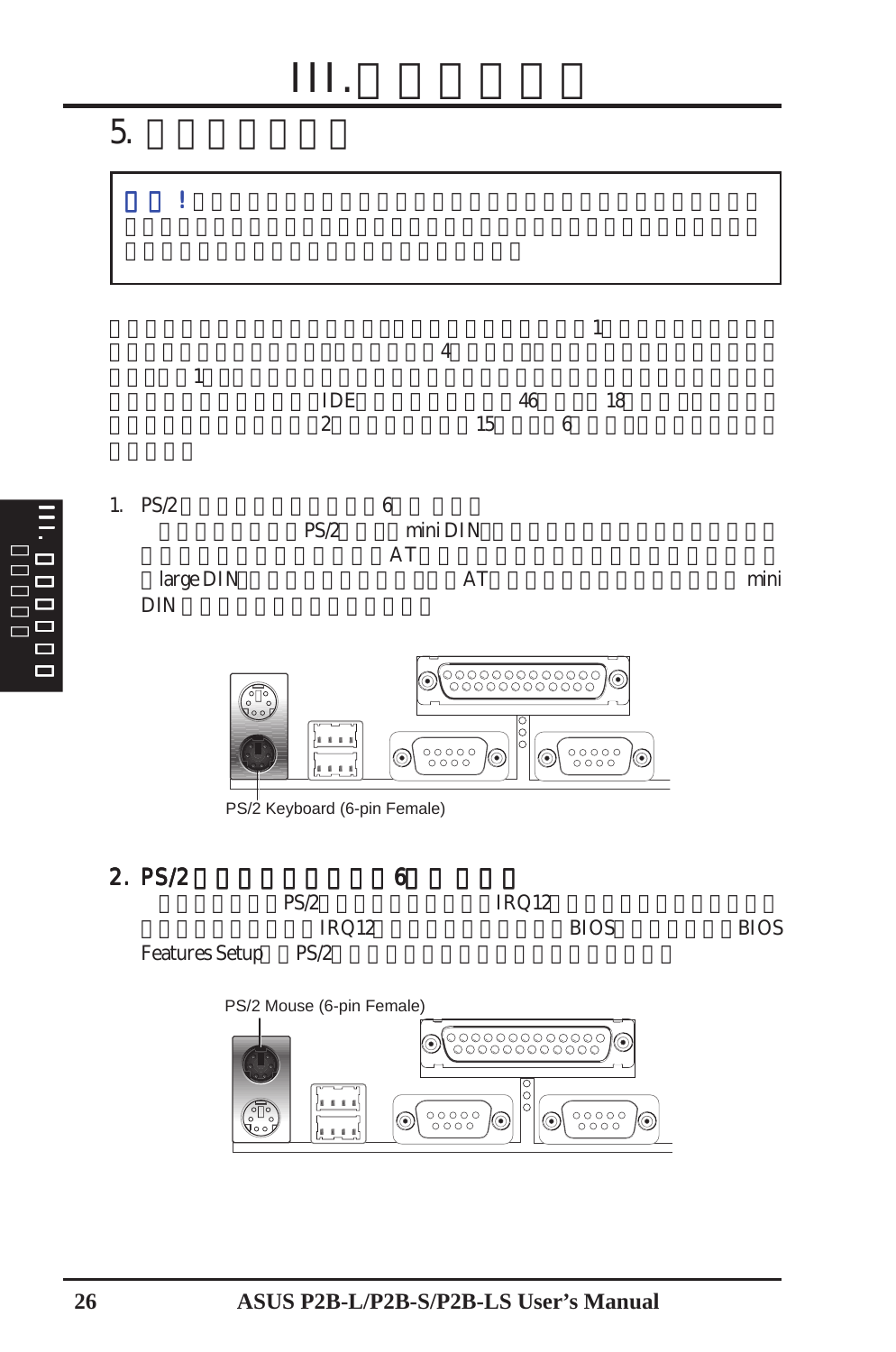

i<br>Ei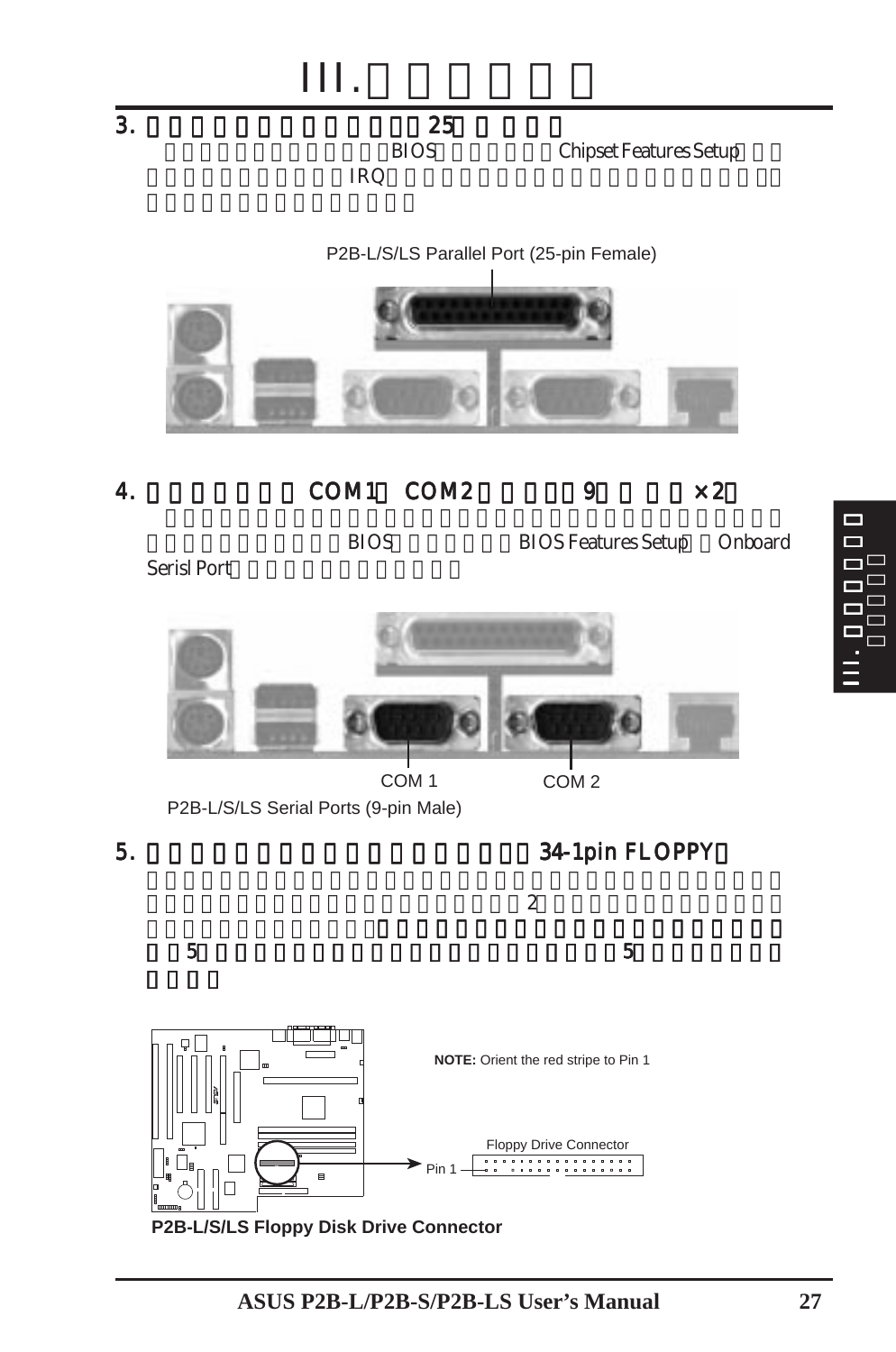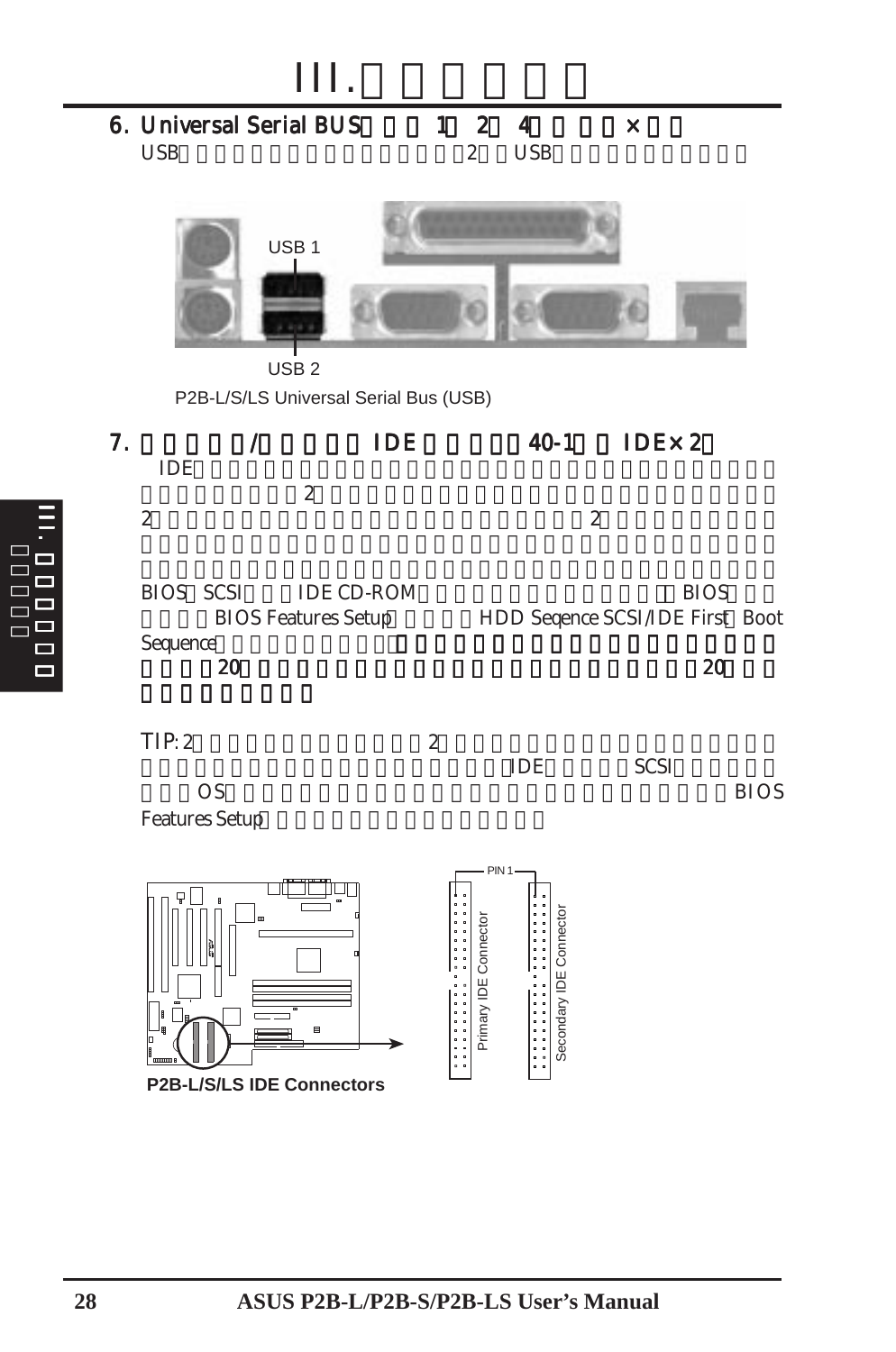

**P2B-L/S/LS 12Volt Cooling Fan Power**

i<br>Ei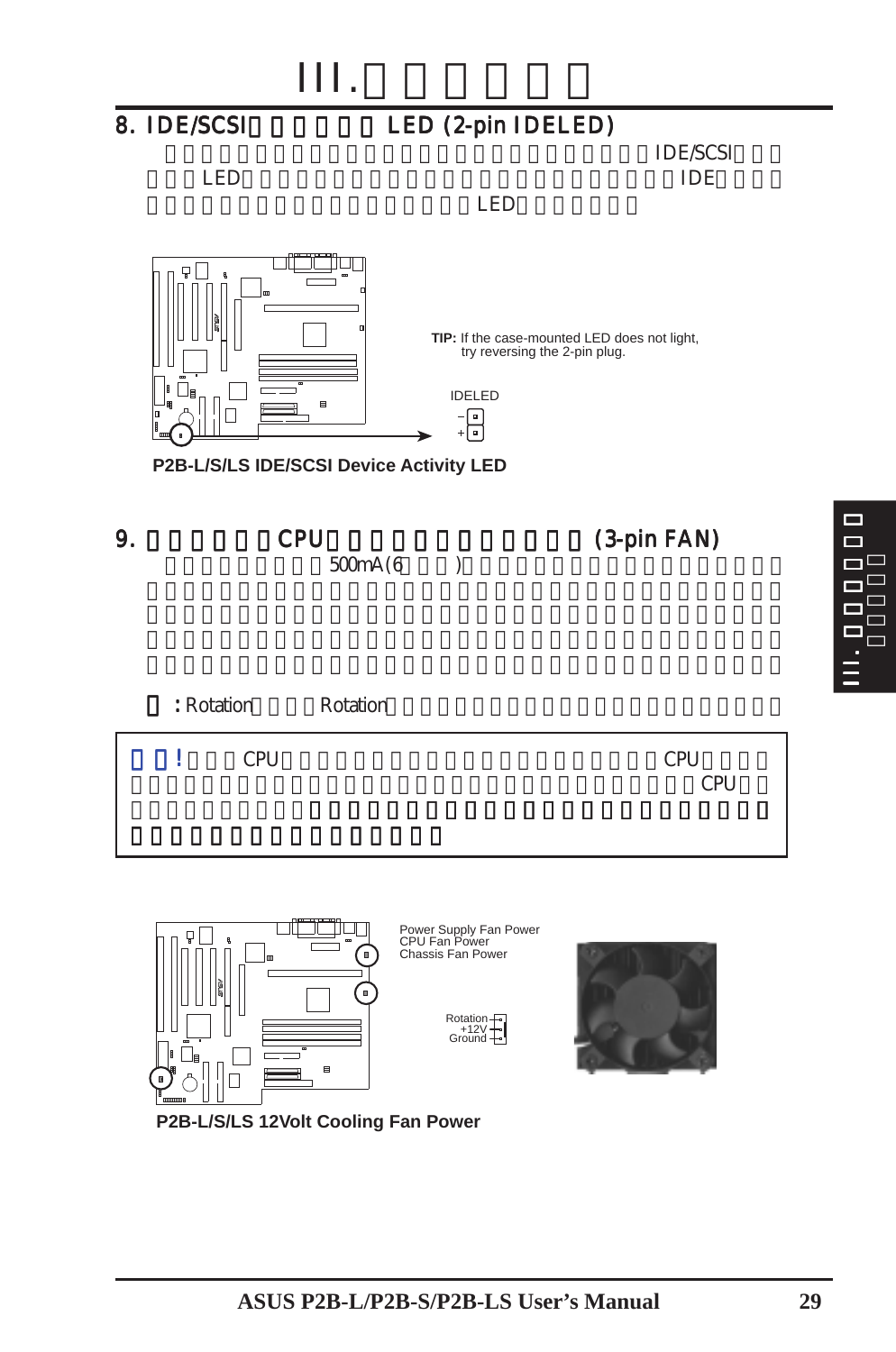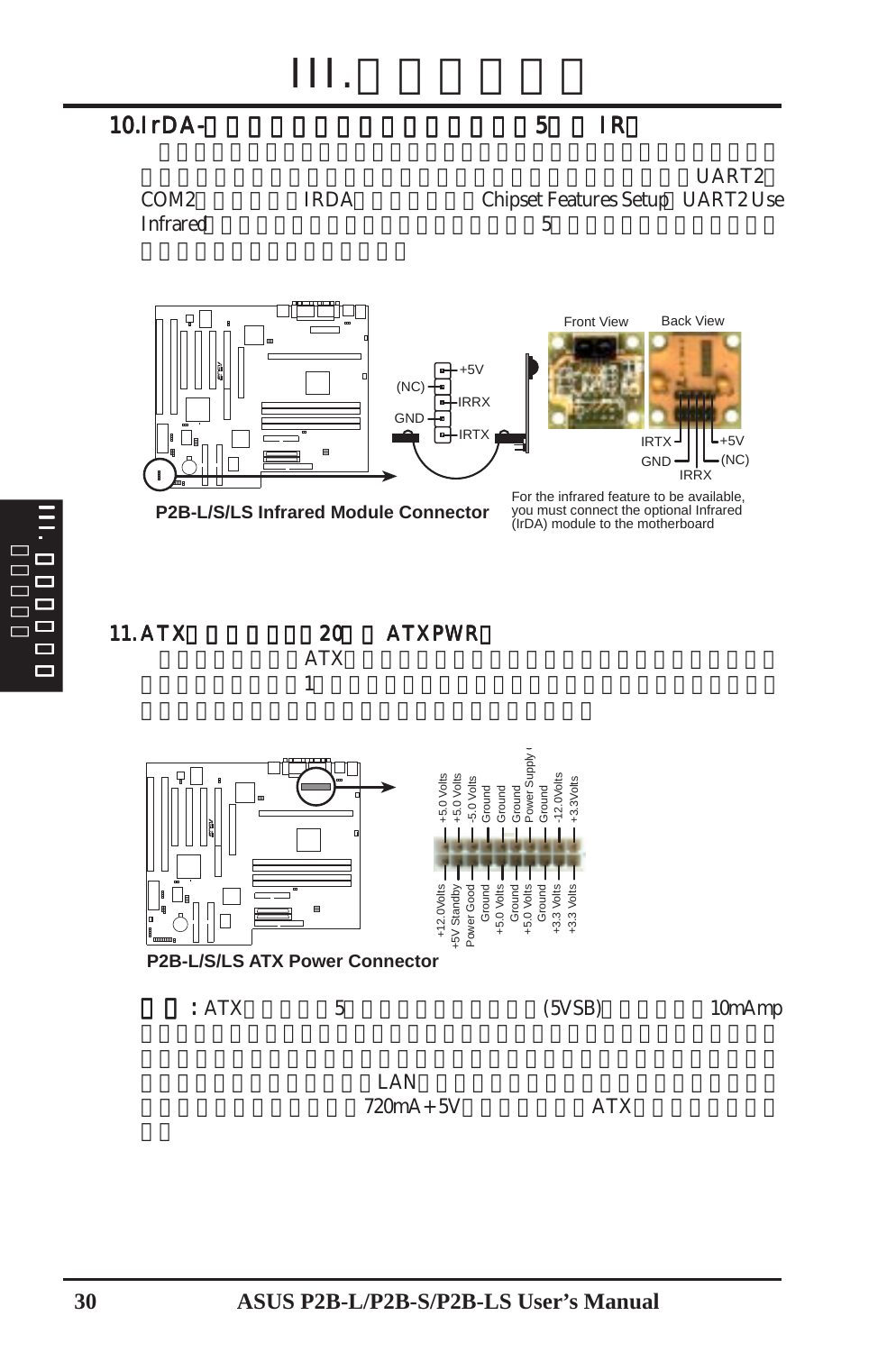



**P2B-L/S/LS Mixed Ultra2 and Single-Ended Device Configuration**

Ultra2 SCSI Ultra SCSI

.<br>Ei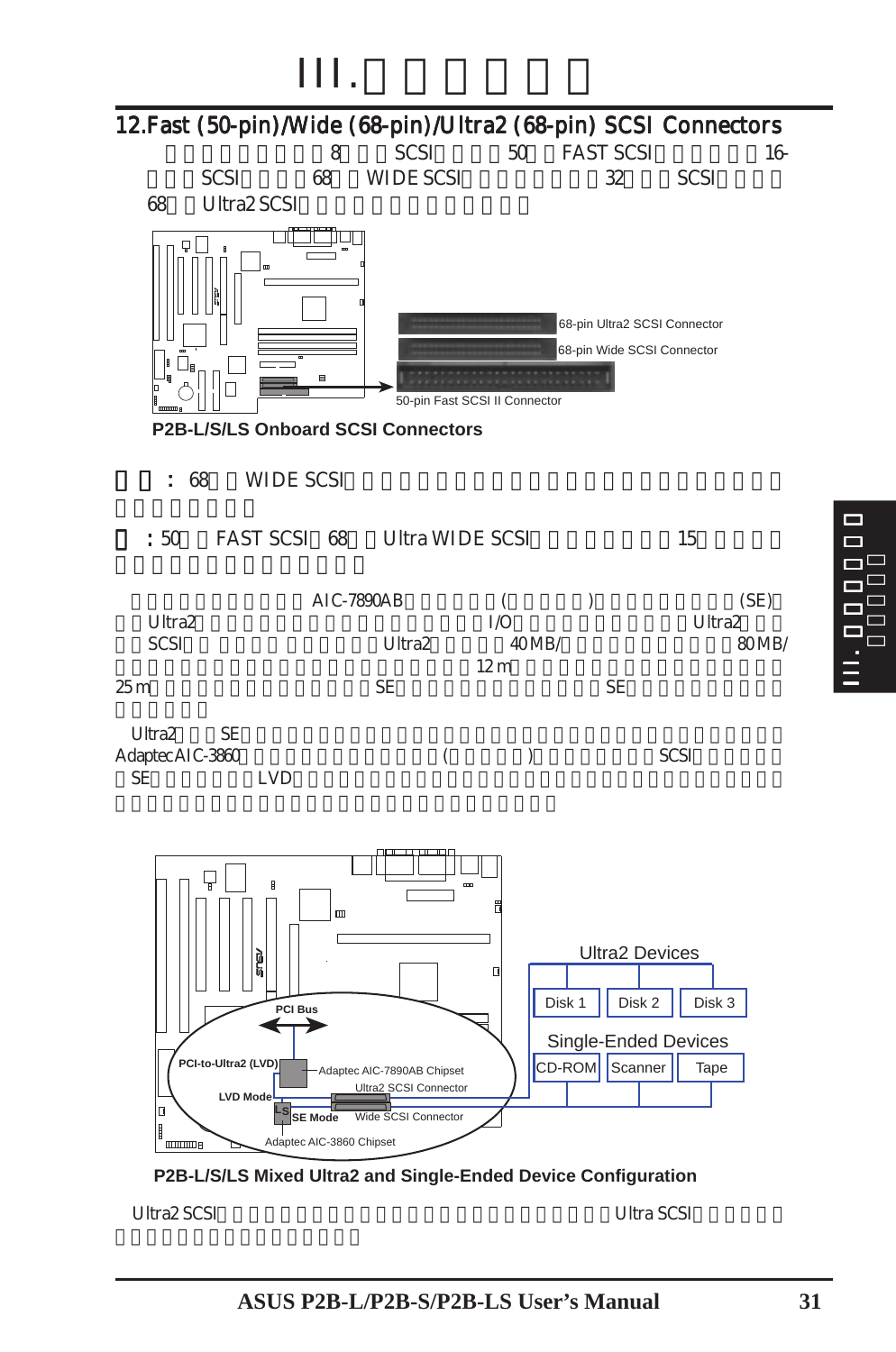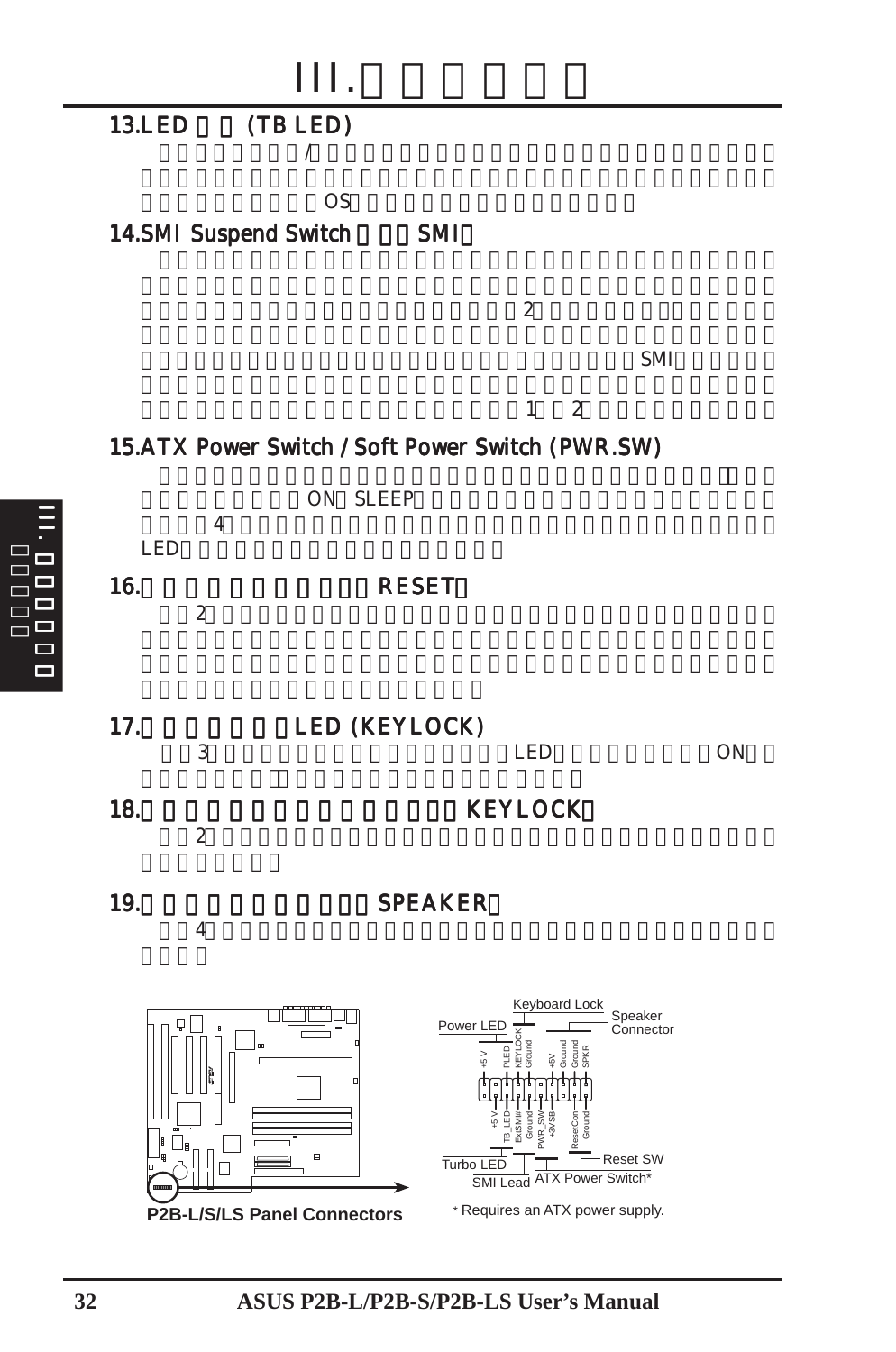



**P2B-L/S/LS Network Condition LED Connectors**



**SHASSIS** 

 $\lambda$ 



**P2B-L/S/LS Chassis Open Alarm Lead**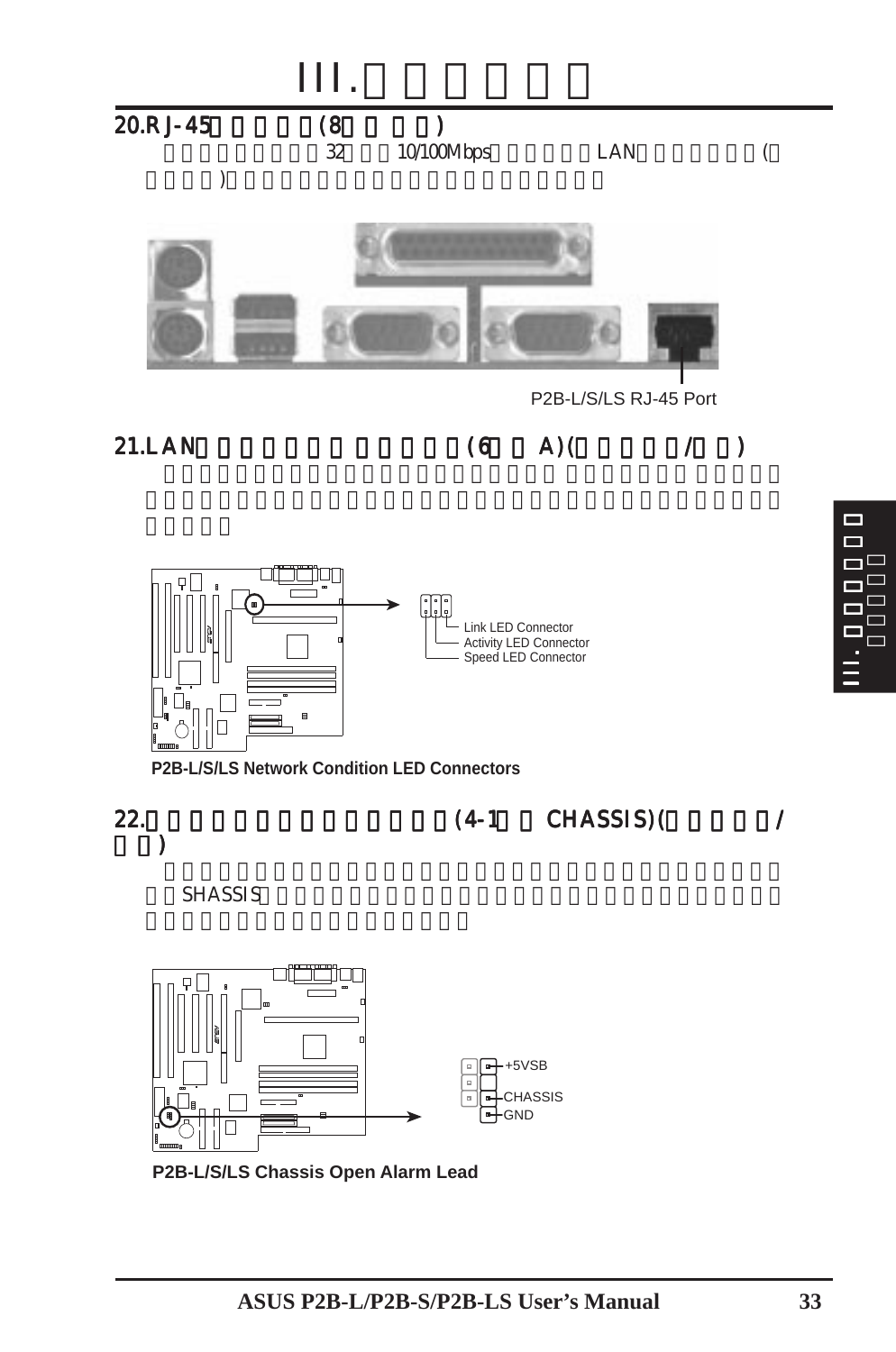

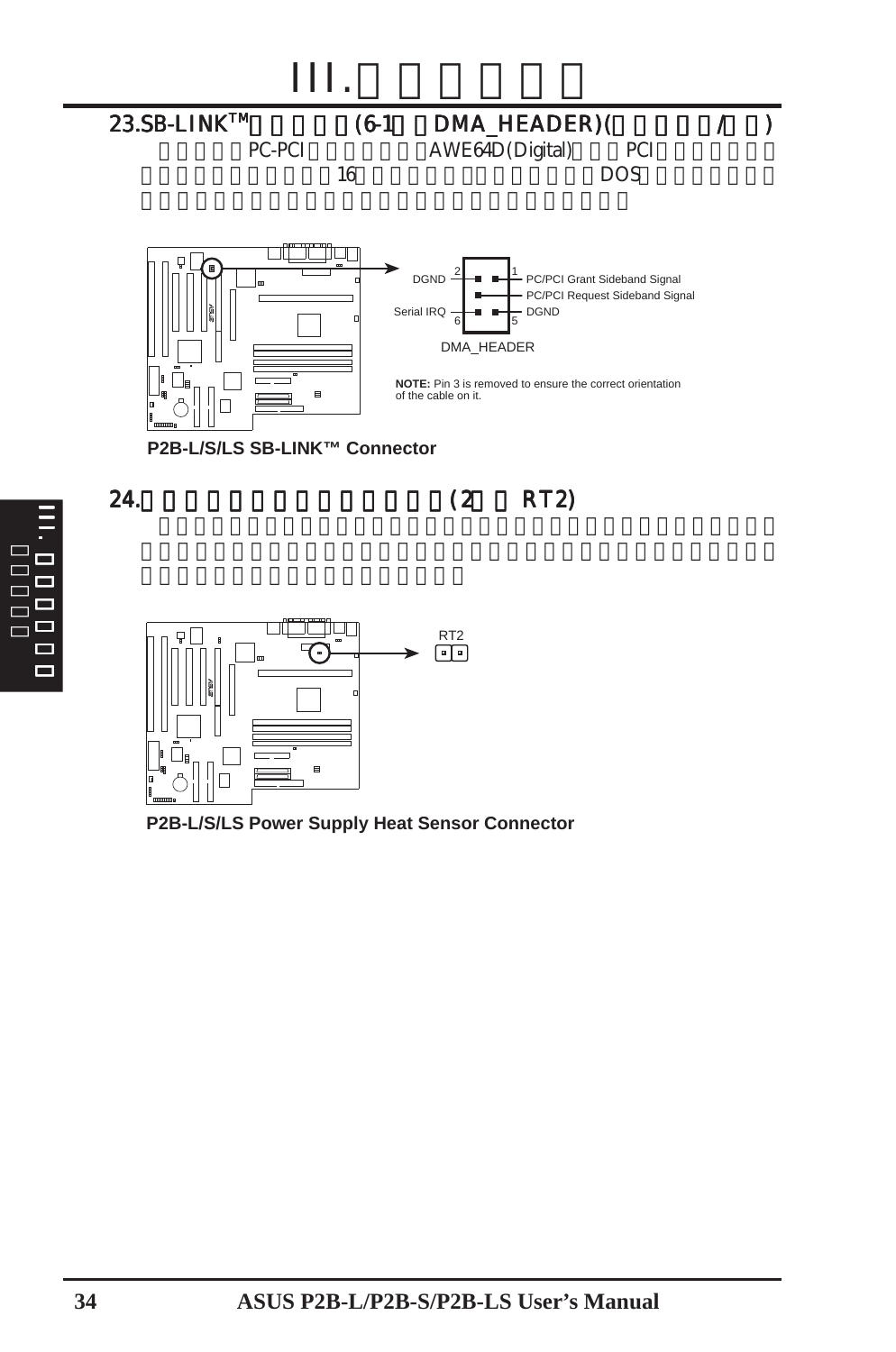| 1.                            |                                            |                        |                      |                          |  |                                  |  |
|-------------------------------|--------------------------------------------|------------------------|----------------------|--------------------------|--|----------------------------------|--|
| $\mathbf{2}% ^{2}/\mathbf{2}$ |                                            |                        |                      |                          |  |                                  |  |
| $\ensuremath{\mathbf{3}}$     |                                            | $\mathbf{A}\mathbf{C}$ |                      |                          |  |                                  |  |
| $\overline{4}$                | AC                                         | $\mathbf{A}\mathbf{C}$ |                      |                          |  |                                  |  |
| $5\,$                         |                                            |                        |                      |                          |  |                                  |  |
|                               | a.<br>$\mathbf b$<br>${\bf C}$<br>$\rm ON$ | SCSI                   | $\operatorname{ATX}$ | ON                       |  |                                  |  |
|                               |                                            |                        |                      |                          |  |                                  |  |
| $\rm 6$                       |                                            |                        | LED<br>LED           | $\operatorname{ATX}$     |  | $\operatorname{ATX}$             |  |
|                               |                                            |                        |                      |                          |  | LED                              |  |
|                               |                                            |                        | $30\,$               |                          |  |                                  |  |
|                               |                                            |                        |                      |                          |  |                                  |  |
| 7.                            |                                            | $\mbox{Delete}$        |                      | <b>BIOS</b>              |  |                                  |  |
|                               | <b>BIOS</b>                                |                        |                      |                          |  |                                  |  |
|                               |                                            |                        |                      | <b>ATX</b><br>Windows 95 |  | <b>OS</b><br>- Windows<br>$30\,$ |  |
|                               | 3                                          |                        | Windows              |                          |  |                                  |  |
| $\operatorname{ATX}$          |                                            |                        |                      |                          |  |                                  |  |
|                               |                                            |                        |                      |                          |  |                                  |  |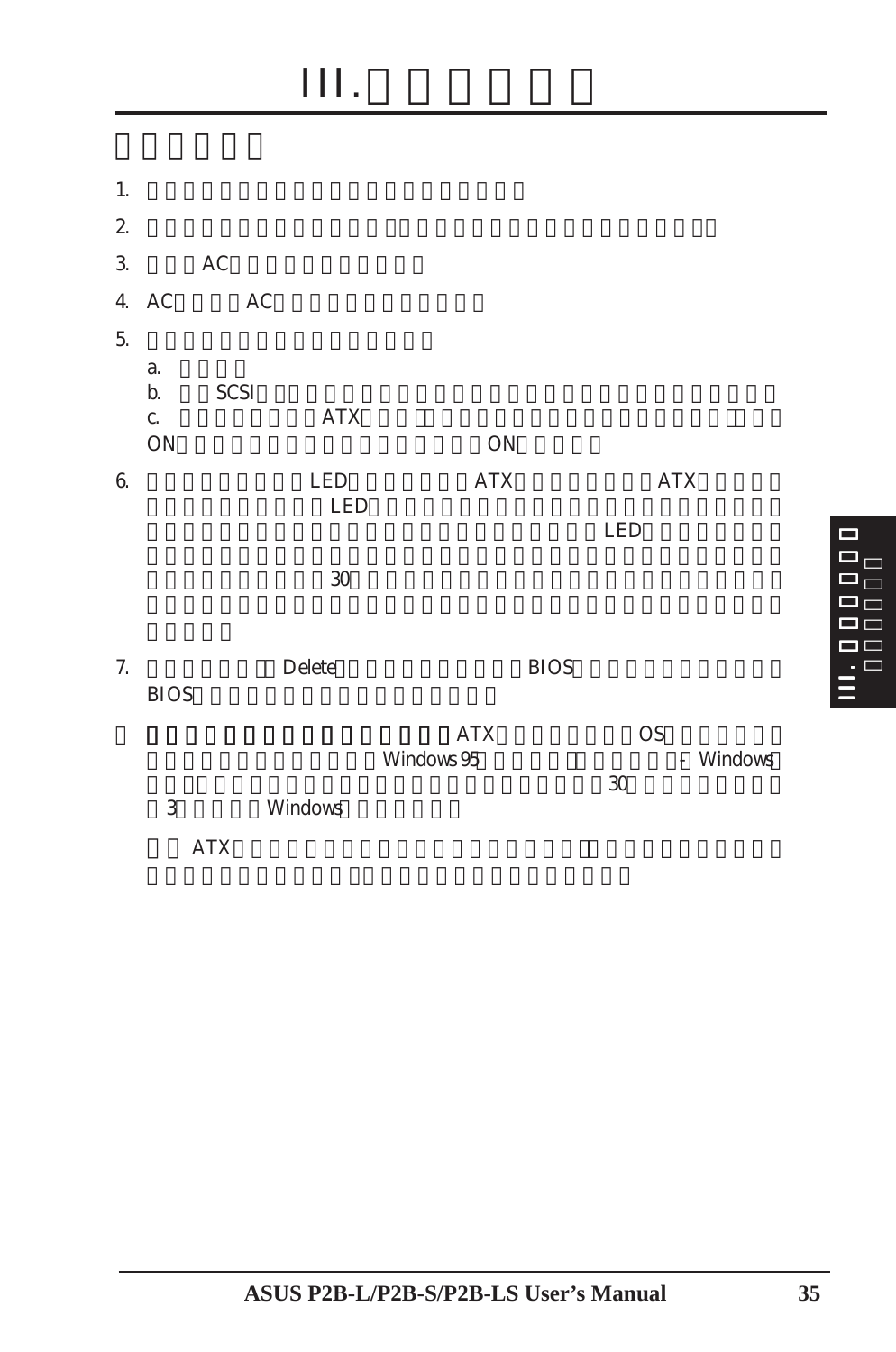# IV. BIOS



! FlashMemory UNKNOWN **ACPI BIOS** 

#### Main Menu 1. Save Current BIOS To File



A: 440BX-1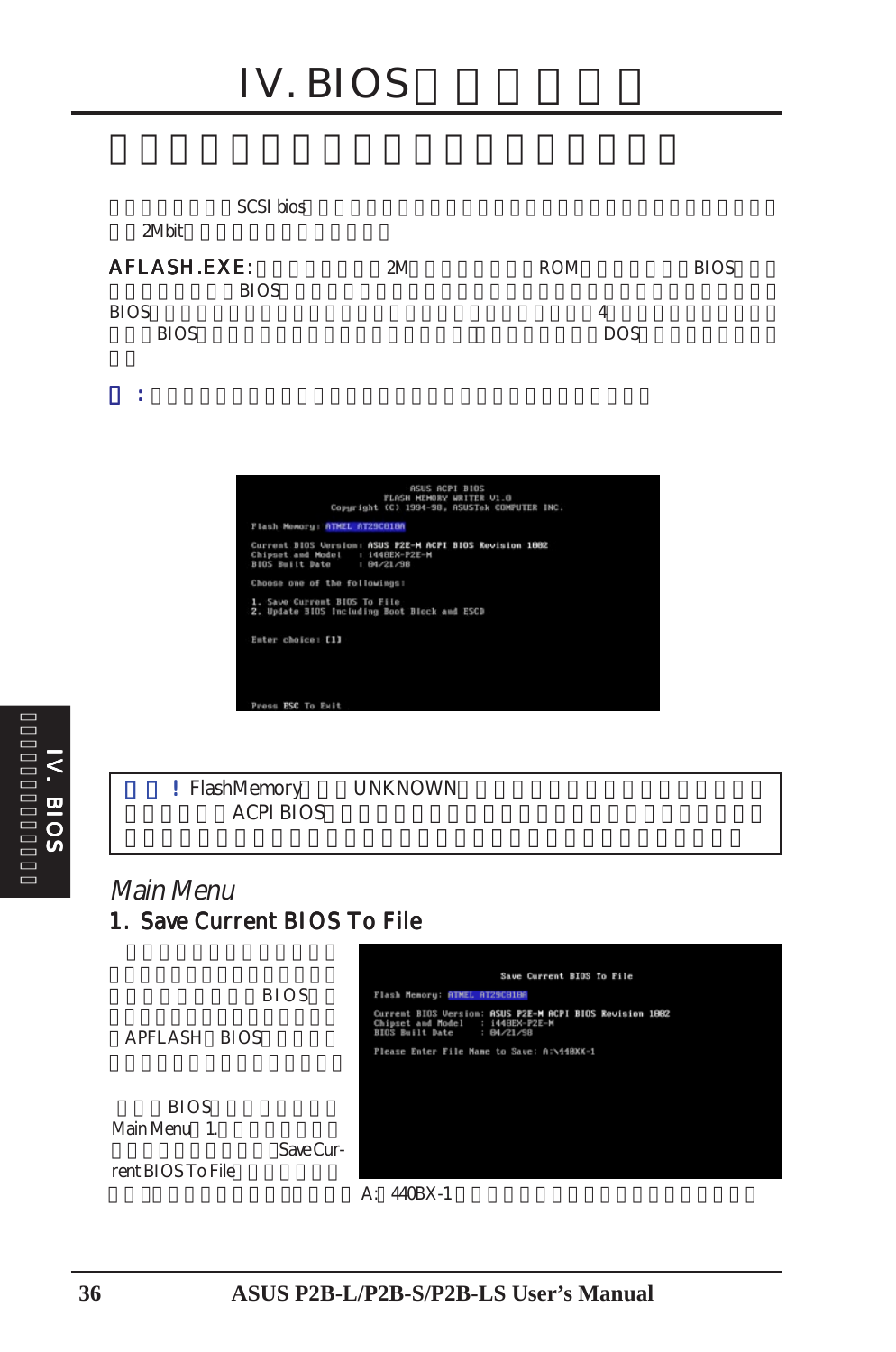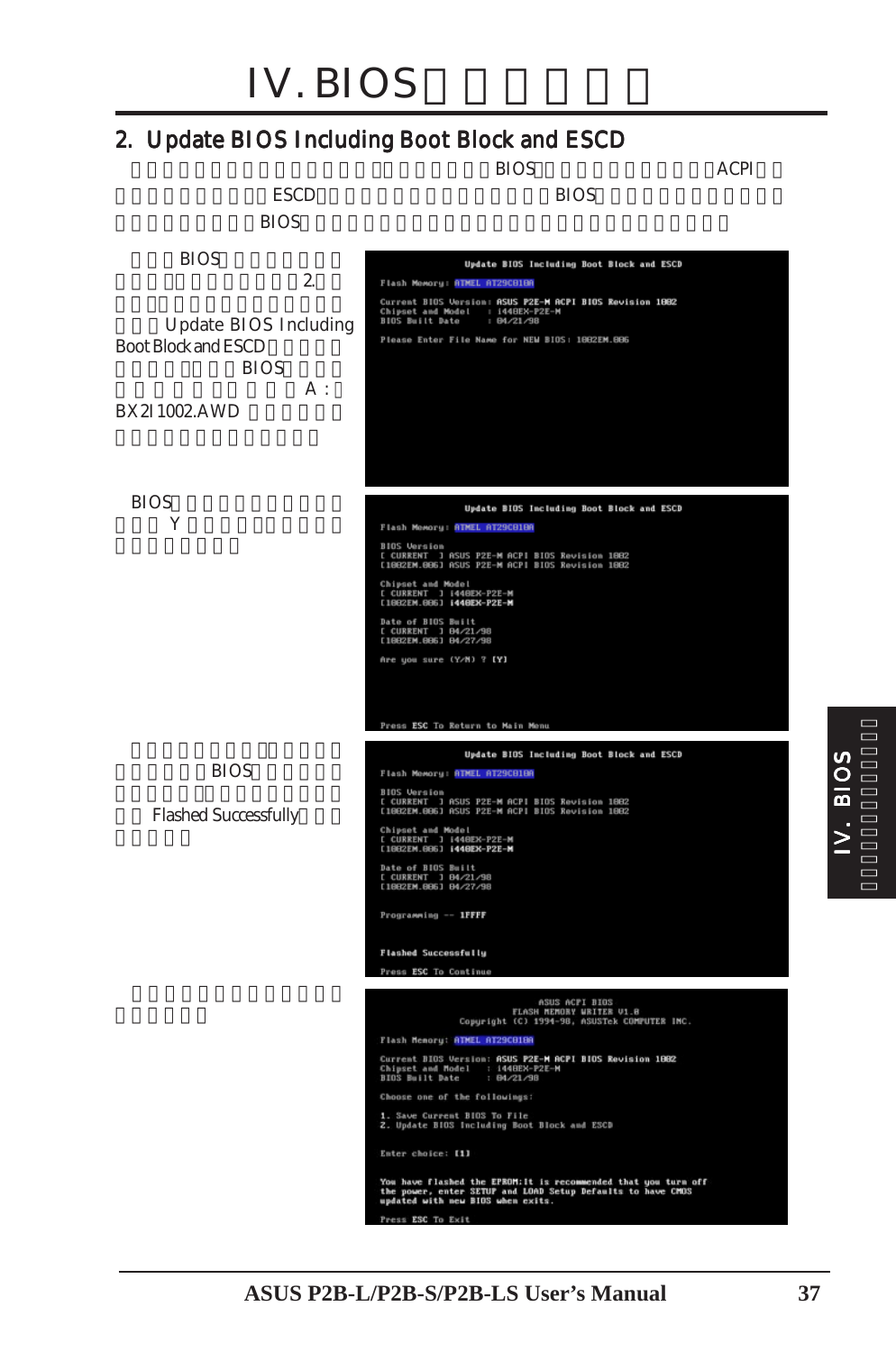## **BIOS**

| $1.$ DOS     | <b>FORMA</b> | /S I | AUTOEXEC.BAT |                      |
|--------------|--------------|------|--------------|----------------------|
|              |              |      |              |                      |
|              | AFLASH EXE   |      |              |                      |
|              |              |      |              | Current              |
| BIOS to File |              |      |              |                      |
|              | CONFIG SYS   |      | AFLASH EXE   | Current BIOS to File |

|              | <b>BIOS</b> |                                            |  |
|--------------|-------------|--------------------------------------------|--|
|              |             | <b>ASUS</b><br>(WWW FTP) BBS(3)            |  |
|              |             | <b>ASUS BIOS</b>                           |  |
|              |             | (AUTOEXEC.BAT CONFIG.SYS                   |  |
|              |             |                                            |  |
| $\mathbf{2}$ |             |                                            |  |
| З            | MS-DOS      | <b>AFLASH</b>                              |  |
| 4            |             | 2                                          |  |
|              |             | .Update BIOS Including Boot Block and ESCD |  |
|              |             |                                            |  |
|              | ! BIOS      |                                            |  |
|              |             |                                            |  |
|              |             |                                            |  |
|              |             | <b>BIOS</b>                                |  |
|              |             | <b>Flash Memory Writer</b>                 |  |

IV. BIOS BIOS<br>BIOS IV. BIOS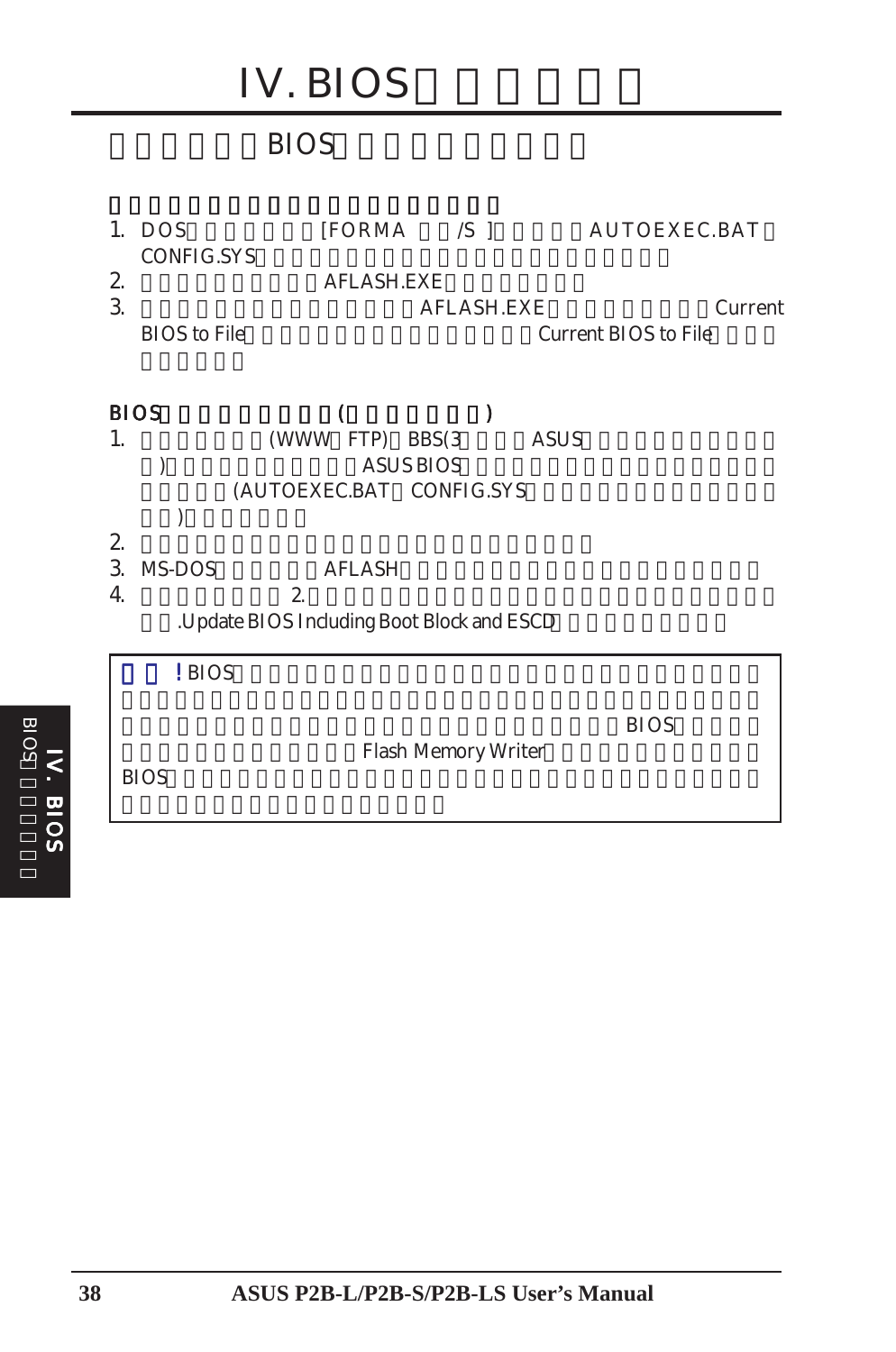|                          |             | IV. BIOS                                                 |                |                                                                       |             |                             |
|--------------------------|-------------|----------------------------------------------------------|----------------|-----------------------------------------------------------------------|-------------|-----------------------------|
| <b>6 BIOS</b>            |             |                                                          |                |                                                                       |             |                             |
| <b>BIOS</b>              |             | 5V IZV                                                   | <b>BIOS</b>    | $\boldsymbol{2}$<br><b>BIOS</b>                                       |             | <b>ROM</b>                  |
|                          | "Run Setup" |                                                          |                |                                                                       | <b>BIOS</b> |                             |
|                          |             |                                                          |                | <b>BIOS ROM</b>                                                       |             |                             |
| < Delete>                |             |                                                          |                |                                                                       |             | (POST)<br><delete></delete> |
|                          |             |                                                          |                | $\langle Ctrl \rangle$ $\langle Alt \rangle$ $\langle Delete \rangle$ |             |                             |
| $\overline{\mathcal{Z}}$ |             |                                                          |                |                                                                       |             |                             |
|                          |             |                                                          | <b>CMOS</b>    |                                                                       |             |                             |
|                          |             |                                                          | CROSSETOF ETTI |                                                                       |             |                             |
|                          |             | LEBORG CKN 161M                                          |                | <b>RAYERVERON PROGROMO</b>                                            |             |                             |
|                          |             | <b>LING FEATURES SETH</b>                                |                | <b>ISER PROJECT</b>                                                   |             |                             |
|                          |             | <b>DEPRET FERTHER NETH-</b><br>FORCE HOUSES BLUE SETTING |                | THE HID GITS DETERTION<br><b>SOK L DJ1 KTD</b>                        |             |                             |
|                          |             | THE 600 FCI SETUP                                        |                | DEI KUHRT SWING                                                       |             |                             |
|                          |             | LOND RENT-DEFINE FR                                      |                |                                                                       |             |                             |
|                          |             | LORD SERIE DEFAIL IS                                     |                |                                                                       |             |                             |

**Fix : Said & East Sense** 

**Marine** Black Fitz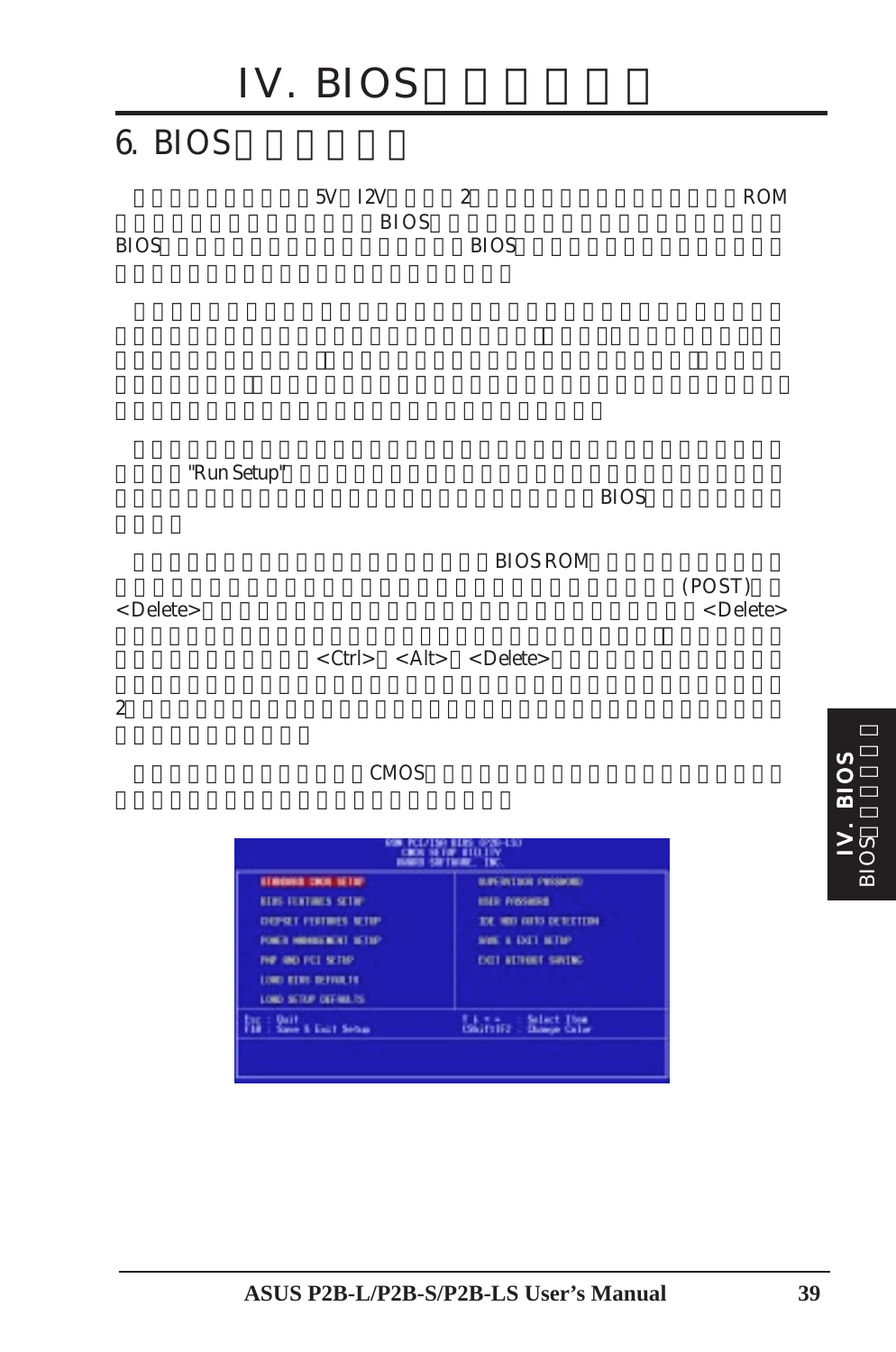#### Load Defaults Load BIOS Defaults Load Setup Defaults

#### Standard CMOS Setup Standard CMOS Setup

#### $CMOS$



IV. BIOS IV. BIOS

 $F1$ 

### Standard CMOS Setup Date

|      |  | Date                                                                  |  | Page Up / Page |
|------|--|-----------------------------------------------------------------------|--|----------------|
| Down |  |                                                                       |  |                |
|      |  | $(1 \text{ to } 12)$ , $(1 \text{ to } 31)$ $(1 \text{ 31})$ $(2079)$ |  |                |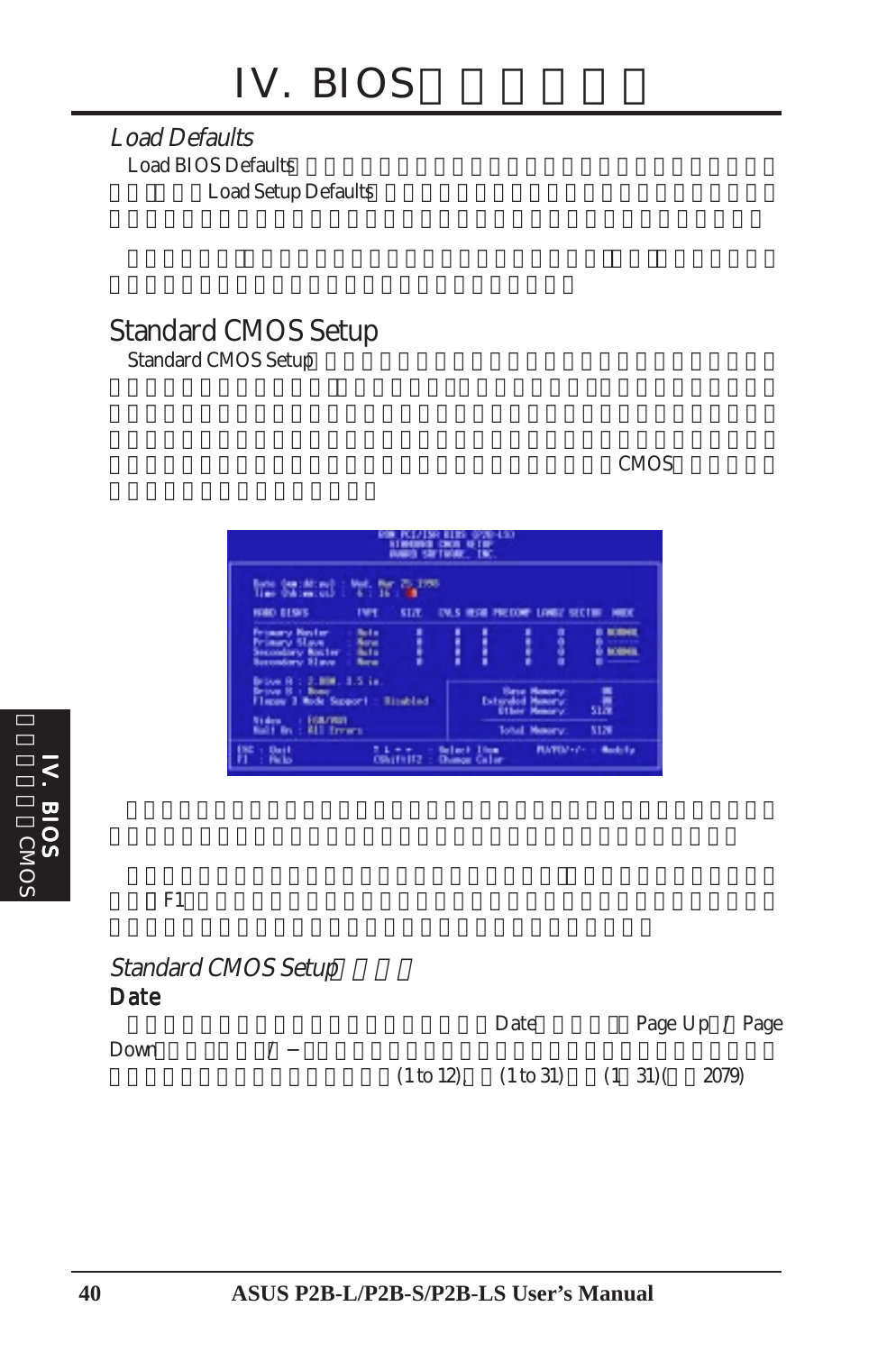| <b>Time</b>                                                                                     | Time                                | Page Up / Page |
|-------------------------------------------------------------------------------------------------|-------------------------------------|----------------|
| Down<br>Τ<br>2<br>Enter                                                                         | :(00to 23):(00to 59):(00to 59)      |                |
| <b>AUTOEXEC.BAT</b>                                                                             |                                     | MS-DOS         |
| <b>Hard Disks</b><br><b>Hard Disks</b><br>PCI IDE<br><b>IDE</b><br>4<br>$\overline{c}$          | <b>SCSI</b><br><b>IDE</b>           |                |
| <b>SCSI</b><br><b>SCSI</b>                                                                      |                                     |                |
| <b>IDE</b>                                                                                      |                                     |                |
| <b>IDE HDD AUTO DETECTION</b>                                                                   |                                     |                |
| "User"                                                                                          |                                     |                |
| CYLS(<br>) PRECOMP(<br>SECTOR(<br>$\mathcal{E}$                                                 | ) HEADS(<br>) LANDZ(<br><b>SIZE</b> | $\mathcal{E}$  |
| Mode<br><b>IDE</b><br>Normal Large LBA<br>528 MB<br>Mode Normal<br>Logical Block Addressing LBA | MFM<br>ESDI<br>Auto<br>528MB        | <b>LBA</b>     |
| MS-DOS<br>Large<br><b>IDE</b><br>LBA                                                            |                                     | 528 MB         |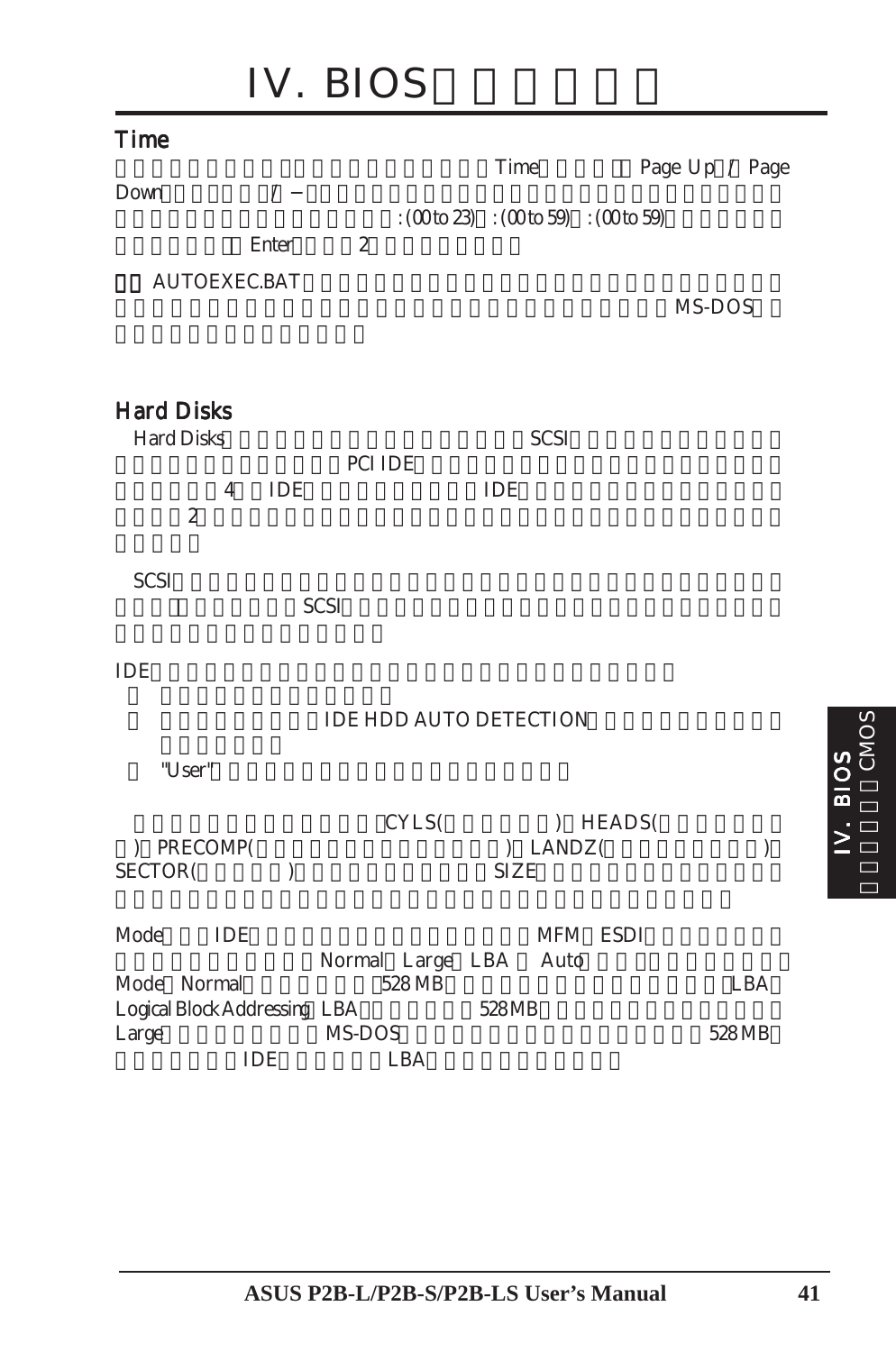|                         | <b>IDE</b>             | TYPE MODE | Auto                                          |                                | Auto                      |                       |
|-------------------------|------------------------|-----------|-----------------------------------------------|--------------------------------|---------------------------|-----------------------|
|                         |                        |           |                                               | "User"                         |                           |                       |
|                         |                        |           |                                               |                                |                           |                       |
| <b>IDE</b>              |                        |           | <b>BIOS</b>                                   |                                | <b>FDISK</b>              |                       |
| <b>IDE</b>              |                        |           | <b>FDISK</b>                                  |                                |                           |                       |
|                         |                        |           |                                               |                                |                           |                       |
|                         |                        |           |                                               |                                |                           |                       |
| Drive A /Drive B (None) |                        |           |                                               |                                |                           |                       |
|                         | A B                    |           | in. 720KB 35in. 1.44MB 35in. 288MB 35in. None |                                | 360KB 5.25 in. 1.2MB 5.25 |                       |
| $\overline{1}$          |                        |           |                                               |                                |                           |                       |
|                         |                        |           | Floppy 3 Mode Support (Disabled)              | 35                             | 1.2MB                     |                       |
| <b>Both</b>             |                        |           | Disabled                                      |                                | A                         | B                     |
| Video (EGANGA)          |                        |           |                                               |                                |                           |                       |
|                         |                        |           | EGANGA CGA 49 CGA 80 Mono HerculesMDA         |                                |                           |                       |
| VGA                     |                        |           |                                               |                                | EGANGA                    |                       |
| Halt On (All Errors)    |                        |           |                                               |                                |                           |                       |
| <b>But Keyboard</b>     | Choose from All Errors |           |                                               | No Errors<br>All, But Disk/Key | All But Diskette          | All<br>$\overline{ }$ |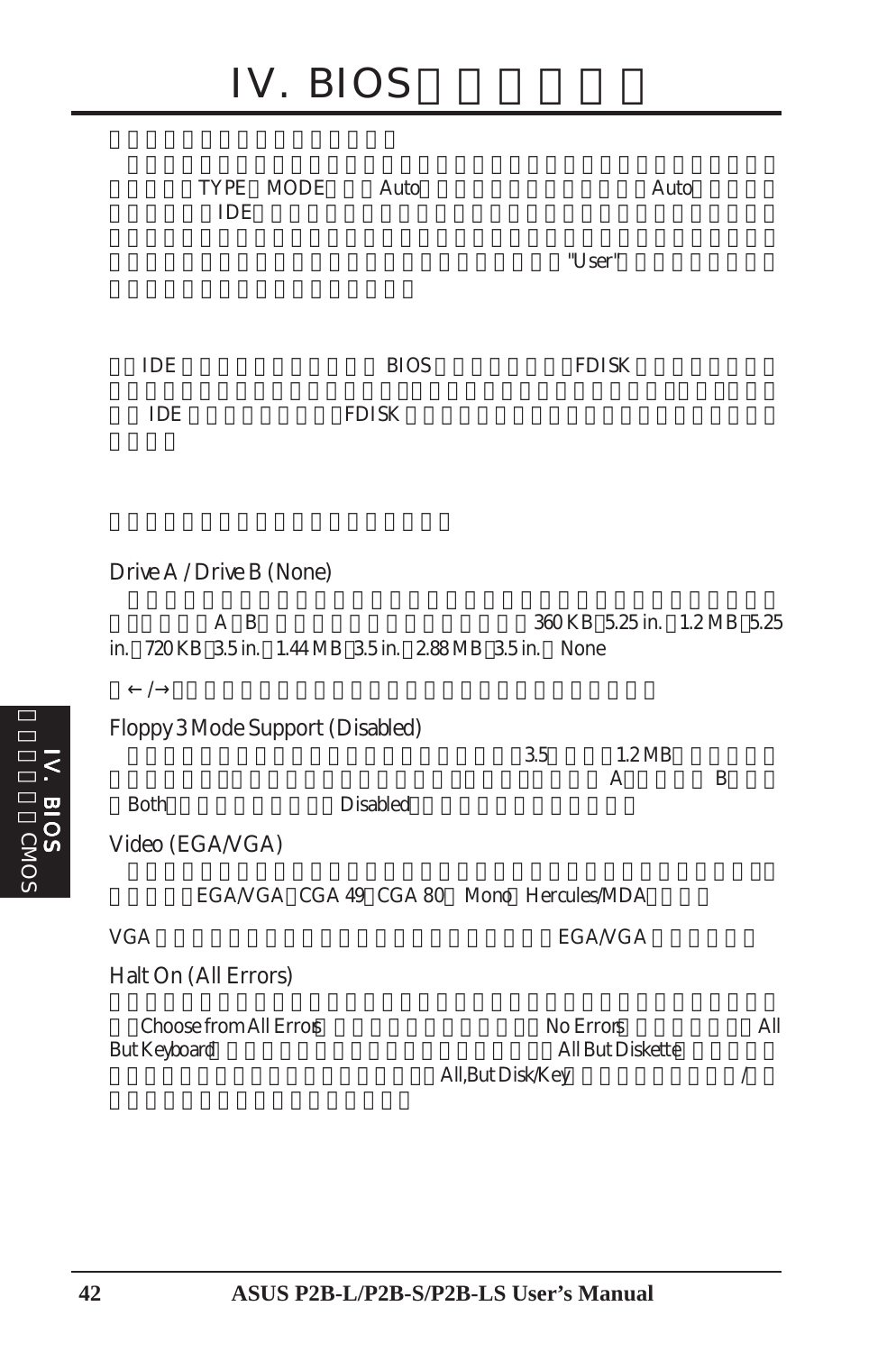## BIOS Features Setup

| PULLENCELES (POIN-US)<br><b>RINK FORTHOUR ALLINE</b><br><b><i>INVESTIGAT TV</i></b>                                                                                                                                                                                                                                                                                                                                                                                                                                                                                                                                                                                                                                                          |                                                                                                                                                                                                                                                                                                                                                                                                                                                                                                                                                                                                                                                                                                                                                                                                                                       |  |  |  |  |
|----------------------------------------------------------------------------------------------------------------------------------------------------------------------------------------------------------------------------------------------------------------------------------------------------------------------------------------------------------------------------------------------------------------------------------------------------------------------------------------------------------------------------------------------------------------------------------------------------------------------------------------------------------------------------------------------------------------------------------------------|---------------------------------------------------------------------------------------------------------------------------------------------------------------------------------------------------------------------------------------------------------------------------------------------------------------------------------------------------------------------------------------------------------------------------------------------------------------------------------------------------------------------------------------------------------------------------------------------------------------------------------------------------------------------------------------------------------------------------------------------------------------------------------------------------------------------------------------|--|--|--|--|
| IT4 Interest Earn Earn<br><b>DOM:NO</b><br><b>Boot Views Detections</b><br><b><i><u>Sachind</u></i></b><br>Facilitat<br>IPE Level 3 Garbo.<br>Englished<br>DU Level 2 Cache.<br>170 Leon) 3 Carlos ECE There<br><b>Donald will</b><br><b>E138 Bodata</b><br><b>Exchibit</b><br><b>Mith Jose</b><br><b>Boick Power By Self Text</b><br><b>KG Seagest SCSI/EX First</b><br>ш.<br><b>Road Requested</b><br><b>Burnet</b> Render<br>lout No Flappe Scok<br>Innon Rick Science Cardyse<br>R.<br>TH 100 Black Hale Sectors<br><b>HEL N'A</b><br><b>According Onlines</b><br><b>Grifton</b><br>Mary Mouse Function Control<br><b>Huta</b><br><b>FCL/VBI Fallet-to Succe</b><br><b>Direct Fact</b><br><b>Fir7 Britanni Reacry 1, 50M</b><br>Dinabled | <b>Foundational</b><br><b>REM ETER</b><br><b>Gloridans</b><br><b>Birdens</b><br><b>Guatra</b><br><b>Etnakled</b><br><b>COUNTY</b><br><b>CENTE</b><br>$-0.10$<br>Shoulder<br><b>Binokled</b><br><b>CONFIDENT</b><br>٠<br>主張を伝え<br><b>Monday</b><br><b>Disputation</b><br><b>Chapters</b><br>$-100$<br><b>Disoluted</b><br><b>BALISPICE</b><br><b>BOMMO - MOSTE</b><br><b>Shadow</b><br><b>Bitakled</b><br>14.444<br><b>Monday</b><br><b>Binghied</b><br><b>BLOWN</b><br>٠<br><b>Boot Ry Nashock Status:</b><br><b>TIPS</b><br><b>Commatic Role Sollings</b><br><b>Binoth Ind</b><br><b>Commatic Bain (Charn/Spr)</b><br><b>Nammatic Bolas (Moorl</b><br><b>ESC.</b> Unit<br>Solach The<br>1144<br><b>PLYMA-A- - Bodify</b><br>1. Fin Inc.<br>: Did Molson (Shiftlift) : Golar<br>Load EEEL<br><b>Befaul 14</b><br>Load Sekse Beford to |  |  |  |  |

$$
<\mathcal{F}1>
$$

 $\langle F5 \rangle$ 

 $\langle F6\rangle$   $\langle F7\rangle$  BIOS

### Details of BIOS Features Setup CPU Internal Core Speed (350MHz)

### Boot Virus Detection (Enabled)

BIOS

Disabled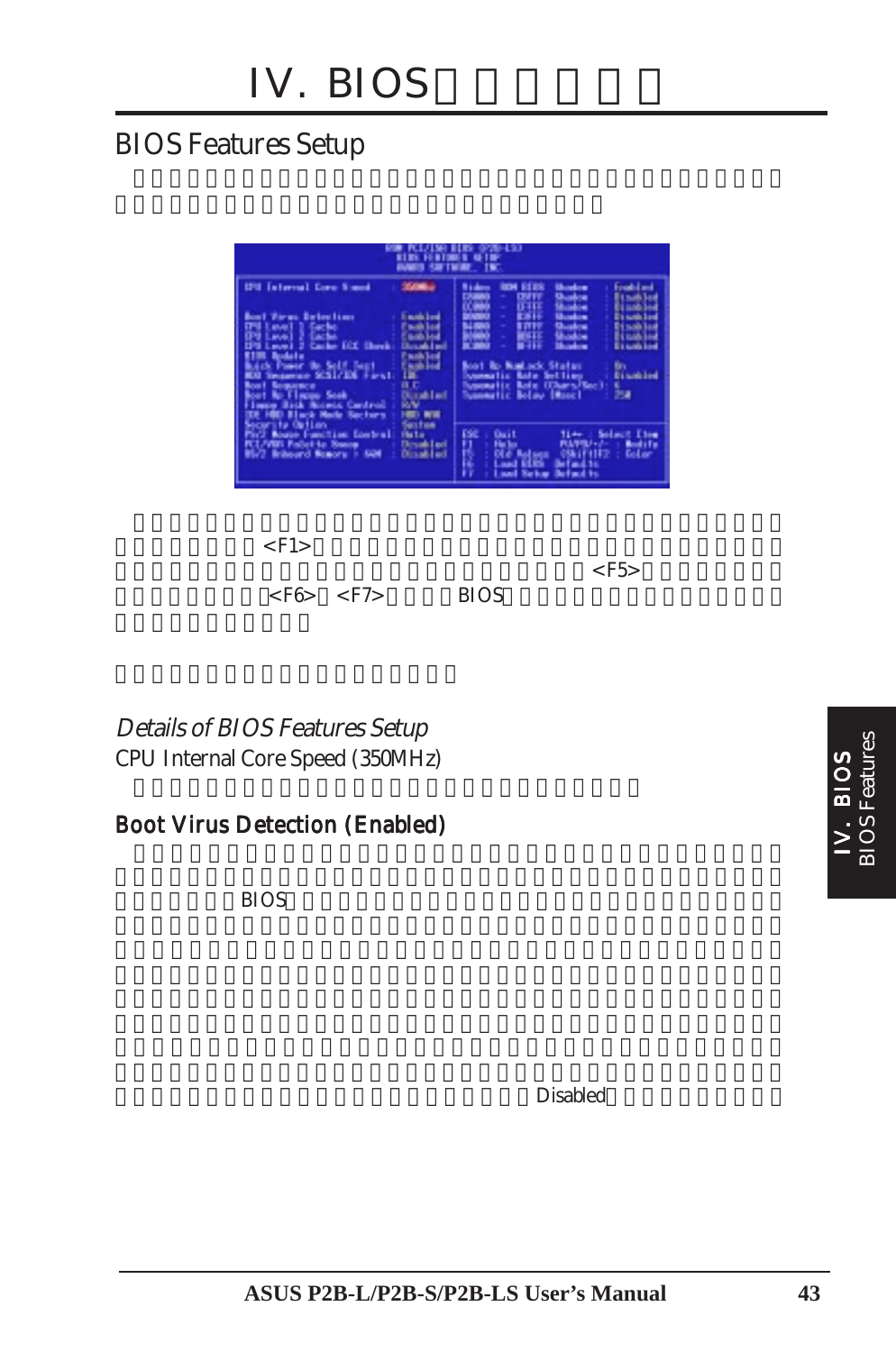## IV. BIOS CPU Level 1 Cache / CPU Level 2 Cache (Enabled) CPU Level 1 Level 2 CPU Level 2 Cache ECC Check (Disabled) CPUL 2 FCC BIOS Update (Enabled) BIOS BIOS BIOS Enabled CPU Fast String (Enabled) <u>Enabled</u> Quick Power On Self Test (Enabled)  $2, 3, 4$ **Enabled** Enabled HDD Sequence SCSI/IDE First (IDE) SCSI IDE NET <u>C</u>
IDE
SCSI  $\text{SCSI}$   $\hspace{1.6cm}$   $\text{OS}$ IDE SCSI OS SCSI Boot Sequence (A,C) OS C,A; A,CDROM,C ; CDROM,C,A;D,A;E,A;F,A;C only;LS/ZIP,C;C,A  $(C.A)$ Boot Up Floppy Seek (Disabled) Enabled BIOS A Floppy Disk Access Control (R/W) Read Only  $R\Delta W$ IDE HDD Block Mode Sectors (HDD MAX)  $1$

 $\overline{A}$  $HDD MAX$  Disabled  $2, 4, 8, 16, 32$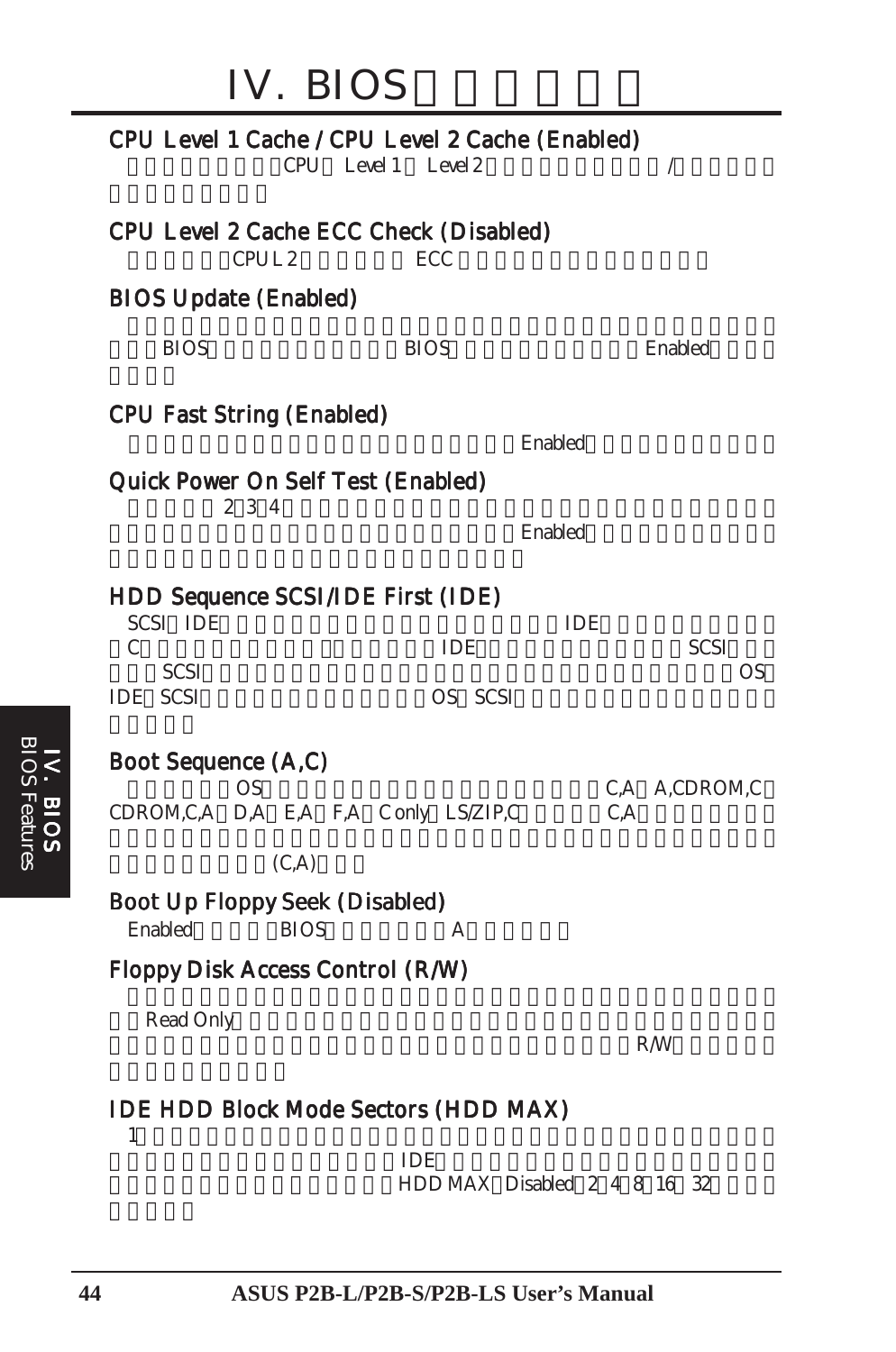| <b>Security Option (System)</b>                                                                   |                                 |
|---------------------------------------------------------------------------------------------------|---------------------------------|
|                                                                                                   | System<br>Setup                 |
| PS/2 Mouse Function Control (Auto)<br>PS/2<br>PS/2<br>Enabled<br>IRQ12                            | $IRQ12$ $PS/2$<br>IRQ12<br>PS/2 |
| PCINGA Palette Snoop (Disabled)<br>VG A<br>Enabled<br><b>Disabled</b>                             | <b>MPEG</b>                     |
| OS/2 Onboard Memory > 64M (Disabled)<br><b>DRAM</b><br>64 MB<br>OS2<br>Enabled<br><b>Disabled</b> |                                 |
| Video ROM BIOS Shadow (Enabled)<br><b>BIOS</b><br><b>ROM</b><br>RAM<br><b>ROM</b>                 | RAM                             |
| C8000-CBFFF to DC000-DFFFF (Disabled)<br><b>ROM</b><br>ROM<br>ROM                                 | <b>ROM</b><br>640 K<br>1024K    |
| Boot Up NumLock Status (On)<br><b>NumLock</b>                                                     |                                 |
| <b>Typematic Rate Setting (Disabled)</b><br>Enabled<br>$\overline{2}$<br><b>D</b> isabled         |                                 |
| Typematic Rate (Chars/Sec) (6)                                                                    |                                 |
| 6                                                                                                 | 6 30<br>8 10 12 15 20 24<br>30  |
| Typematic Delay (Msec) (250)                                                                      |                                 |
| 750<br>1000<br>$\overline{4}$                                                                     | 250 500                         |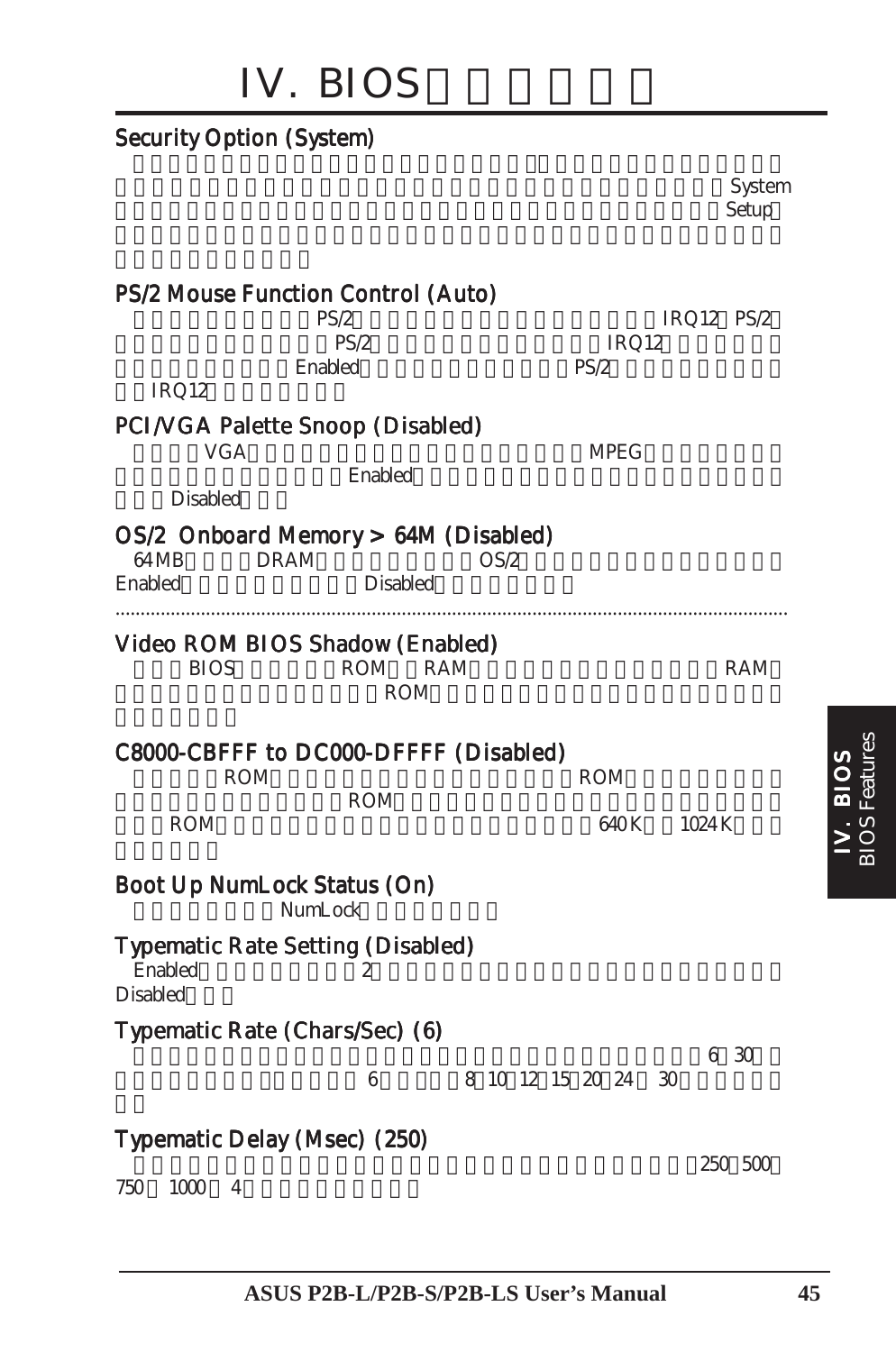## Chipset Features Setup

| <b>DOTA: L. FERTURE CALLIST</b><br><b>INVIOR SUFFICIARY FACT.</b>                                                                                                                                                                                                                                                                                                                                                                                                                                                                                                                                |                                                                                                                                                                                                                                                                                                                                                                                                                                                                                                                                                                                                                                                                                                                                                                                                                                       |
|--------------------------------------------------------------------------------------------------------------------------------------------------------------------------------------------------------------------------------------------------------------------------------------------------------------------------------------------------------------------------------------------------------------------------------------------------------------------------------------------------------------------------------------------------------------------------------------------------|---------------------------------------------------------------------------------------------------------------------------------------------------------------------------------------------------------------------------------------------------------------------------------------------------------------------------------------------------------------------------------------------------------------------------------------------------------------------------------------------------------------------------------------------------------------------------------------------------------------------------------------------------------------------------------------------------------------------------------------------------------------------------------------------------------------------------------------|
| <b>MATE</b><br><b>MJOH Carl marvel Lac</b><br><b>STRING CITY Laborated</b><br>SCARN RID to Did Belay<br><b>KAIN ES Fredara</b> r Time<br>mm tele fine.<br>SCASSOR POR March Situate<br>ok Lost<br><b>Systems</b> Educated<br><b>Roof Ron Fast Data Rende</b><br><b>Birnald and</b><br>6-bit LVO Escomery Time<br>L DEVILK<br>bit 1/6 houvers line<br><b>SENIX</b><br>Inspires Operfund Stoc.<br><b>LOWE</b><br>des Ninory Cathe Made<br>inabled<br>CI 2.1 Support<br>more Hole 31, 158-148<br><b>Bisablad</b><br>ROM are de l'Aot 721 bits wide<br><b>Luta Direction Bode</b><br><b>Barr-ELE</b> | <b>Environment</b><br><b>Britannel FOC Cardwaller</b><br><b>Britanard FDE Same II &amp; B</b><br><b>Bo</b> , Swan<br><b>SOUTION</b><br><b>Britaind Serial Port 1</b><br>Britannel Sovial Port 2<br>洋油口能过<br><b>TERATEST</b><br><b>Britanard Foral Let Part</b><br><b>109419</b><br>haraliel Part Made<br>LCP DBI Solar L<br><b>Bissiolad</b><br><b>NWIP the federated</b><br><b>Britanned PCS 1100 Enables:</b><br><b>Both</b><br>136 Million 1966 Made<br><b>Bullet</b><br><b>But a</b><br>TFF Rector FEATHE Rode<br>DER Siano FIO/OM Rodo<br><b>Bufa</b><br><b>Build</b><br><b>ISLI Rocley FIO/DBI B</b><br><b>Buda</b><br><b>IEC Slave PSVOM Rode</b><br><b>ESC .: Dail.</b><br>1144 11<br>Solach Thee<br><b>PLUMA-2- - Bodify</b><br>- Firley<br>: Old Asiass (Shiftli) : Golar<br>I Last E101 Befaults<br>: Land Schar Befaci is |

### Chipset Features Setup SDRAM Configuration (By SPD)

: 項目名横のカッコ内は初期設定です。

 $2-5$ 

|              | SPD (Serial Presence Detect) |        | $2-5$ |
|--------------|------------------------------|--------|-------|
| <b>BySPD</b> |                              | EEPROM |       |

### SDRAM CAS Latency

 $SDRAM$ 

IV. BIOS Chipset Features

Chipset Features **BIOS** 

#### SDRAM RAS to CAS Delay SDRAM

### SDRAM RAS Precharge Time

SDRAM precharge

## DRAM Idle Timer

SDRAM  $\mathcal{L}$ 

### SDRAM MA Wait State (Normal)

 $\rm CPU$ 

### Snoop Ahead (Enabled)

Enabled PCI

### Host Bus Fast Data Ready (Disabled)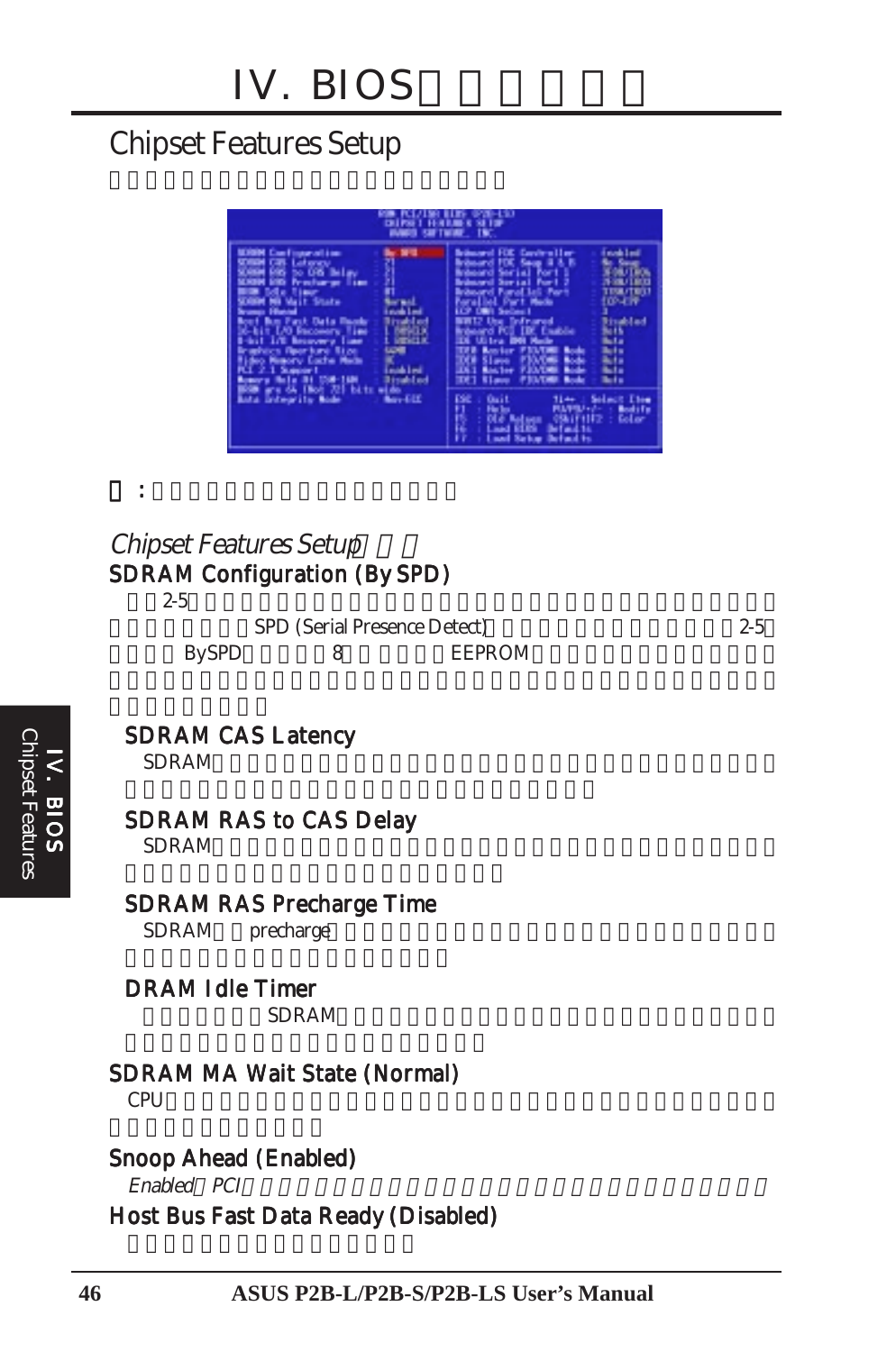|                                                                                                 | IV. BIOS                                        |            |               |   |               |                          |
|-------------------------------------------------------------------------------------------------|-------------------------------------------------|------------|---------------|---|---------------|--------------------------|
| 16-bit I/O Recovery Time (1 BUSCLK) / 8-bit I/O Recovery Time<br>(1 BUSCLK)<br>16<br><b>ISA</b> | 8                                               | <b>ISA</b> |               |   |               |                          |
| <b>Graphics Aperture Size (64MB)</b>                                                            |                                                 |            |               |   |               | <b>Graphics Aperture</b> |
| Video Memory Cache Mode (UC)                                                                    | USWC (uncacheable, speculative write combining) |            |               |   |               |                          |
|                                                                                                 |                                                 |            |               |   |               | UC(uncacheable)          |
| PCI 2.1 Support (Enabled)                                                                       | <b>PCI 21</b>                                   |            |               |   | PCI21         | Enabled                  |
| Memory Hole At 15M 16M (Disabled)<br>Enabled<br>abled                                           | <b>ISA</b><br>15MB<br>16MB                      | 15M        | 16MB          |   |               | Dis-                     |
| DRAM are xx bits wide<br><b>DRAM</b><br>1ECC<br>$\mathcal{L}$                                   | 72                                              | ECC        |               |   | (             | 8                        |
|                                                                                                 |                                                 | <b>UGC</b> |               |   |               |                          |
| <b>DRAM</b>                                                                                     | ECC                                             |            | (             | 8 | $\mathcal{E}$ | 64                       |
|                                                                                                 |                                                 |            |               |   |               |                          |
| Data Integrity Mode (Non-ECC)<br>Non-ECC<br>EC-Only                                             |                                                 |            |               |   | ECC           |                          |
| $\mathcal{Z}$<br>$\left($                                                                       |                                                 |            | $\mathcal{C}$ |   |               |                          |
| <b>Onboard FDC Controller (Enabled)</b><br>Enabled                                              |                                                 |            |               |   |               |                          |

IV. BIOS Chipset Features

IV. BIOS<br>Chipset Features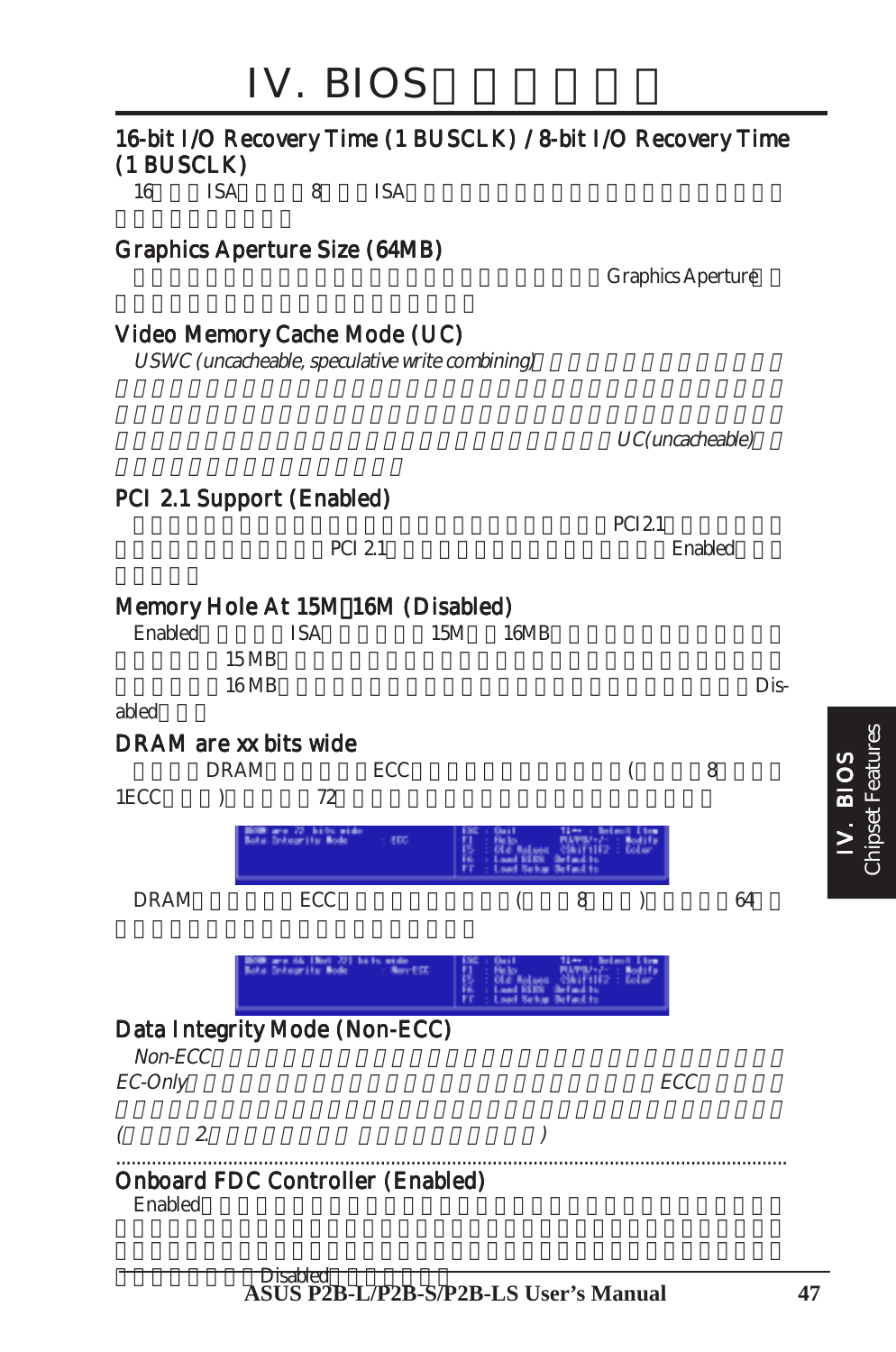| Onboard FDC Swap A & B (No Swap)                                          |                                      |                                        |
|---------------------------------------------------------------------------|--------------------------------------|----------------------------------------|
|                                                                           | Swap AB                              | Swap AB 2<br>No Swap                   |
| Onboard Serial Port 1 (3F8HARQ4)                                          |                                      |                                        |
| <b>Disabled</b><br>IRQ10                                                  |                                      | <b>F8HARQ4 2F8HARQ3 3E8HARQ4 2E8H/</b> |
| Onboard Serial Port 2 (2F8HARQ3)                                          |                                      |                                        |
|                                                                           |                                      | <b>F8HARQ4 2F8HARQ3 3E8HARQ4 2E8H/</b> |
| <b>D</b> isabled<br>IRQ10                                                 |                                      |                                        |
| Onboard Parallel Port (378H/IRQ7)                                         |                                      | 3BCH / IRQ 7 378H /                    |
| IRQ 7 278H /IRQ 5 Disabled                                                |                                      | I/O                                    |
| PC.<br>3                                                                  |                                      |                                        |
| Parallel Port Mode (ECP+ EPP)                                             |                                      |                                        |
| <b>EPP</b>                                                                |                                      |                                        |
| ECP<br>$ECP + EPP$                                                        |                                      |                                        |
| ECP DMA Select (3)                                                        |                                      |                                        |
| ECP                                                                       | $ECP + EPP$                          | DMA                                    |
| <b>D</b> isabled                                                          |                                      |                                        |
| <b>UART2 Use Infrared (Disabled)</b>                                      |                                      |                                        |
| Enabled<br>UART <sub>2</sub><br><b>UART</b>                               |                                      | COM <sub>2</sub>                       |
|                                                                           |                                      | Enabled                                |
| UART                                                                      | COM <sub>2</sub><br><b>D</b> isabled | 3                                      |
| infrared module connector                                                 |                                      | IrDA-compliant                         |
| Onboard PCI IDE Enable (Both)                                             |                                      |                                        |
| <b>IDE</b>                                                                | <b>IDE</b>                           | $Dis-$                                 |
| abled                                                                     | <b>SCSI</b>                          |                                        |
| <b>IDE Ultra DMA Mode (Auto)</b><br>Ultra DMA                             |                                      |                                        |
| Ultra DMA                                                                 | <b>Disabled</b>                      |                                        |
| IDE OMaster Slave PIO DMA Mode, IDE 1 Master Slave PIO DMA<br>Mode (Auto) |                                      |                                        |
| $\Omega$<br>$\overline{1}$                                                |                                      | <b>IDE</b>                             |
| <b>IDE</b>                                                                | Auto                                 | 0 1 2 3 4                              |
|                                                                           |                                      |                                        |

IV. BIOS<br>Chipset Features Chipset FeaturesIV. BIOS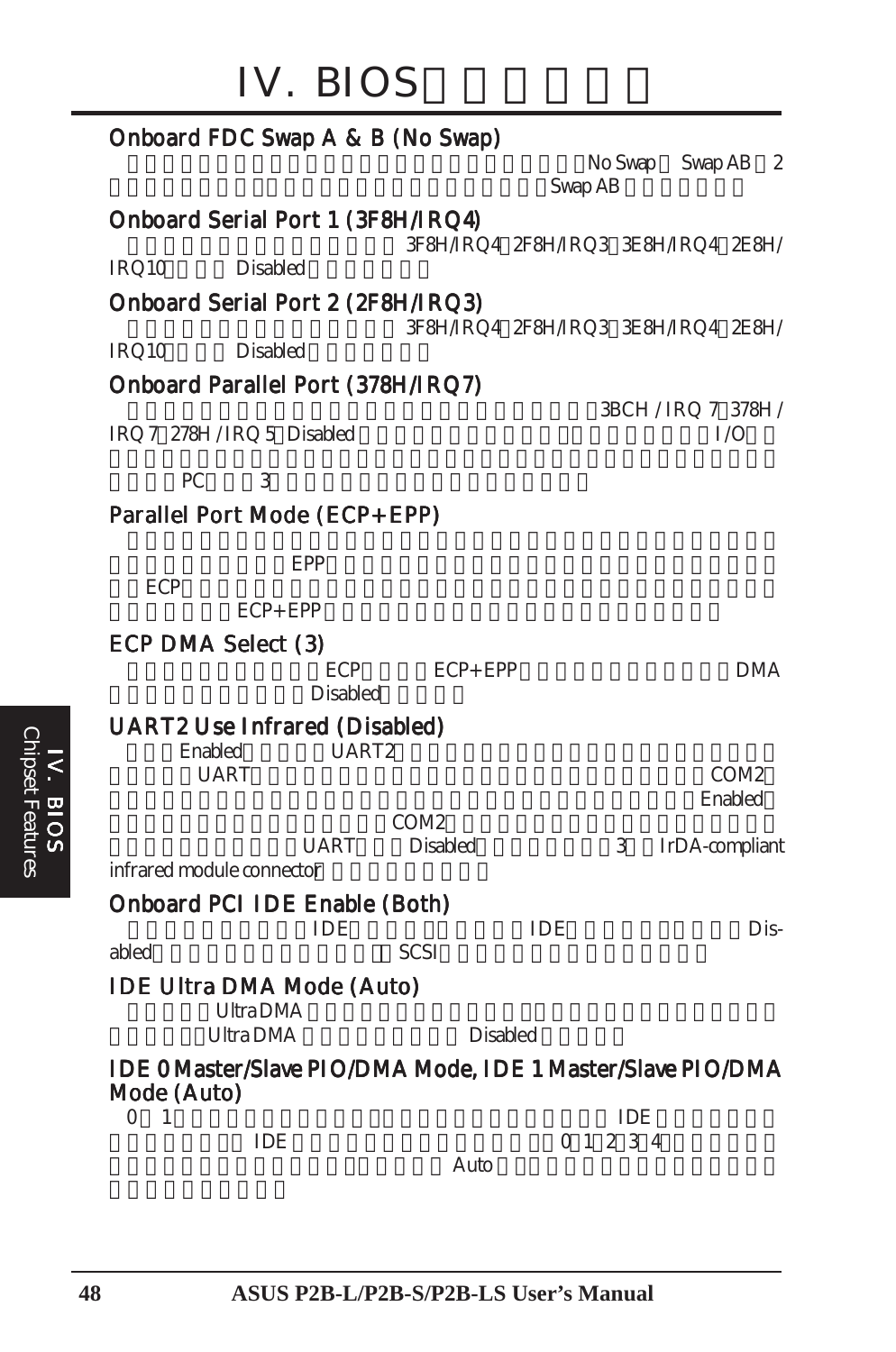## Power Management Setup

Power Management Setup OFF<sup>2</sup>

|                                                                                                                                                                                                                                                                                                                                                                                                                                                        | POWER MONOGRAPHY AS THE<br><b>INGHER SIX TAKEN  TAC.</b>                                                                                                                                                                                                                                                                                                                                                                                                                                                                            |  |  |  |  |
|--------------------------------------------------------------------------------------------------------------------------------------------------------------------------------------------------------------------------------------------------------------------------------------------------------------------------------------------------------------------------------------------------------------------------------------------------------|-------------------------------------------------------------------------------------------------------------------------------------------------------------------------------------------------------------------------------------------------------------------------------------------------------------------------------------------------------------------------------------------------------------------------------------------------------------------------------------------------------------------------------------|--|--|--|--|
| are Naccionari<br><b>Due Deliver</b><br><b>Here of Person</b><br>Second 10, 811<br>D/RS 011<br>on PH Timory on<br><b>RII Paver Boss</b><br><b>Disable</b><br><b>Bongressil Birder</b><br><b>Diam'r.</b><br>as Power lip Cantrol as<br>FWR Shallan < & Second - Shall CFT<br>MA Up the Bodon First - Cash led<br>C PM Loss Bostont   Claudiot<br><b>Luis Bri Liffi</b><br><b><i><u>Easth Ind.</u></i></b><br><b>Referential Four-Tier</b><br>Droak Last | on Los Marithan on<br>Durchin Fan Speed.<br><b>CPM Finals Scheduler</b><br>France Fair Spanish<br>on Thomas! Bisition on<br><b>SIC/ 117</b><br>(Fil Teaperature)<br>2.LF TN<br><b>Bill Lincorn of Lare</b><br><b>** Reliams Monitor</b><br>128歳<br><b>WORK Vallage</b><br>-2. 2V Vallage<br>-59 Vallage<br>-129 Valtage<br>-170 Vallage<br>-50 Vallage<br><b>ESC .: Oait</b><br>114+   Solach The<br><b>PLAYOU</b> + d = 1. Booki Fa-<br><b>Fight</b><br>Old Rolson, OSK(F1112, Golge<br>Laad EDS Befacils<br>- Land Schar Behad in |  |  |  |  |

### Power Management Setup Power Management (User Define)

 パワーマネージメントモードのマスターコントロールとして機能します。Max Saving the state of the state extension of the state of the state of the state of the state  $\mathrm{Min}$ Saving Max Saving Disabled the User Define Advanced Power Managemert APM BIOS  $DOS$  CONFIG.SYS  $DEVICE = C: \log_{10} POS \cdot POWER$ . EXE Windows 3.x Windows 95 APM Windows  $\blacksquare$ 

### Video Off Option (Suspend -> Off )

 $V$ ideo OFF

 $Suspend \rightarrow Of$  Always On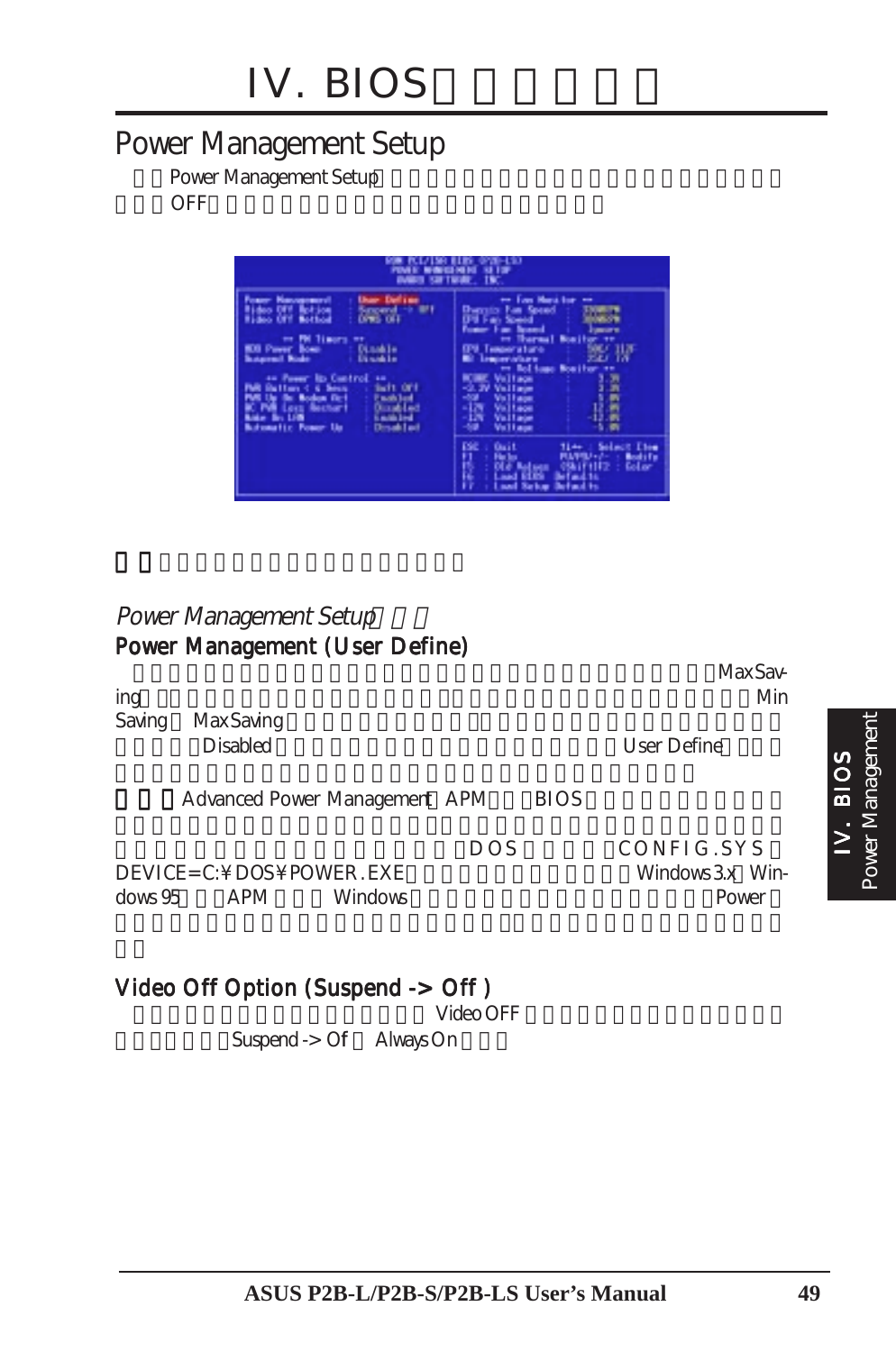| Video Off Method (DPMS OFF)<br>VideoOFF                                                        |                            |            |                  |            |            |   |               | DPMS OFF DPMS Reduce ON Blank Screen |             |
|------------------------------------------------------------------------------------------------|----------------------------|------------|------------------|------------|------------|---|---------------|--------------------------------------|-------------|
| V/H SYNC+ Blank DPMS Standby DPMS Susperd<br><b>BIOS</b><br><b>DPMS</b><br><b>Blank Screen</b> |                            |            |                  |            |            |   |               |                                      |             |
| SYNC+ Blank                                                                                    |                            |            |                  | <b>OFF</b> |            |   |               |                                      | VH          |
| <b>PM Timers</b>                                                                               |                            |            |                  |            |            |   |               |                                      |             |
|                                                                                                | Doze Standby<br><b>IRQ</b> |            |                  |            | Susperd    |   |               |                                      |             |
| HDD Power Down (Disable)<br>1                                                                  | 15                         | <b>IDE</b> | <b>D</b> isabled |            |            |   |               |                                      | <b>SCSI</b> |
| <b>Suspend Mode (Disable)</b><br><b>Disabled</b>                                               |                            |            |                  |            |            |   | 30 1 2 4 8 20 | $30 \quad 1$                         |             |
| Power Up Control                                                                               |                            |            |                  |            |            |   |               |                                      |             |
|                                                                                                | Soft-Off                   |            |                  |            | <b>ATX</b> |   |               |                                      | AC          |
| PWR Button < 4 Secs (Soft Off)<br>Soft Off                                                     | <b>ATX</b>                 |            | 4                |            |            | 4 |               |                                      | OFF         |
|                                                                                                |                            |            |                  |            | 4          | 4 | <b>ATX</b>    |                                      | <b>ATX</b>  |

IV. BIOS Power Management

IV. BIOS<br>Power Management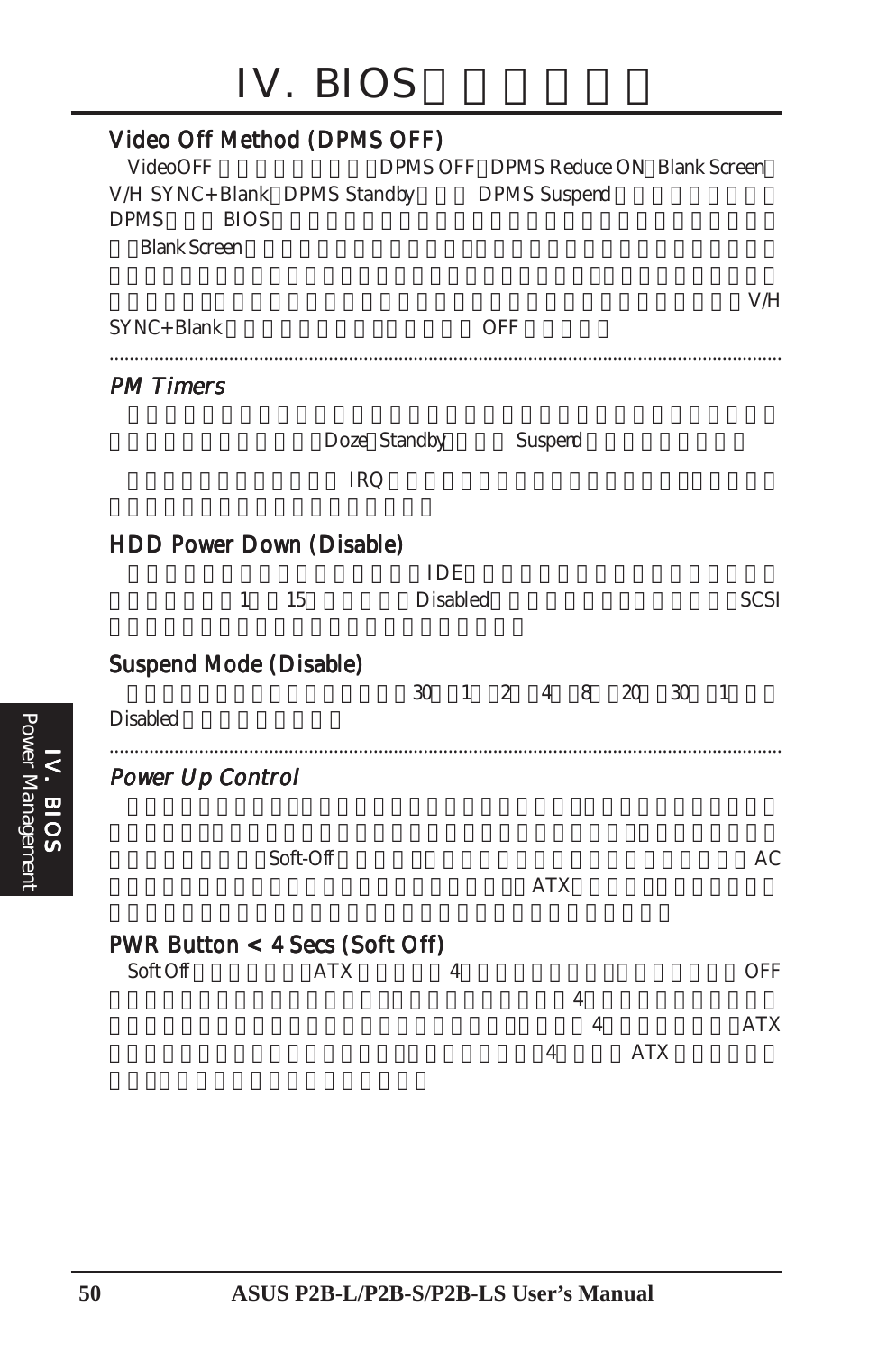#### PWR Up On Modem Act (Enabled) **DFF** OFF

#### AC PWR Loss Restart (Disabled)

#### Wake On LAN (Enabled)

| Enabled                       |            |            |        |
|-------------------------------|------------|------------|--------|
| <b>ATX</b>                    | )          | $720mA+5V$ |        |
| Automatic Power Up (Disabled) |            |            |        |
|                               |            |            |        |
| Fan Monitor (xxxxRPM)         |            | <b>CPU</b> |        |
|                               | <b>RPM</b> |            | Ignore |
| Thermal Monitor (xxxC/xxxF)   |            |            |        |
|                               | <b>CPU</b> | Ignore     |        |
| Voltage Monitor (xx xV)       |            |            |        |
|                               |            |            |        |

Ignore

"Hardware Monitor found an er-

ror, enter POWER MANAGEMENT SETUP for details **POWER MANAGEMENT SETU P**  $\mathbb{F}$  ) extends the state  $\mathbb{F}$ 1

 $DEL$ 

IV. BIOS Power Management

Power Managemer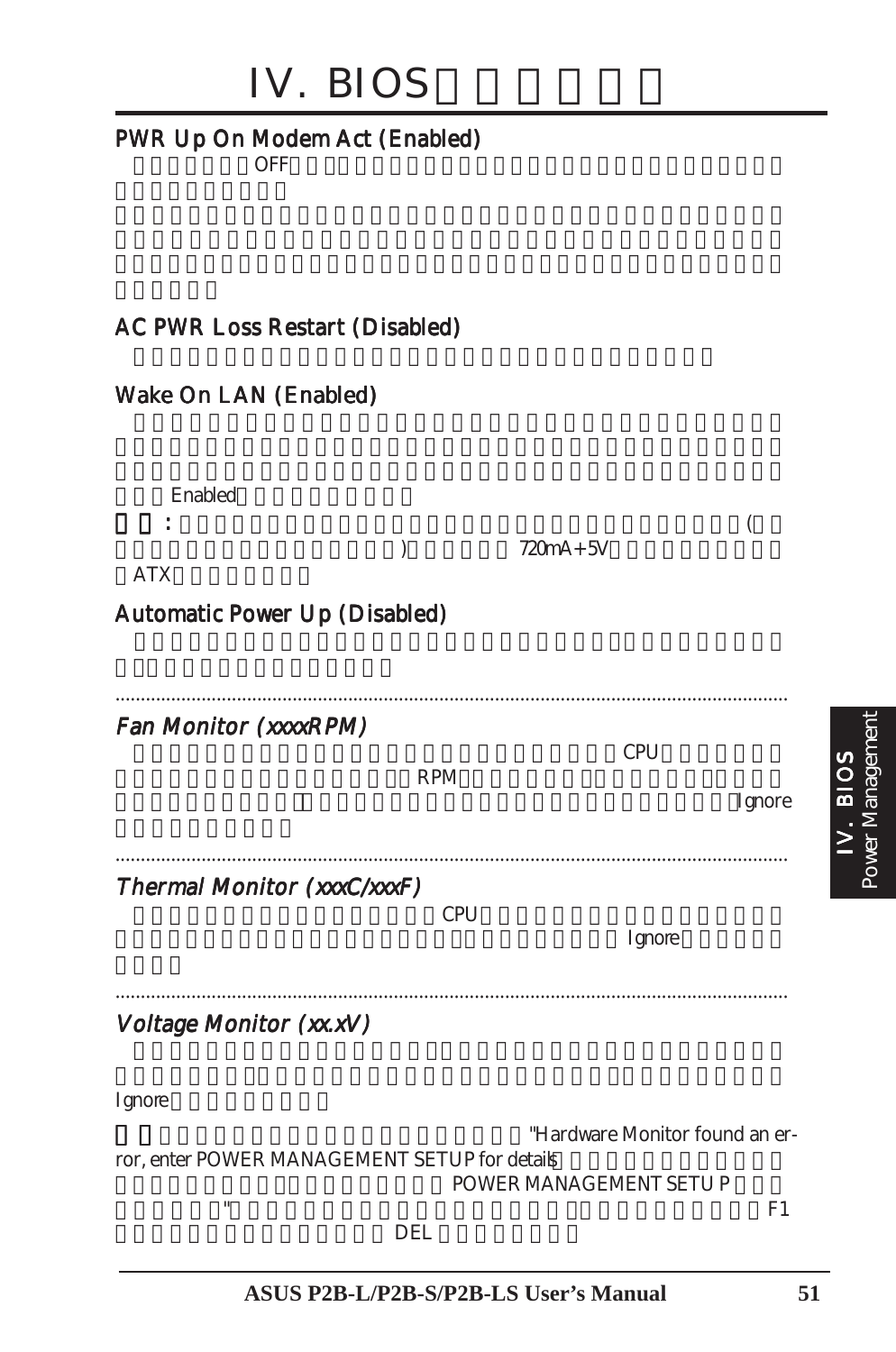## PNP and PCI Setup

PNP and PCI Setup PCI PCI INTA#

| $97.8 - 130$<br><b>THE HOR PET SERR</b><br><b>INNUS SECTIONS: TNC</b>                                                                                                                                                                                                                                                                                                                              |                                                                                                                                                                                                                                                                                                          |  |  |
|----------------------------------------------------------------------------------------------------------------------------------------------------------------------------------------------------------------------------------------------------------------------------------------------------------------------------------------------------------------------------------------------------|----------------------------------------------------------------------------------------------------------------------------------------------------------------------------------------------------------------------------------------------------------------------------------------------------------|--|--|
| <b>Installed</b><br><b>COL</b><br>ь.<br><b>INTO-TT DIE</b><br><b>Flasho</b><br>Bill 10<br>$2.189$ 180<br><b>Baba</b><br><b>Data</b><br><b>CE Latence Time</b><br>32 PCI Clock<br><b>Pin/TIM</b><br><b>Boad</b><br><b>Ha/103</b><br><b>V</b> Bund<br>By 238<br><b>Used</b><br>o<br><b>No.7113</b><br>$-10$<br><b>BELLETTE</b><br><b>KUTTU</b><br><b>Good</b><br><b>No./1133</b><br>×<br>ū<br>No/TEG | 1. Book By 200<br><b>Re/103</b><br>m<br>N<br>1話を聞<br>$+104/111$<br><b>Ma/110</b><br>No. 71111<br>THE MEN Black HERE<br><b>Reinstored HOM 21209</b><br><b>Flatin</b><br>bis<br>■韓 朝鮮 経験 Flext<br>■韓 朝鮮 経 Tory<br>Enablish<br>÷<br><b>DE SCSI LID Lora</b><br>Enabled<br><b>BSN 190</b><br><b>Fashfied</b> |  |  |
| sа<br>No./110.<br>×а<br><b>Bund</b><br>Nu/103<br>۴ä<br><b>Ka/100</b>                                                                                                                                                                                                                                                                                                                               | <b>ESC .: Dail</b><br><b>TIA+ : Solacit Ties</b><br><b>PLAYBU</b> editorial<br><b>Booki Fax</b><br>: Fiche<br><b>GMITTIEZ: folge</b><br>×<br><b>Charles</b><br><b>Befaul 16</b><br>٠<br>Land Schar Briand is                                                                                             |  |  |

:  $\frac{d}{dt}$ 

### Details of PNP and PCI Setup

#### PNP OS Installed (No)

| P <sub>n</sub> P <sub>OS</sub> |    | <b>BIOS</b> | PCI |       |
|--------------------------------|----|-------------|-----|-------|
| Yes                            | OS |             |     | PnPOS |
|                                |    |             |     | No    |

#### Slot 1 (RIGHT) IRQ to Slot  $4/5$  (LEFT) IRQ (Auto) PCI IRQ Auto IRQ NA 5 7 9 10 11 12 14 PCI Latency Timer (32 PCI Clock) 32 PCIClock() しかしい PCI IRQ xx Used By ISA (NoACU) IRQ Legacy (non-PnP) ISA No/ICU Yes 2 IRQ ISA Configuration Utility (ICU) IRQ Legacy ISA TCU YES IRQ 10 Legacy ISA YES IRQ10

IV. BIOS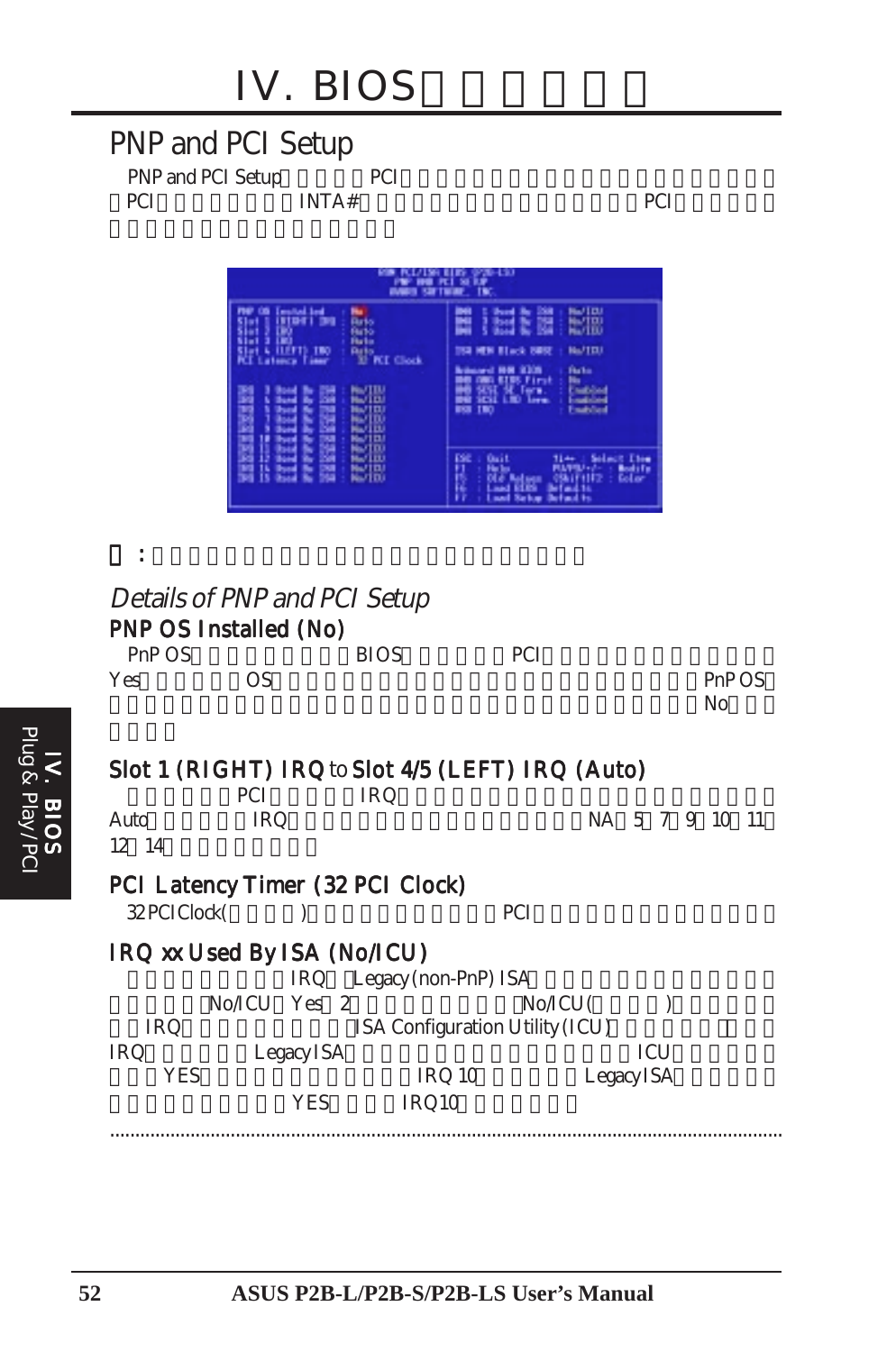| DMA x Used By ISA (NoACU)                                                  |                                                |                                  |                                 |                      |
|----------------------------------------------------------------------------|------------------------------------------------|----------------------------------|---------------------------------|----------------------|
| <b>DMA</b><br><b>DMA</b><br>Legacy ISA                                     | NoACU Yes 2<br>ICU                             | Legacy (non-PnP) ISA<br>ICU      | NoACU(<br><b>DMA</b>            | $\mathcal{E}$<br>YES |
| ISA MEM Block BASE (NoACU)<br><b>DFFFH</b><br>C800H                        |                                                |                                  | LegacyISA                       |                      |
|                                                                            | ICU                                            |                                  |                                 |                      |
| <b>ISA MEM Block SIZE</b>                                                  | 16K<br>36K<br>8K.<br><b>ISA MEM Block SIZE</b> | $\boldsymbol{2}$<br>64K<br>NoACU | LegacyISA                       | ICU                  |
|                                                                            |                                                |                                  |                                 |                      |
| Onboard AHA BIOS (Auto)                                                    | 7890 SCSI BIOS<br>7890 SCSI BIOS               |                                  | Auto<br><b>Disabled</b>         |                      |
| <b>ONB AHA BIOS First (No)</b><br><b>SCSI</b>                              | <b>SCSI</b><br>$N_{\Omega}$                    |                                  |                                 | <b>SCSI BIOS</b>     |
| <b>ONB SCSI SE Term. (Enabled)</b>                                         |                                                |                                  |                                 |                      |
| CD-ROM                                                                     | Τ                                              |                                  | <b>SE</b>                       | Enabled              |
|                                                                            |                                                |                                  |                                 |                      |
| ONB SCSI LVD Term. (Enabled)<br><b>LVD</b>                                 |                                                |                                  | Ultra2SCSI                      | <b>LVD</b>           |
| <b>SCSI</b>                                                                | 12                                             | 15<br>12m UltraSCSI<br>25m       |                                 |                      |
|                                                                            |                                                |                                  |                                 |                      |
|                                                                            |                                                | Enabled                          |                                 |                      |
| USB IRQ (Enabled)<br>Enabled<br><b>USB</b><br>USB IRQ#<br><b>D</b> isabled | <b>USB</b>                                     | IRQ#                             | <b>Disabled</b><br>USB.<br>IRQ# |                      |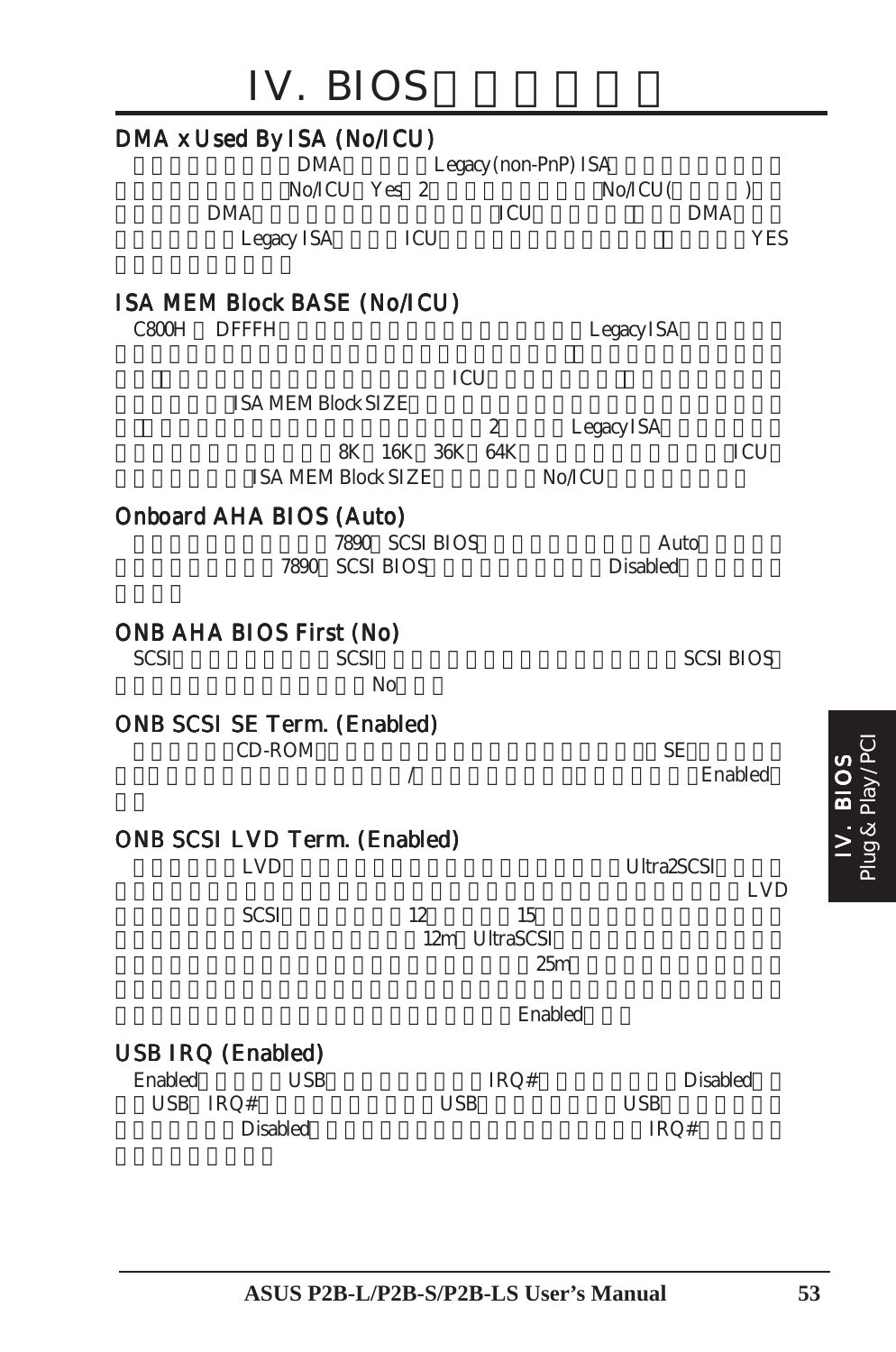**COLORADO NETOS** 

**REDUCED BY FIRMS** SCRAP DEFINI

115 | Save & East Sena

w

| <b>Load BIOS Defaults</b><br>Load BIOS Defaults                                        | <b>BIOS ROM</b>                                                            |                                     |
|----------------------------------------------------------------------------------------|----------------------------------------------------------------------------|-------------------------------------|
|                                                                                        | Load BIOS Defaults                                                         | $\langle$ Enter $\rangle$           |
| < Y<br>$<$ Enter $>$                                                                   | $<$ Enter $>$                                                              | $<$ N><br>Standard CMOS Setup       |
| Load Setup Defaults<br>Load Setup Defaults<br>Load Setup Defaults                      | $\langle$ Enter $\rangle$                                                  |                                     |
| ter>                                                                                   | $\langle N \rangle$                                                        | $<$ Y $>$<br>< En-<br>$<$ Enter $>$ |
|                                                                                        | Standard CMOS Setup                                                        |                                     |
|                                                                                        |                                                                            |                                     |
| <b>STRODUCE CROSS 18 FM</b><br><b>EINS FEATURES SETIM</b><br><b>DEPOT FIELDIS MISE</b> | HUPH RILEASE PROGRAM<br><b>HILE FINSHEES</b><br>THE HELL CULTIS OF SECTION |                                     |

**OF LIGHT STRP** 

**Skirring** Street Page

**INTEG** 

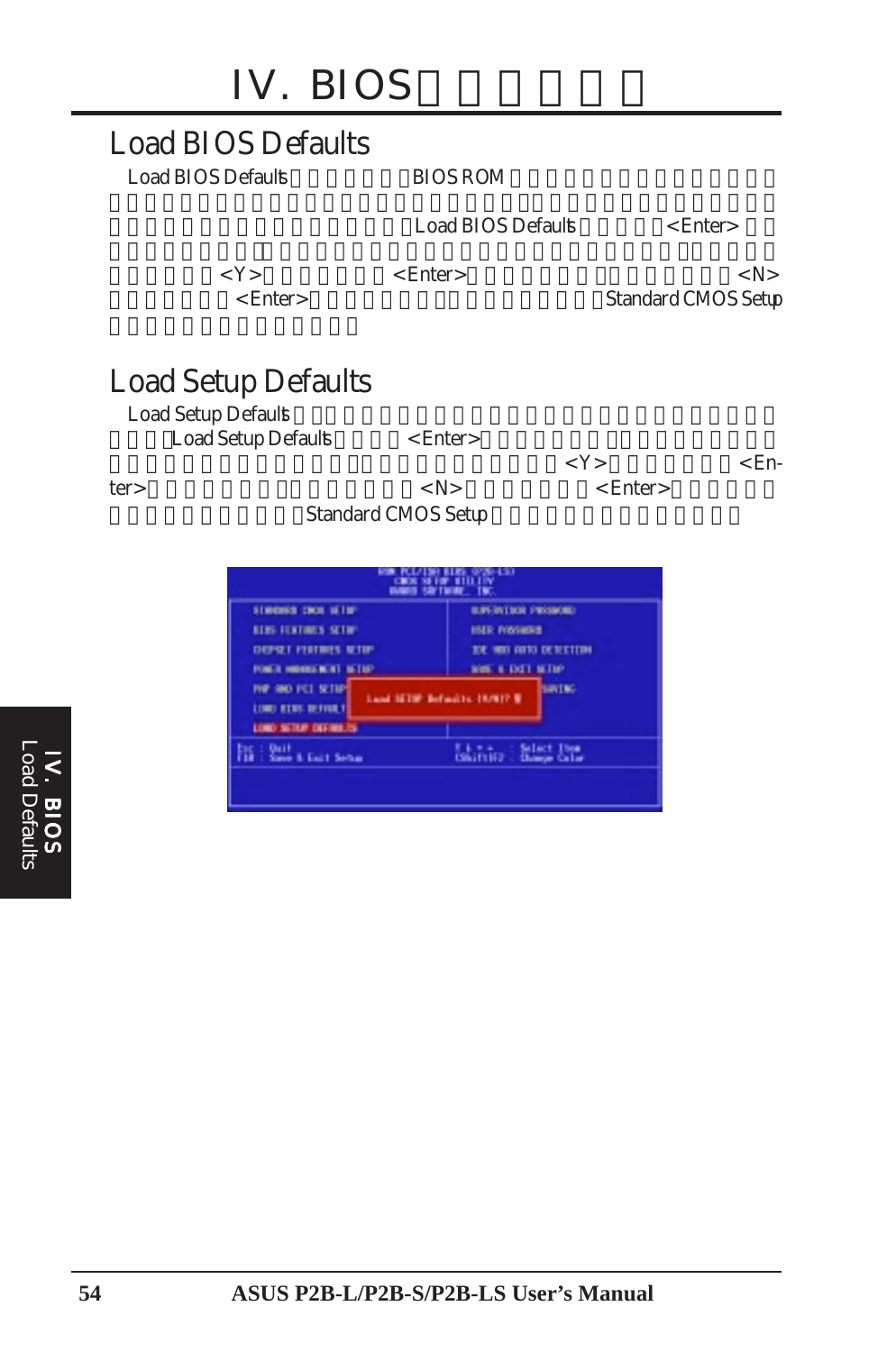## Supervisor Password and User Password

Supervisor Password Setup

**User Password** 

 $\langle$  Enter>

 $8$ 

 $\langle$  Enters



Option ていっぴんりょう しょうしょく しゅうしゅうしょくだいがく

**RIOS Features Setup Marshall Security**<br> **RIOS Features Setup Marshall Security** 

Enter Password  $\leq$  Enter>

: 3 Clear Time Clock(Jumpers) CMOS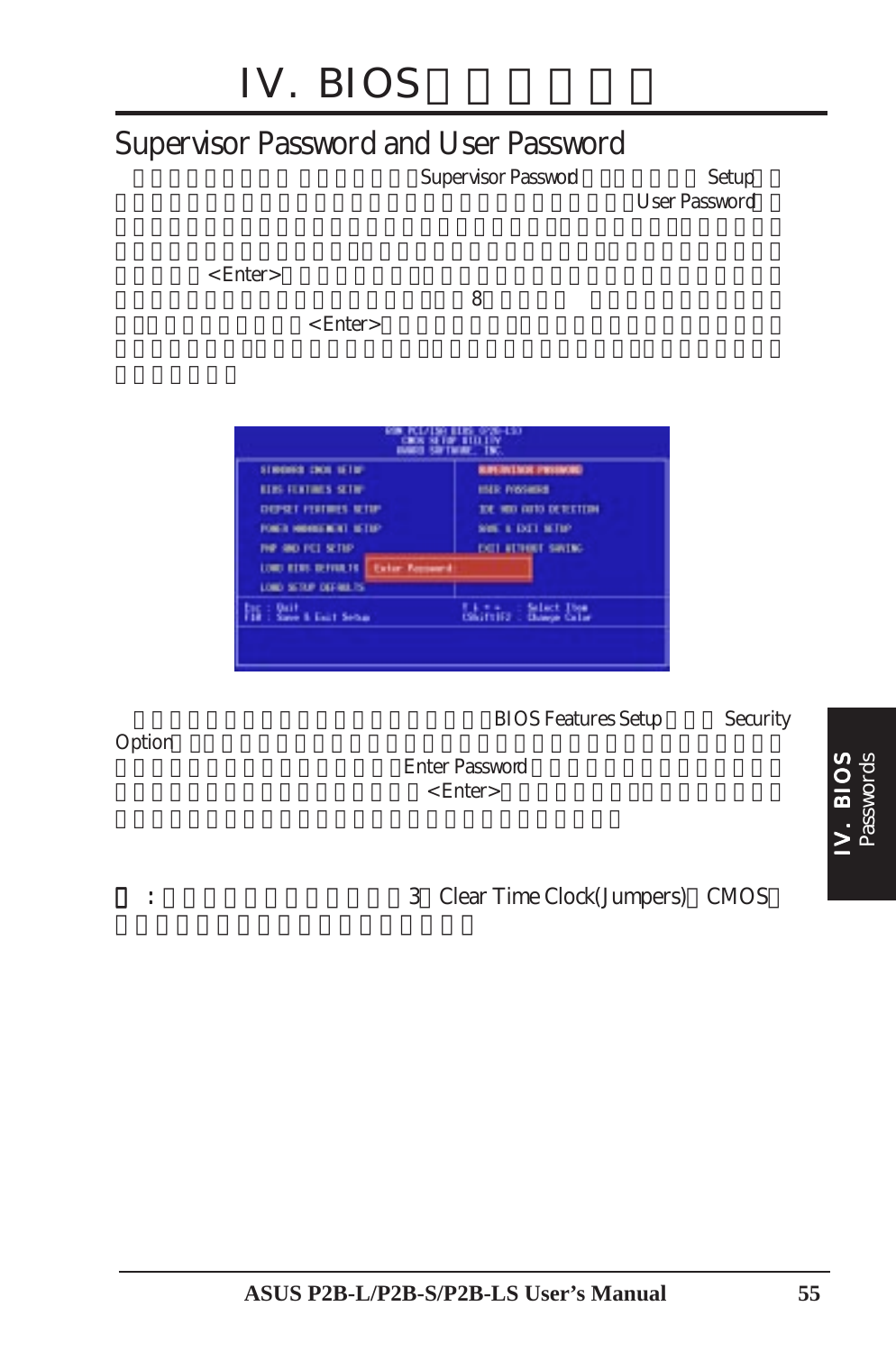## IDE HDD Auto Detection

Setup

#### IDE Standard CMOS

|                   |      |            | <b>RWRED SOFTWEET, THE</b>                  |   |                                                   |  |                                       |
|-------------------|------|------------|---------------------------------------------|---|---------------------------------------------------|--|---------------------------------------|
| <b>NEED DISCS</b> |      | <b>TWE</b> | SLÆ.                                        |   |                                                   |  | CHES HERD PRECONF ERIELY SECTION MODE |
|                   |      |            |                                             |   |                                                   |  |                                       |
| Primary Rester    |      |            |                                             |   |                                                   |  |                                       |
|                   |      |            |                                             |   |                                                   |  |                                       |
|                   |      |            |                                             |   |                                                   |  |                                       |
| <b>BPTIDES</b>    |      | SIZE.      | Select Primary Mexter - Option IN-Skip) : M |   | <b>CAS ISSUED PRECIDENT LIBRARY SECTION: WORK</b> |  |                                       |
|                   | 2191 |            | g.                                          | 1 |                                                   |  | 2. 202                                |

#### $4$  IDE

|                     | < Y                 |  |
|---------------------|---------------------|--|
| $\langle N \rangle$ | $< Y$ >             |  |
|                     | $\langle N \rangle$ |  |

| E-IDE<br><b>IDE</b> |            |                | <b>IDE</b>          |                        |   |                | $\overline{2}$ |
|---------------------|------------|----------------|---------------------|------------------------|---|----------------|----------------|
| <b>IDE</b>          |            |                | F<br>E              | E-IDE                  |   |                |                |
|                     |            |                | PCI IDE             |                        |   | $\overline{4}$ | <b>IDE</b>     |
|                     |            | $\overline{2}$ | E-IDE               |                        | 4 |                |                |
|                     |            |                |                     | Chipset Features Setup |   |                |                |
|                     | <b>IDE</b> |                | disabled            |                        |   |                |                |
|                     |            |                | Standard CMOS Setup |                        |   |                |                |
| LBA<br>3            |            |                | <b>LBA</b>          | LBA                    |   |                |                |
|                     | Large      | Normal         |                     |                        |   |                |                |
|                     |            | <b>IDE</b>     |                     |                        | 1 |                |                |
|                     |            |                | <b>IDE</b>          | 1                      |   |                |                |

IV. BIOS Hard Disk Detect

IV. BIOS<br>Hard Disk Detect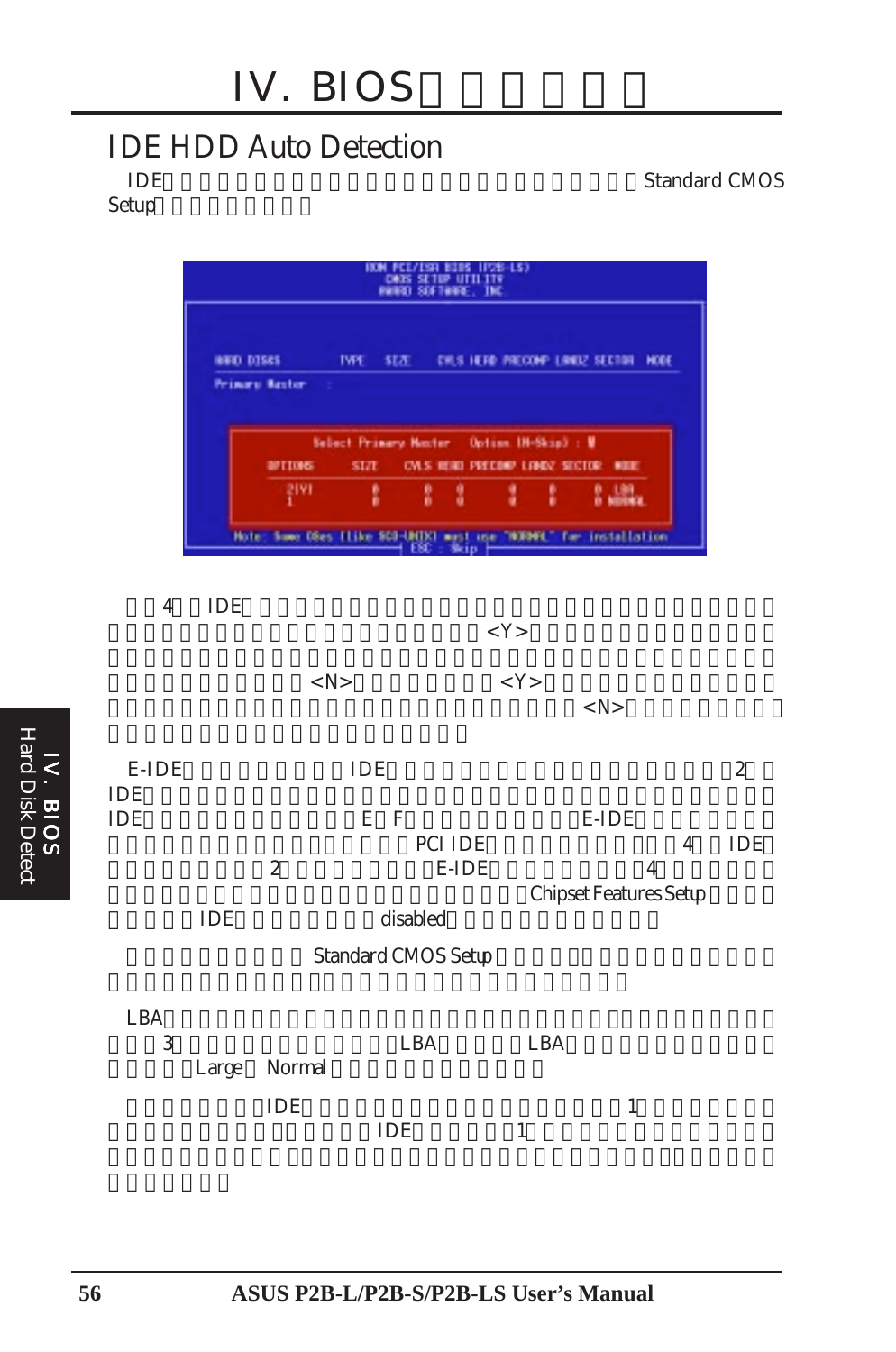$<\mathrm{N}>$ 

#### Standard CMOS Setup

## Save & Exit Setup

 $<$  Enter $>$ 

BIOS CMOS Save & Exit Setup

| HUM PCL/TSH BLUS (PAS-LS)<br><b>CACE SETUP UTILITY</b><br>DATED SOFTWEE, DIC. |                                                      |  |  |  |
|-------------------------------------------------------------------------------|------------------------------------------------------|--|--|--|
| STRACKED CHOS SETUP                                                           | <b>SUPERVISOR PRESMOND</b>                           |  |  |  |
| <b>NIG FEATURES SETUP</b>                                                     | <b>LET'R PRESMIRE</b>                                |  |  |  |
| CHIPSET FEATURES SETUP                                                        | TDE HDD RUTO DETECTION                               |  |  |  |
| <b>POMER NONDERENT SETUP</b>                                                  | SIVE & EXIT SETUP                                    |  |  |  |
| PHP AND PCT SETUP<br>LORD BIOS DEFRILT                                        | SAVING<br>SIVE to OKIS and EKIT (V/H)? R             |  |  |  |
| LORD SETUP DEFRILTS                                                           |                                                      |  |  |  |
| Esc: Ouit<br>F10 : Save & Exit Setup                                          | : Soloct Itom<br>T 1 = +<br>IShiftIF2 : Change Color |  |  |  |
|                                                                               |                                                      |  |  |  |
|                                                                               |                                                      |  |  |  |

## Exit Without Saving

**BIOS Setup** Exit Without Saving  $Y \leq$  Enter>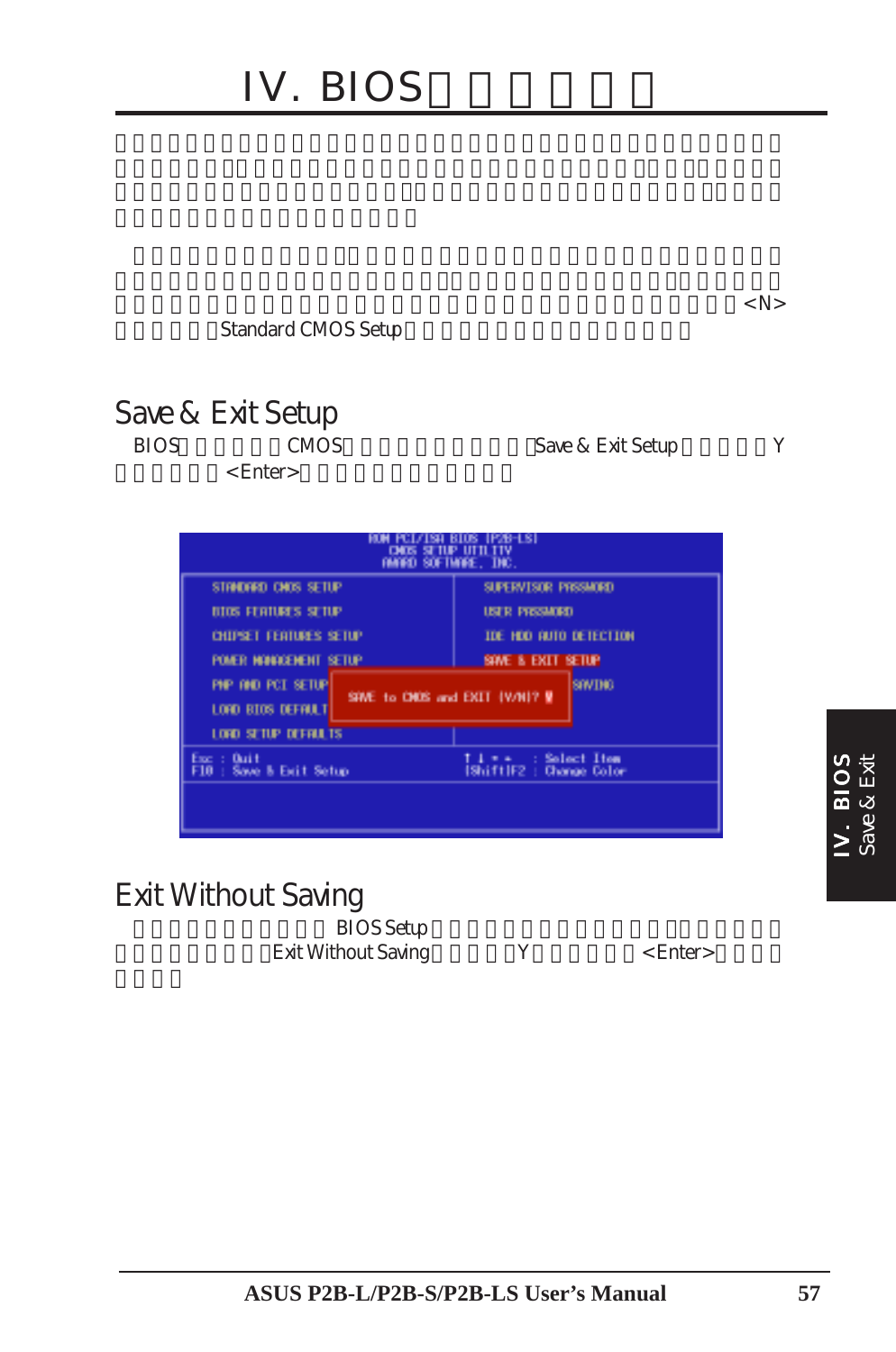## ASUS Smart Motherboard Support CD

サポートCDを挿入すると、次のような選択メニューが表示されます サポートCDを挿入すると、次のような選択メニューが表示されます:

 $:$  CD

| <b>ASUS PC Probe Utility.</b>                                                                                                   |                |
|---------------------------------------------------------------------------------------------------------------------------------|----------------|
| <b>LDCM</b><br><b>LDCM Local Setup:</b><br><b>LANDesk Client Manager</b>                                                        |                |
| <b>LDCM</b> Administrator Setup:                                                                                                | PC.            |
| PC-cillin Lite: PC-cillin Lite                                                                                                  |                |
| Adobe Acrobat Reader: LDCM<br>Adobe Acrobat Reader                                                                              | <b>LDCM</b>    |
| <b>BusMaster:</b><br>BusMaster IDE<br>Patch for PIIX4 chipset: ASUS<br>95b OSR2<br><b>PCI</b><br>OSR <sub>1</sub><br><b>PCI</b> | Windows 95/95a |
| <b>Browse this CD: ASUS</b><br>CD<br><b>Technical Support Form:</b>                                                             |                |
| <b>LDCM Introduction (MPEG): LDCM</b><br><b>Read Me:</b>                                                                        |                |
| Exit:                                                                                                                           |                |
| C D<br>DMI<br>DMI                                                                                                               |                |

**58 ASUS P2B-L/P2B-S/P2B-LS User's Manual**

**AFLASH** BIOS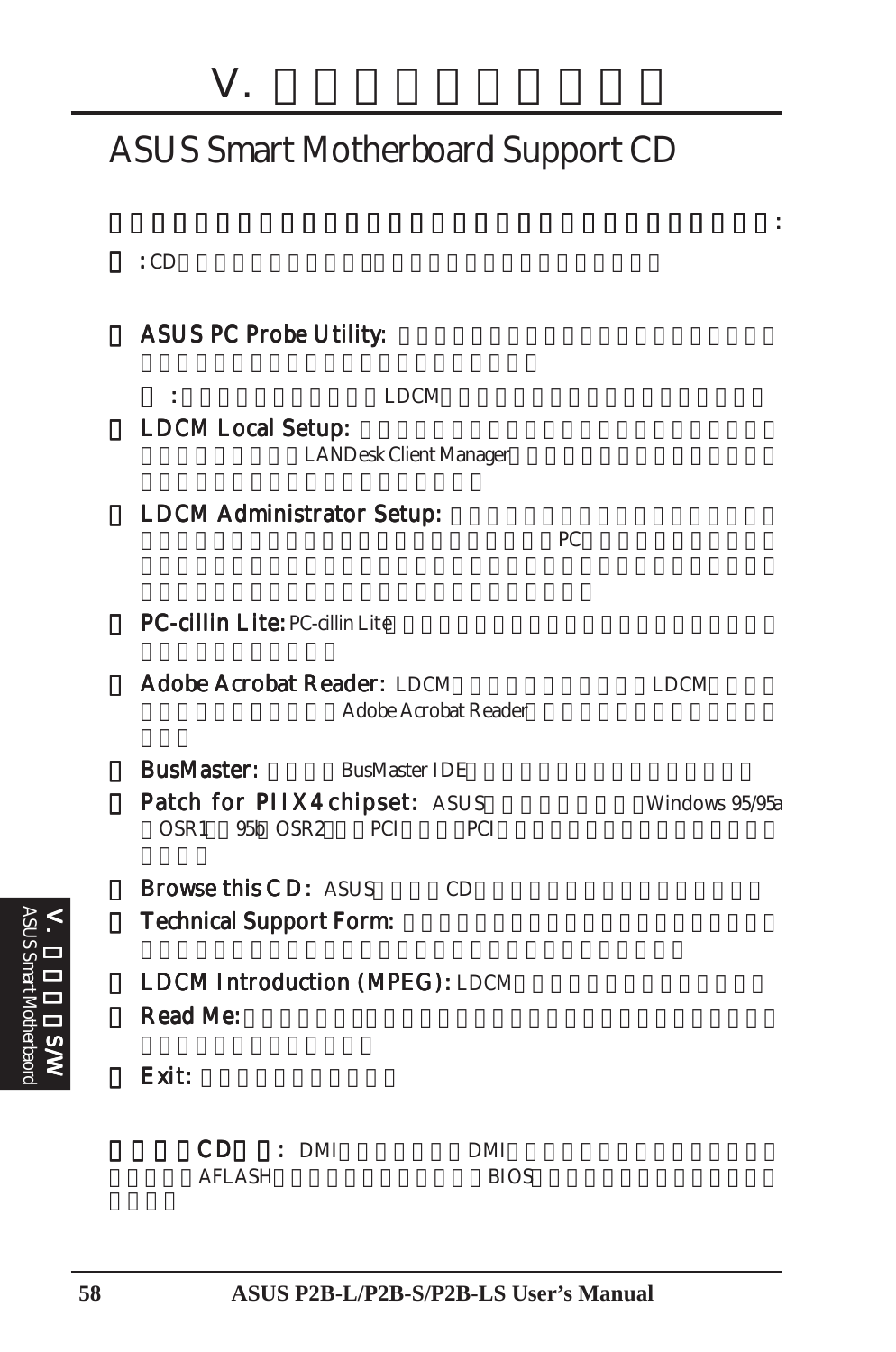| VI.                                                                |                            |                                               |                                   |             |                                    |
|--------------------------------------------------------------------|----------------------------|-----------------------------------------------|-----------------------------------|-------------|------------------------------------|
|                                                                    |                            |                                               | (DMI)                             |             |                                    |
| <b>ASUS DMI Configuration</b><br>tion Format Database (MIFD)<br>DM | <b>BIOS</b>                | DMI<br><b>DMI</b> Configuration<br><b>CPU</b> | Management Informa-<br><b>CPU</b> | <b>BIOS</b> | $\overline{\text{VI}}$ . DMI<br>DМ |
| <b>EPROM</b>                                                       | 4KB                        | DM                                            |                                   |             |                                    |
| BIOS PnP                                                           | <b>BIOS</b><br><b>BIOS</b> | DMI                                           | DMI                               |             |                                    |
|                                                                    | <b>MIFD</b><br>DMI         |                                               | <b>BIOS</b>                       |             |                                    |
| <b>MIFD</b>                                                        |                            | DM                                            |                                   |             |                                    |
| PnP                                                                | <b>BIOS</b>                |                                               |                                   |             |                                    |
| DMI                                                                |                            | DMICFG2EXE<br>180K                            |                                   | HIMEM.SYS   |                                    |
| Windows                                                            |                            |                                               |                                   |             |                                    |
| AUTOEXEC.BAT CONFIG.SYS<br>CONFIG.SYS HIMEM.SYS                    | <b>REM</b>                 |                                               | $\langle$ F5>                     |             |                                    |

CONFIG.SYS AUTOEXEC.BAT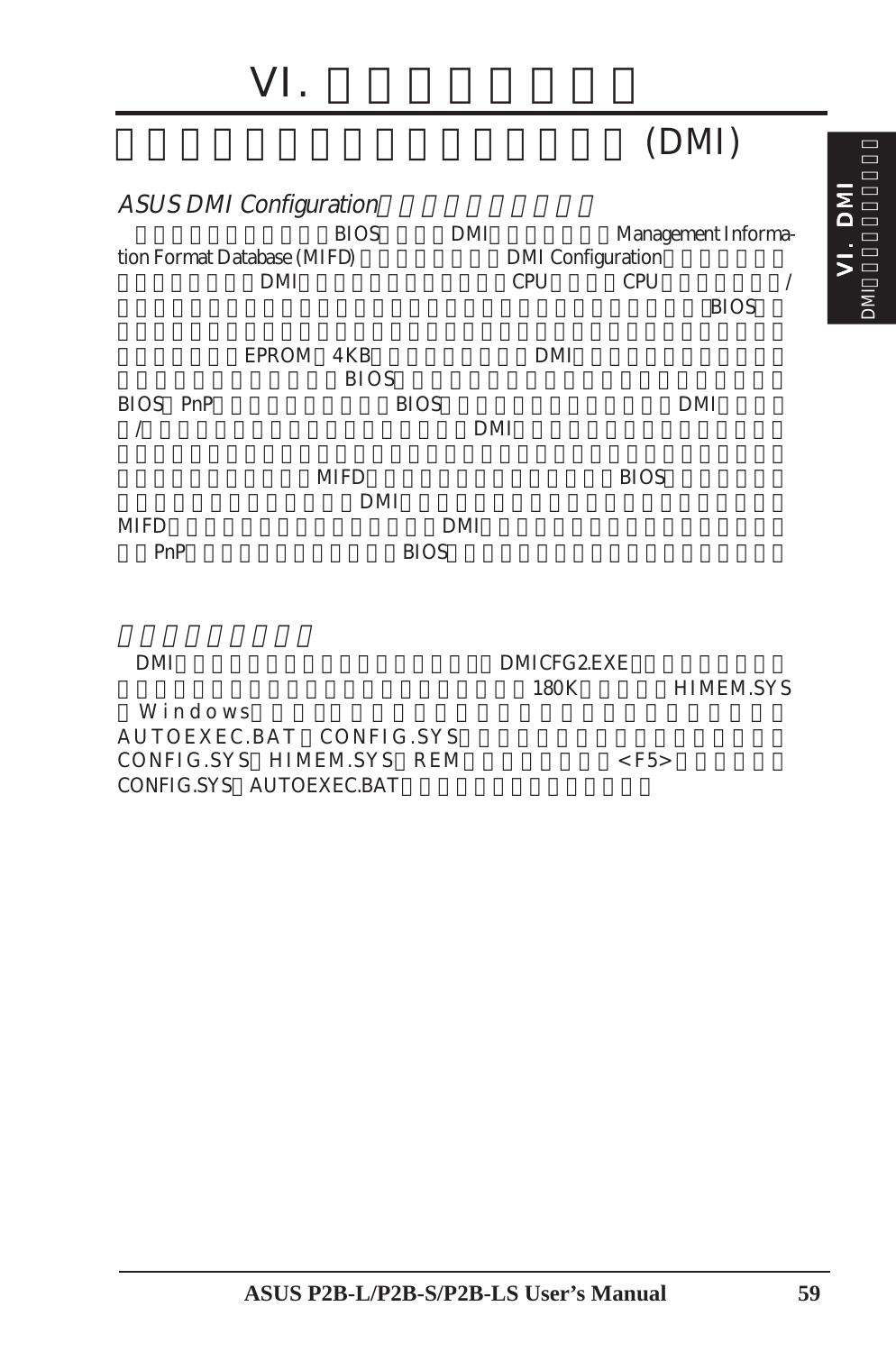ASUS DMI Configuration

### Edit DMI (or delete)

| <b>B10S</b><br>Sustem<br><b>Base Board</b><br>Enclosure/Chassis<br>Processor.<br>Memory Controller<br>Memory Module<br>Memory Module                                                                                            | ASUSTeX DMI Configuration Utility REV1.3 March 1998<br>[Edit DMI] [Save MIFD] [Load MIFD] [Load BIOS Defaults]<br>Display Component<br>.<br><b>WARE</b><br>*** BIOS Auto Detect<br>Type : BIOS Information<br>Handle: 0000<br>Vendor Mame : Award Software, Inc.<br>BIOS Version : ASUS PZB-LS ACPI BIOS Revision 1001 Bet<br>BIOS starting Address Segment : F000<br>BIOS Build Date : 03/21/98 |
|---------------------------------------------------------------------------------------------------------------------------------------------------------------------------------------------------------------------------------|--------------------------------------------------------------------------------------------------------------------------------------------------------------------------------------------------------------------------------------------------------------------------------------------------------------------------------------------------------------------------------------------------|
| Memory Module<br>Memory Module<br>Memory Module<br>Memory Module<br>Memory Module<br>Memory Module<br>Cache<br><b>Cache</b><br><b>Port Connector</b><br><b>Port Connector</b><br><b>Port Connector</b><br><b>Port Connector</b> | BIOS Characteristics : Press [ENTER] for detail<br>Size of BIOS ROM : 0256K                                                                                                                                                                                                                                                                                                                      |

トップメニューでは左/右キーを、左側のメニューでは上下キーを使ってカーソル

: ここで<br>また、または、あくまでものです。

< Enter>

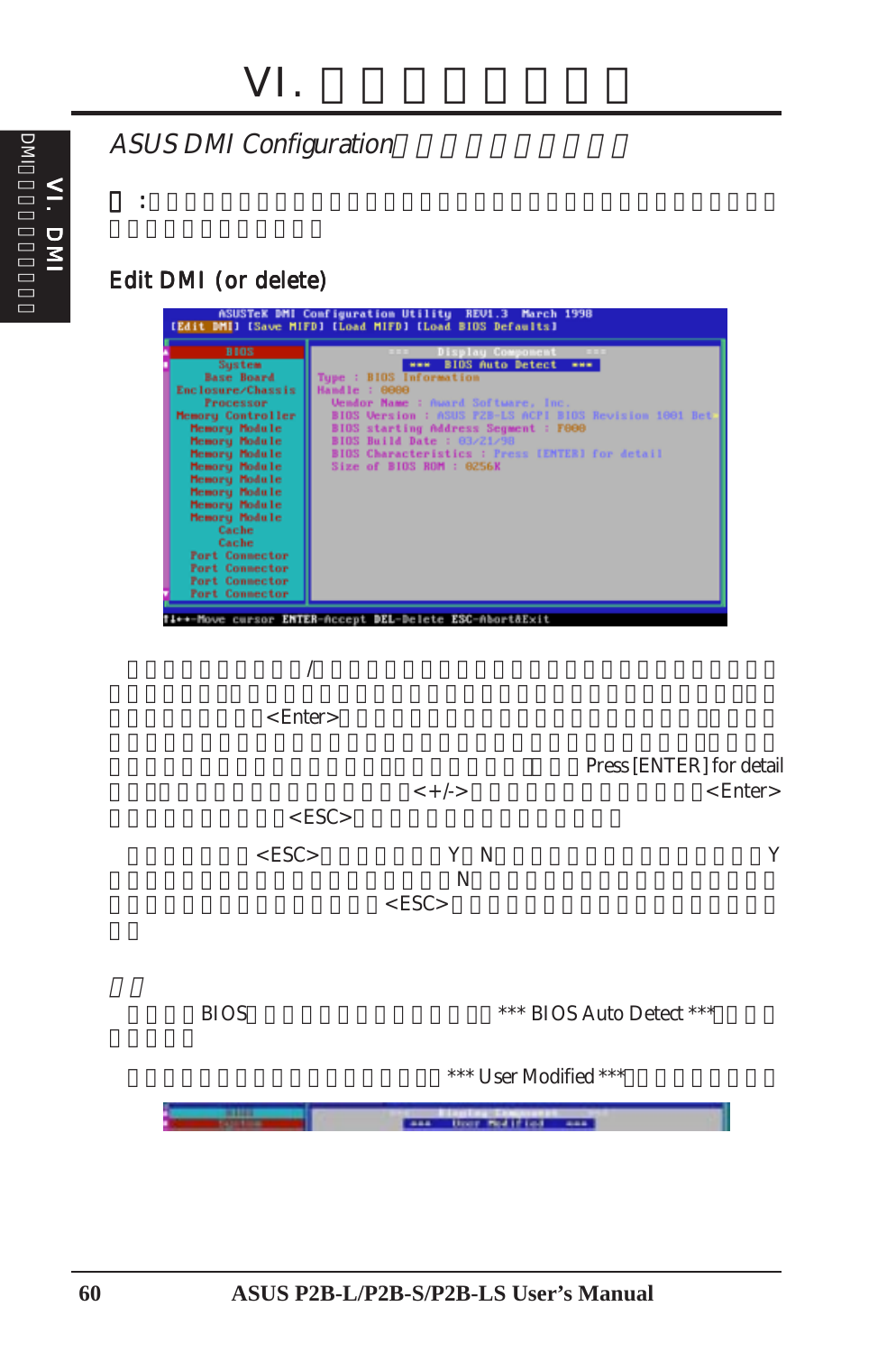## VI.





and MIFD ROM STORES MIFD

< ESC> Bad File Name

#### Load MIFD



### Load BIOS Defaults



MIFD BIOS

 $B$ IOS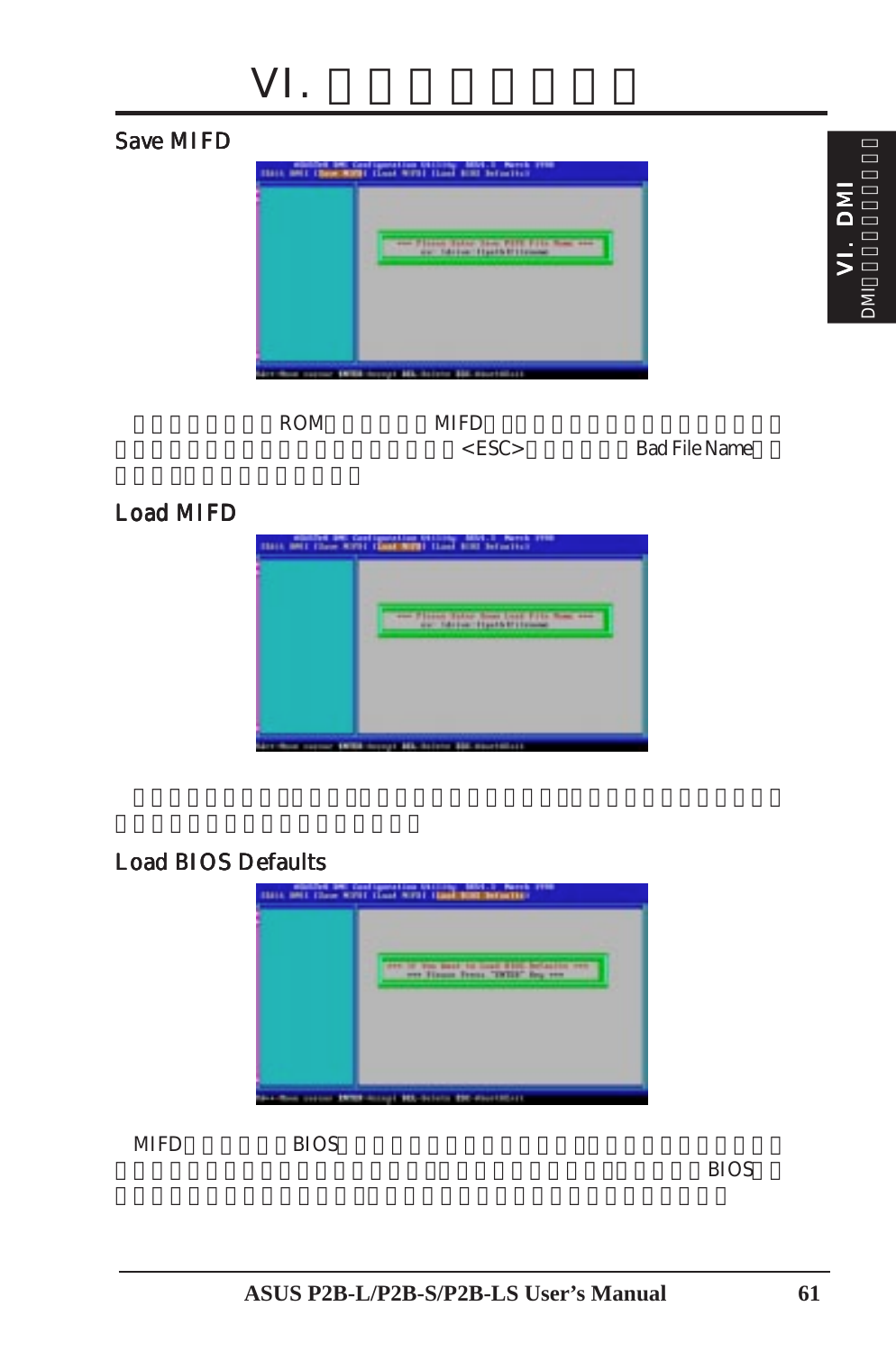$($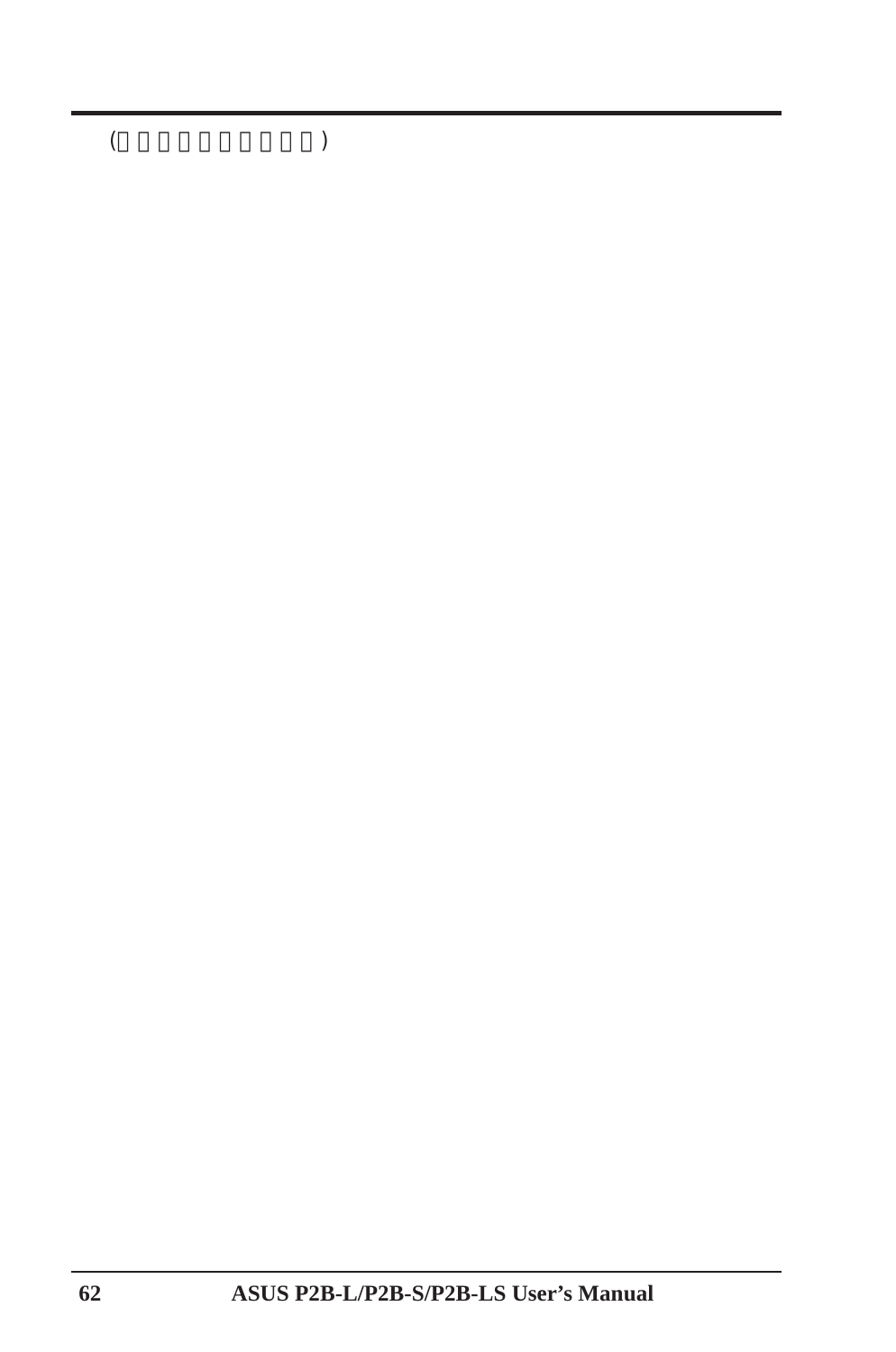VII.  $\blacksquare$ 

10/100 Mbps

 $R$ J45

10Mbps/100Mbps

スターアーキテクチャ、オート-ネゴシエーション機能をサポートします。また、一

82558 LAN 10BASE-T/100BASE-TX

・ ウェイク-オン-ラン遠隔制御機能をサポート  $PCI$   $R_{PV}$   $21$   $PCI$ Mac PHY 10/100 Mbps IEEE 802.3 10BASE-T IEEE 802.3U 100BASE-TX 10BASE-T 100BASE-TX RJ-45 10 Mbps/100 Mbps

 $\overline{P}$ CI Rev. 2.1

ACPI APM **Rev. 1.0** 

PCI Bus Rev. 1.0 ACPI Rev. 1.0

NetWare ODI - Novell Netware 3x, 4x; NetWare LAN WorkPlace TCP/IP;Novell LAN Analyzer for Netware

- FTP PC/TCP, NCSA TCP/IP, Accton LANSoft

NDIS - LAN Manager V2.x; Windows 3.x, 95, NT (Server/Workstation) V3x, V40; IBM LAN Server 2x, 30; IBM LAN Support V1.x; IBM OS/ 2 EE V20; DEC Pathworks V4x & V50; Sun PC-NFS; Banyan VINES; IBM TCP/IP for DOS & OS/2; Wollongong Pathway Access

Unix - SCO Unix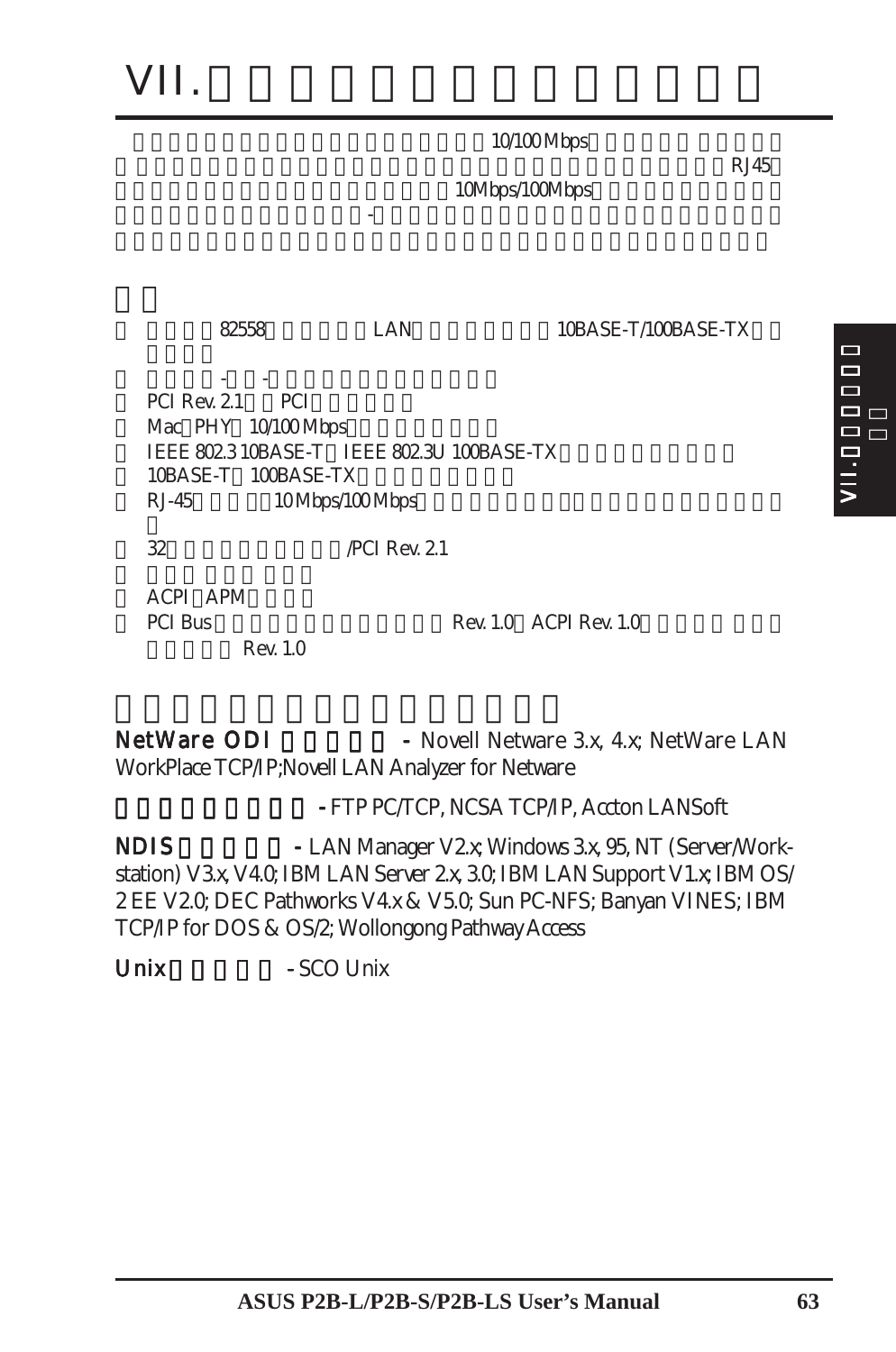/インストール



LED

|             |                         | : 10Base 100Base TX | <b>LED</b>                        |                    |
|-------------|-------------------------|---------------------|-----------------------------------|--------------------|
|             | $\ddot{\cdot}$          |                     | <b>LED</b>                        | RJ45<br><b>LED</b> |
|             | $\ddot{\cdot}$          | LED<br>10Mbps       | 100Base-TX                        |                    |
| $\mathbf 5$ | 100BASE-TX<br>3<br>RJ45 | $(TPE)$ -           | RJ45                              |                    |
| 100Mbps     |                         | 10BASE-T            | 100BASE-TX<br>100BASE-T4<br>3 4 5 |                    |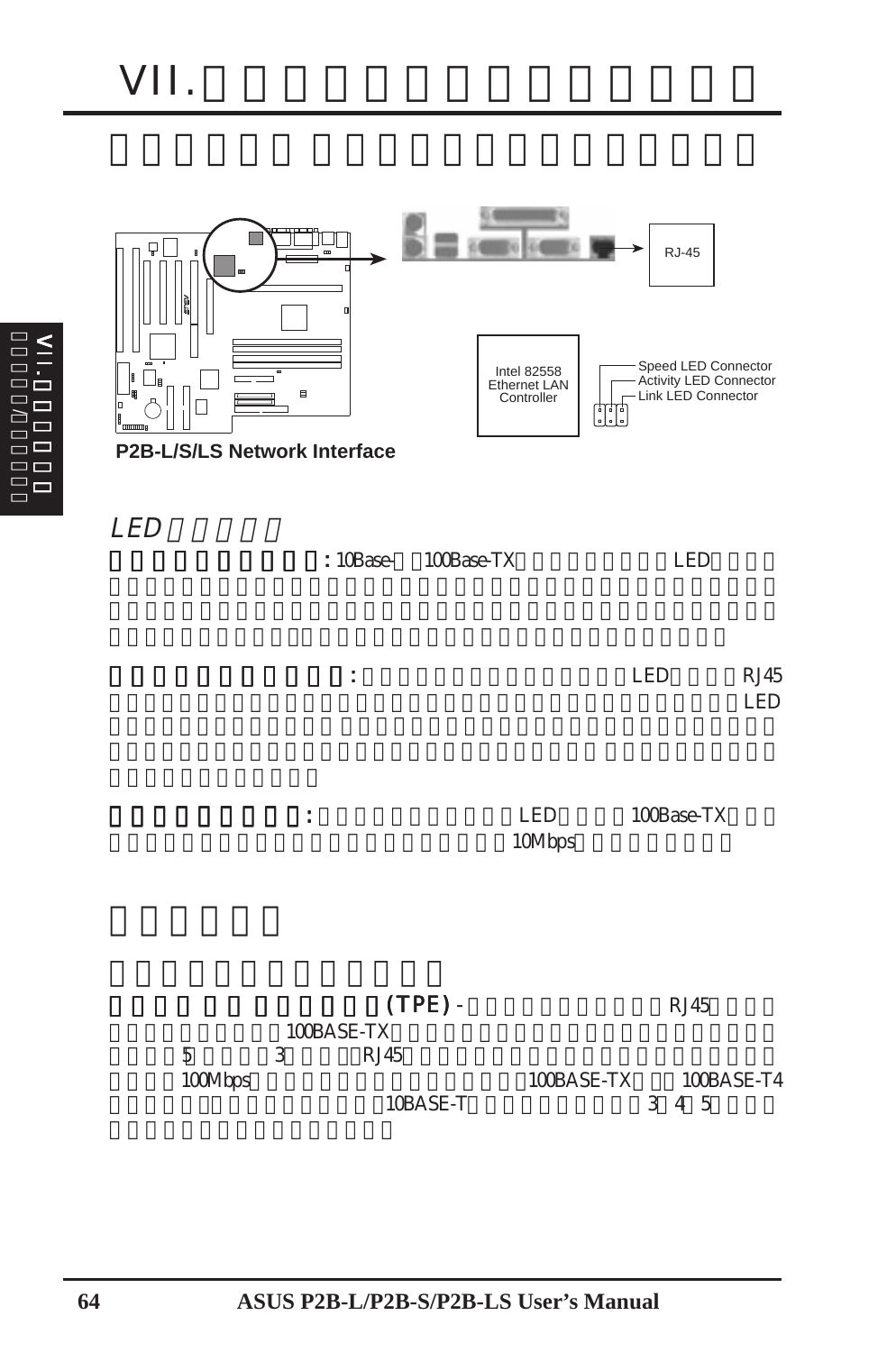## DOS/Windows 3.1 (Novell)

 $RQ$ **BIOS** 

 $DOS$ 

NetWare DOS ODI  $NOS$  README

| 1. |                                                |                                |            |
|----|------------------------------------------------|--------------------------------|------------|
|    | AUTOEXEC.BAT CONFIG.SYS                        | REM                            |            |
|    | DOS <sub>6x</sub>                              | F <sub>5</sub>                 |            |
| 2. | ASUS Configuration and Drivers<br><b>SETUP</b> |                                | <b>DOS</b> |
| 3. |                                                |                                |            |
| 4. | Automatic Setup<br>(                           |                                |            |
|    |                                                |                                |            |
| 5. |                                                | <b>Install Network Drivers</b> |            |
| 6. |                                                | NetWare                        |            |
|    |                                                | ReadMe                         |            |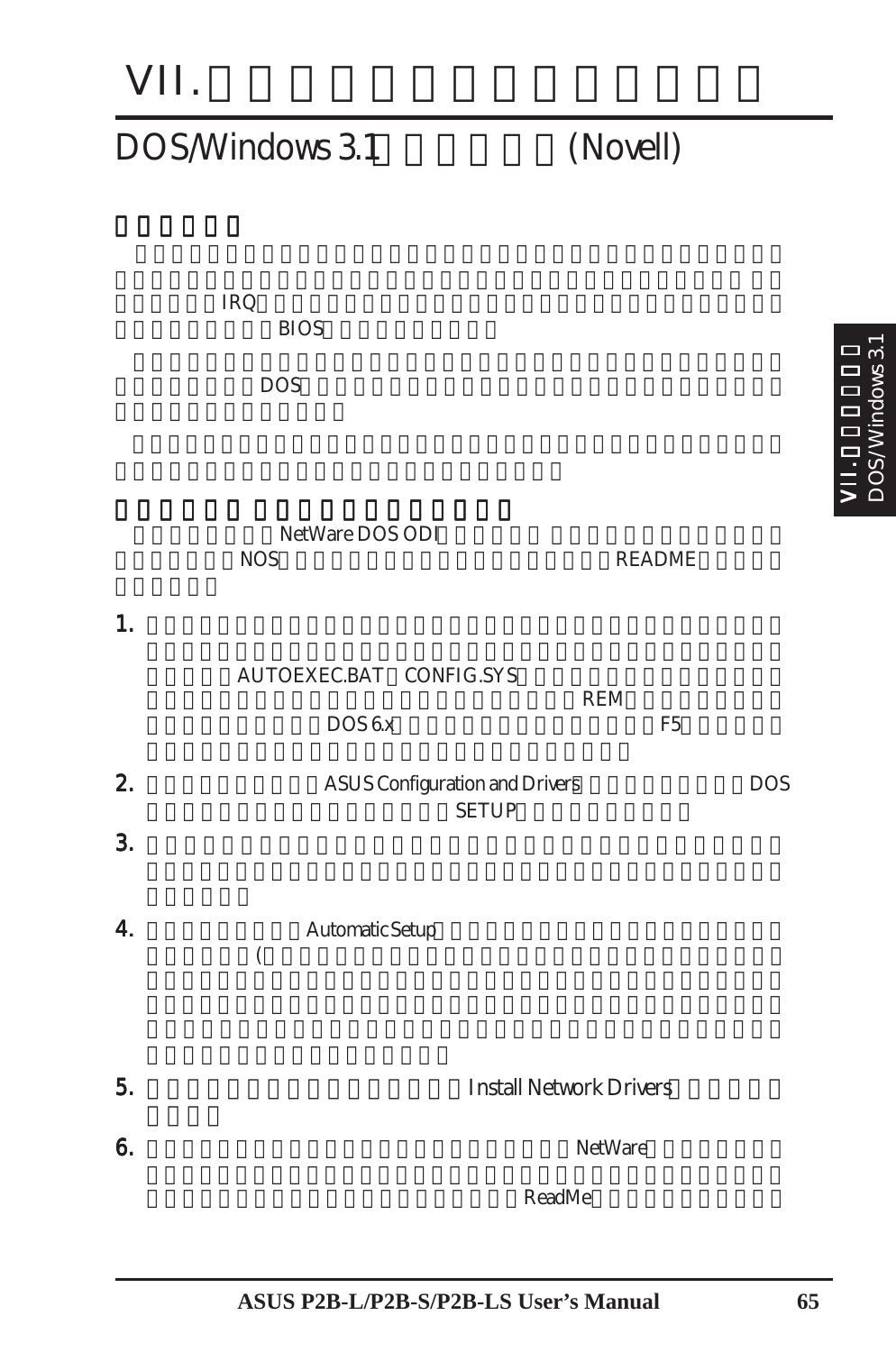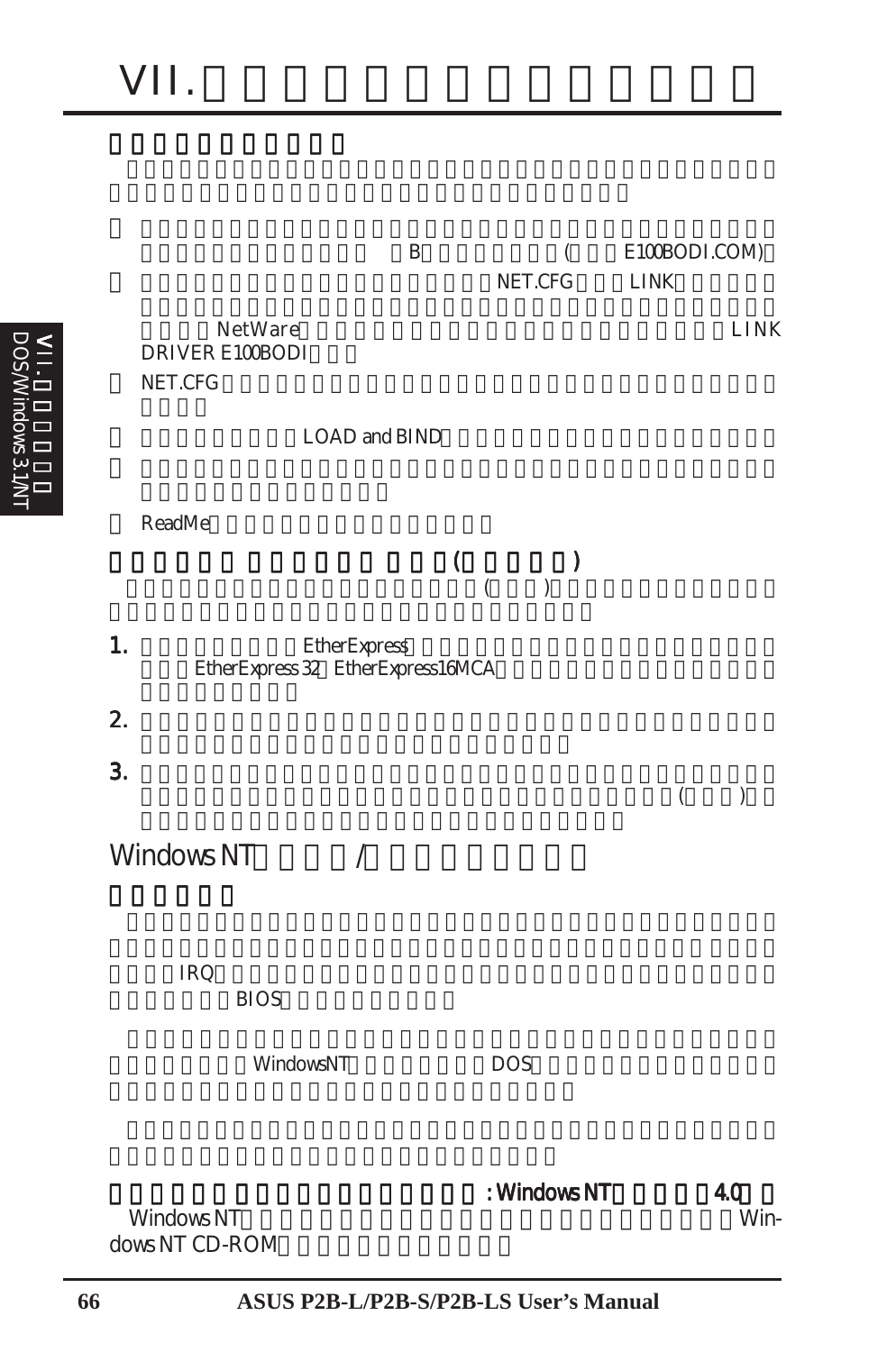|                    | : Windows $NT$ 40                  | Start Search(                    |         |
|--------------------|------------------------------------|----------------------------------|---------|
|                    |                                    | $1-4$                            |         |
| 1.<br>$\mathbf{z}$ |                                    |                                  |         |
| 3                  | Add(<br>$\lambda$                  |                                  |         |
|                    | 4 "Intel EtherExpress PRO Adapter" | OK<br>: Windows NT<br>Windows NT | 35x     |
| 1.                 |                                    |                                  |         |
| 3                  | 2 Add Adapter(<br>)                |                                  | < Other |
|                    | 4 ASUS Configuration and Drivers   | A                                | OK      |
| 5.<br>6            | Intel EtherExpress PRO Adapter     | OK<br><b>OK</b><br>Windows NT    |         |

Windows NT

Windows NT CD-ROM

ASUS Drivers and Configuration

WindowsNT Network Bindings( $($ 

Windows NT

NetWare NetWare

 $\text{LAN}$ 

VII.<br>Windows NT Windows NT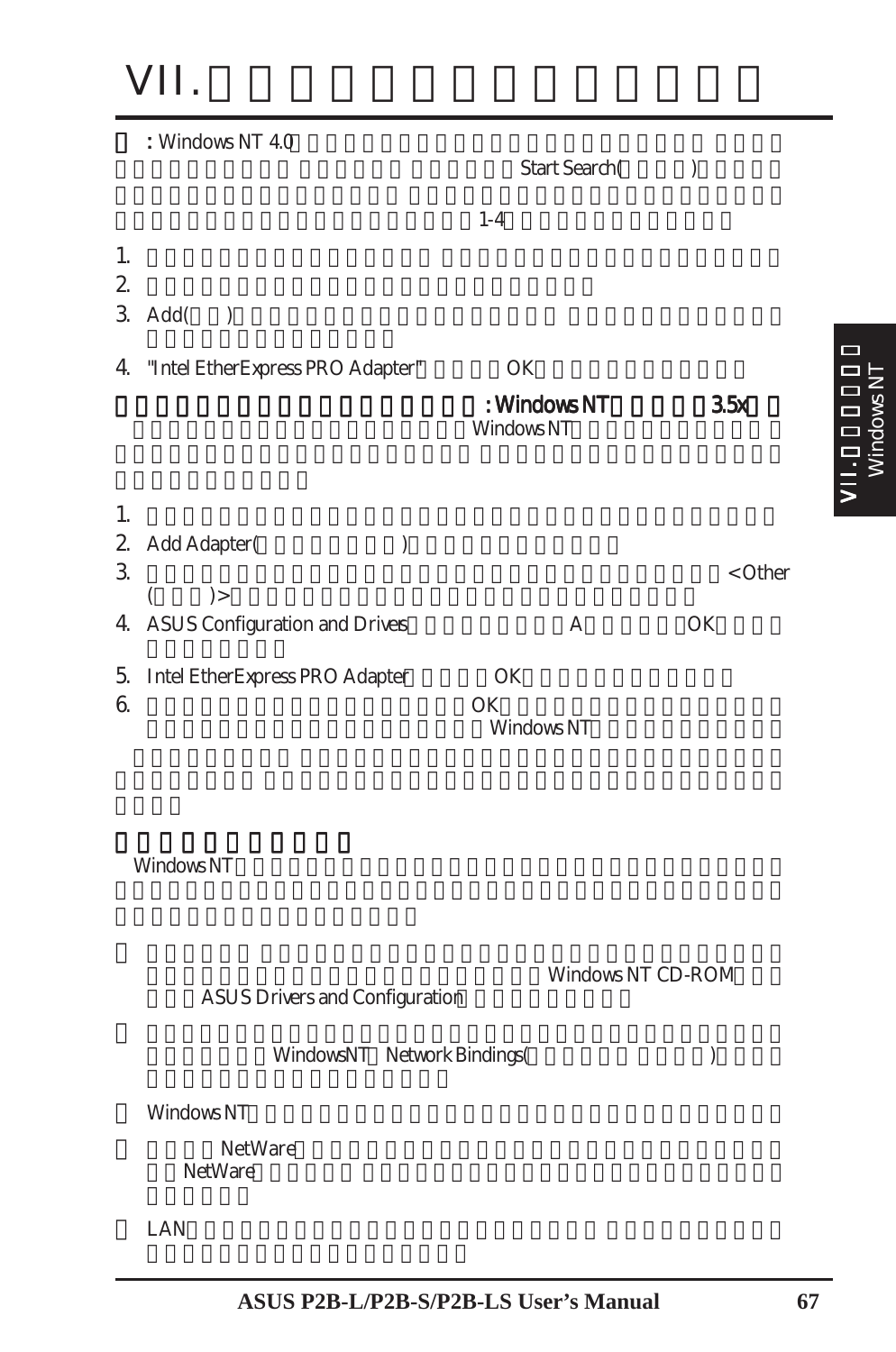IRQ メモリーアドレスは、コンピュータを起動するためには、コンピュータを起動するためには、コンピュータを起動するためには、コンピュータを起動するためには、コンピュータを起動するためには、コンピュータを起動するためには、<br>コンピュータを起動するためには、コンピュータを起動するためには、コンピュータを起動するためには、コンピュータを起動するためには、コンピュータを起動するためには、コンピュータを起動するためには、コンピュータを起動するため **BIOS** 

Windows95

|    | dows 95                                                                                 | $CD$ -ROM |                      |            |                          |
|----|-----------------------------------------------------------------------------------------|-----------|----------------------|------------|--------------------------|
| 1. |                                                                                         |           |                      |            | Windows 95               |
|    |                                                                                         |           | New Hardware Found   |            | Windows 95               |
| 3. | 2 Driver from disk provided by hardware manufacturer(<br>ASUS Configuration and Drivers |           | OK                   |            | <b>Install From Disk</b> |
| 4  |                                                                                         |           |                      | OK         |                          |
| 5  |                                                                                         |           | Windows 95           |            |                          |
|    |                                                                                         |           |                      | (CD-ROM    |                          |
|    | CD-ROM                                                                                  |           | D                    | $D:$ Win95 |                          |
|    | Windows 95                                                                              |           | NetworkNeighboorhood |            |                          |

 $N$ in- $N$ in- $N$ in-

NetworkNeighboorhood( $\qquad \qquad \qquad$ 

 $\text{LAN}$ 

NetWare Server, Client 32, UNIX, OS/2, Banyan, and Other Operating Systems  $ASUS$ DOS ReadMe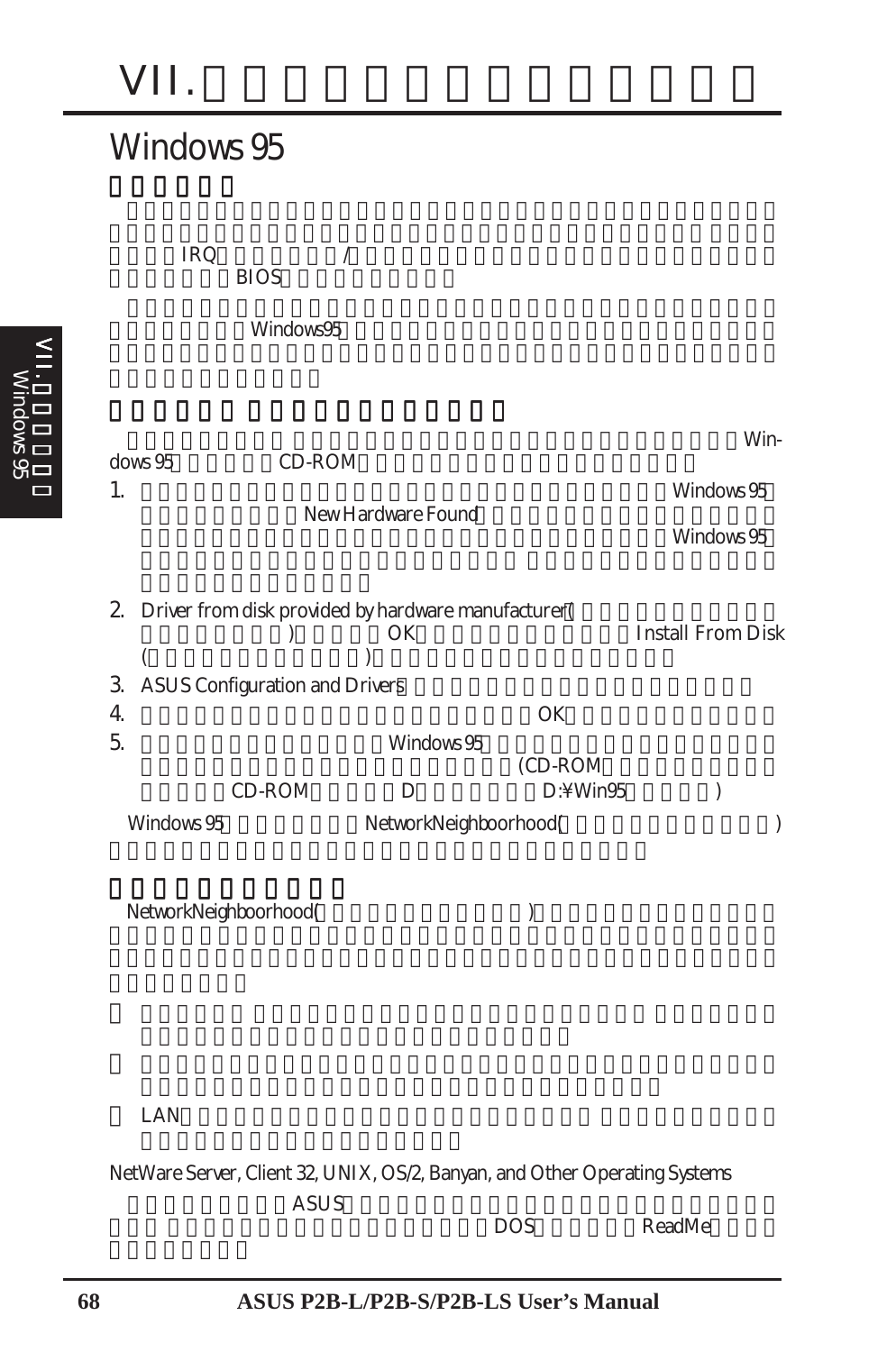|                      | $\big($                                                |         | $\mathcal{E}$ |  |         | 10BASE-T      |
|----------------------|--------------------------------------------------------|---------|---------------|--|---------|---------------|
| 100BASE-TX           |                                                        |         |               |  |         |               |
| Auto                 |                                                        |         |               |  |         |               |
|                      | Full duplex(<br>$\overline{\phantom{a}}$               |         |               |  |         |               |
|                      | Half duplex(<br>$\overline{\phantom{a}}$<br>$\sqrt{2}$ |         |               |  | $\big($ | $\mathcal{E}$ |
| $\ddot{\phantom{0}}$ | $100 \, \rm{Mbps}$                                     |         |               |  |         | 10Mbps        |
| $\big($              | N-way<br>$\mathcal{E}$                                 |         |               |  |         |               |
|                      | <b>NOS</b>                                             | $\big($ | $\big)$       |  |         |               |

### DOS ODI / NDIS 2.01

NET.CFG PROTOCOL.INI Link Driver

FORCEDUPLEX 2 SPEED 100 (or 10 if 10BASE-T) VII.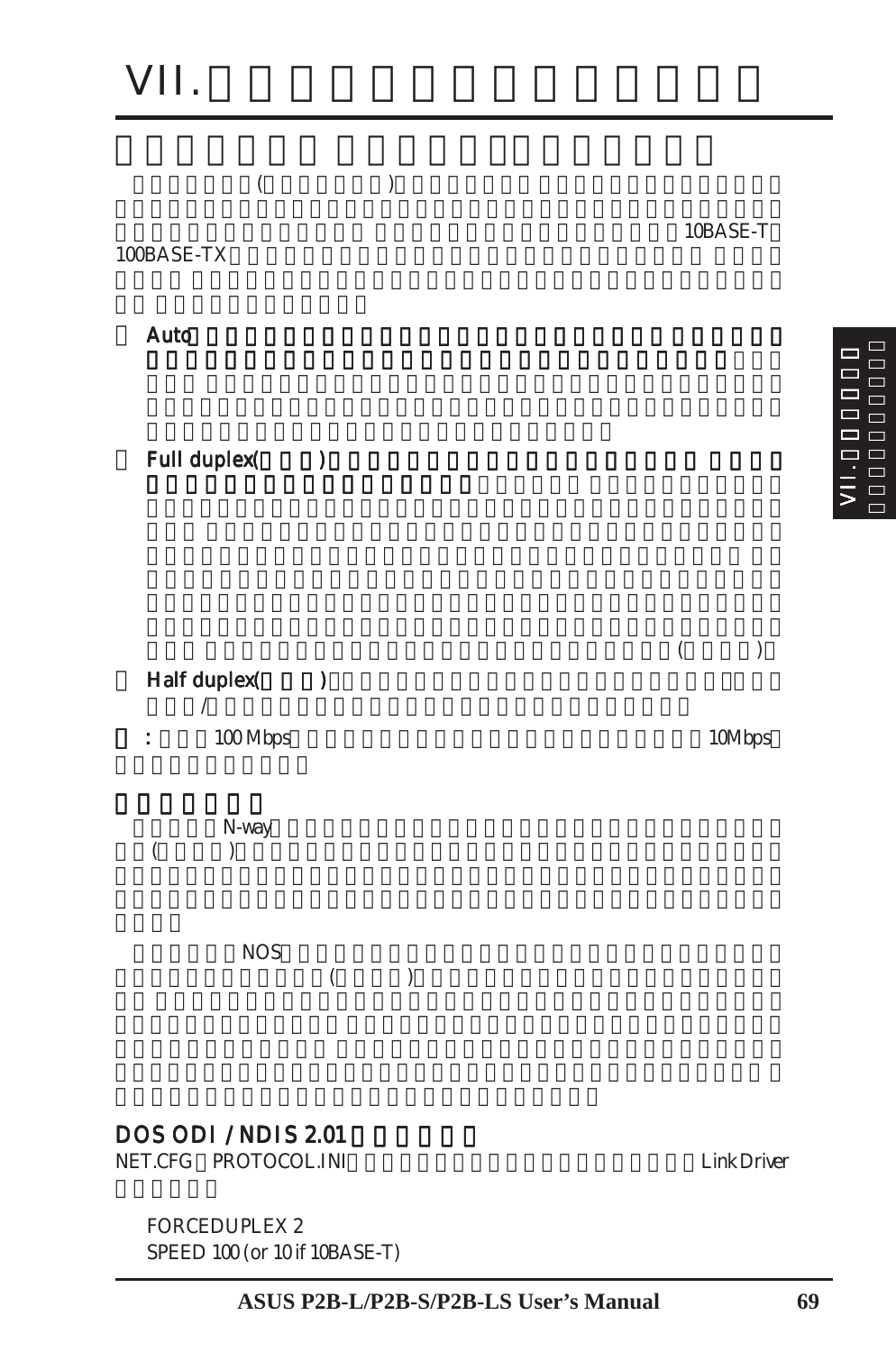VII.

|                      | <b>Net Ware</b><br>AUTOEXEC.NCF       | E100B.LAN                                              |           |
|----------------------|---------------------------------------|--------------------------------------------------------|-----------|
|                      | <b>FORCEDUPLEX=2</b>                  | SPEED= 100 (or 10if 10BASE-T)                          |           |
|                      | NetWare                               | ReadMe                                                 |           |
|                      | <b>Windows NT</b><br><b>WindowsNT</b> |                                                        |           |
| 1.<br>$\overline{c}$ | PROSet                                | <b>Intel PROSet</b>                                    |           |
|                      | Windows 95<br>Windows95               |                                                        |           |
| 1.                   |                                       | <b>Intel PROSet</b>                                    |           |
| 2                    | PROSet                                |                                                        |           |
|                      |                                       | $\overline{\phantom{a}}$                               |           |
| 3                    |                                       | Change                                                 |           |
| 4                    | <b>Adapter Setup</b>                  | Network Speed                                          |           |
| 5.                   |                                       | 100 10Mbps                                             |           |
| 6                    | <b>DuplexMode</b>                     |                                                        |           |
| 7.                   | Full                                  |                                                        |           |
| 8                    | <b>OK</b>                             |                                                        |           |
| 9.                   | OK                                    | Windows 95                                             |           |
|                      | Windows 95                            | Adapter Installation and Special Configurations README |           |
|                      | LAN                                   | Microsoft Windows 95                                   | Windows95 |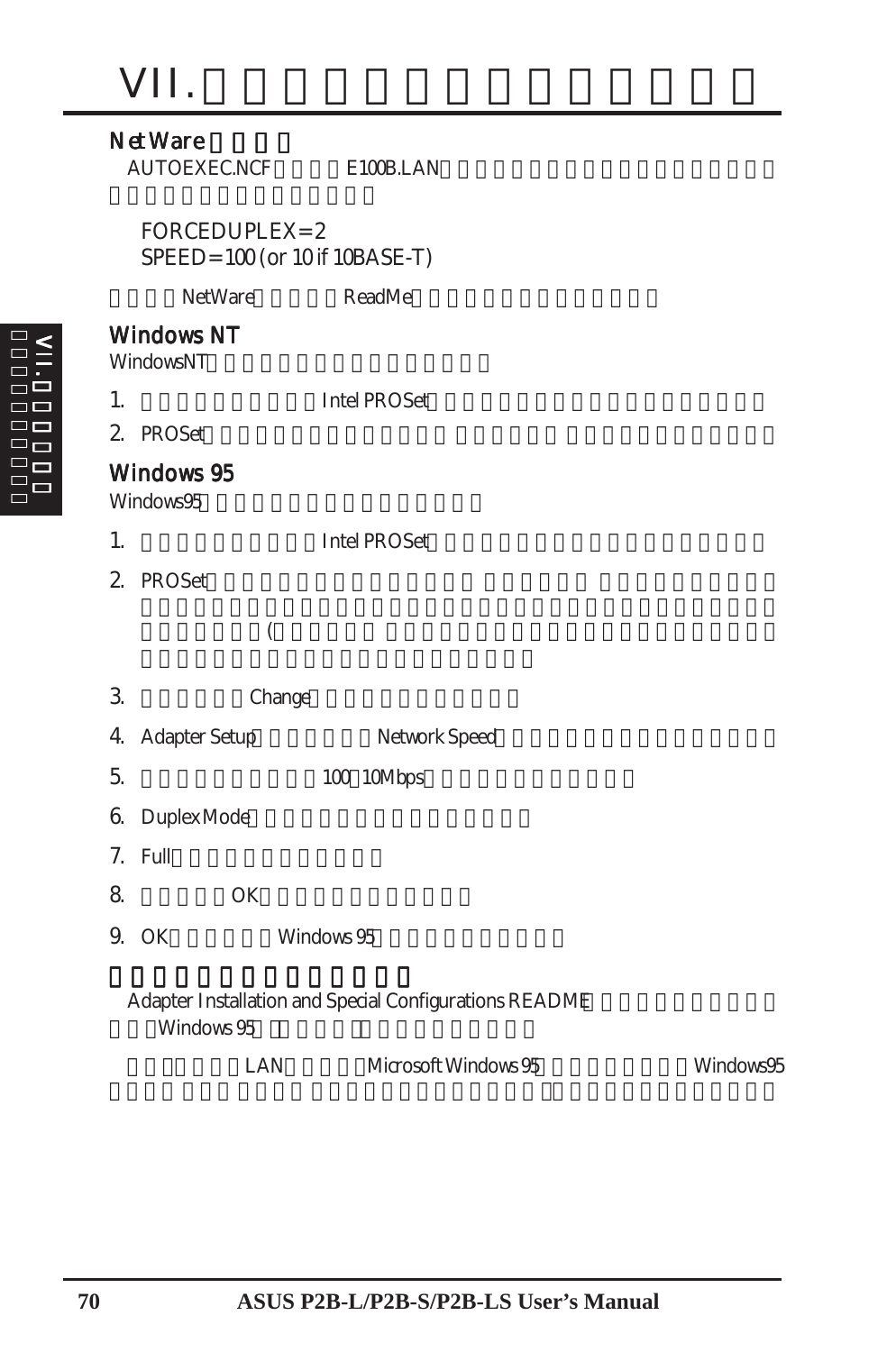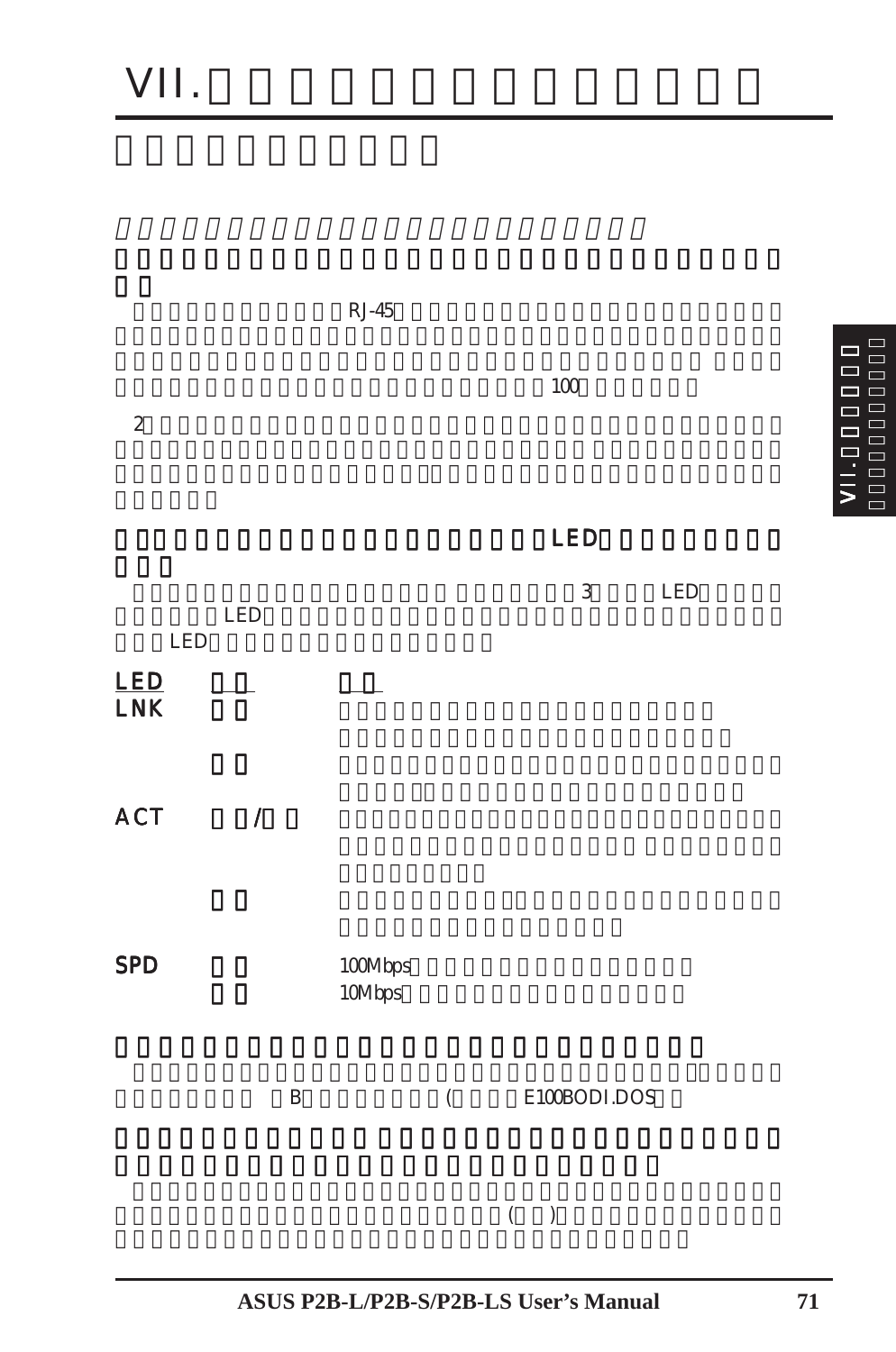| <b>Drivers</b>                      | PROSet<br>PROSet          | DOS Windows 31 | ASUS Configuration and<br>Windows NT Windows 95<br>PROSet |
|-------------------------------------|---------------------------|----------------|-----------------------------------------------------------|
| <b>SETUP.EXE</b><br>PCI BIOS<br>PCI | "Not enabled by BIOS"     |                |                                                           |
| PCI BIOS                            |                           | <b>PCI</b>     |                                                           |
| EMM386                              | $MS-DOS 622$              | 4.49           |                                                           |
| 100Mbps                             | 5                         |                |                                                           |
| NetWare                             |                           | NET.CFG        |                                                           |
|                                     | $\big)$<br>$\left($       |                |                                                           |
| 100Mbps                             | 100BASE-TX                |                | (T4)                                                      |
| <b>LNK LED</b>                      |                           |                |                                                           |
|                                     | $\left($<br>$\mathcal{E}$ |                |                                                           |
|                                     |                           | 100Base-TX     | $\overline{2}$                                            |
|                                     |                           | Cabling README |                                                           |
| <b>ACT LED</b>                      |                           |                |                                                           |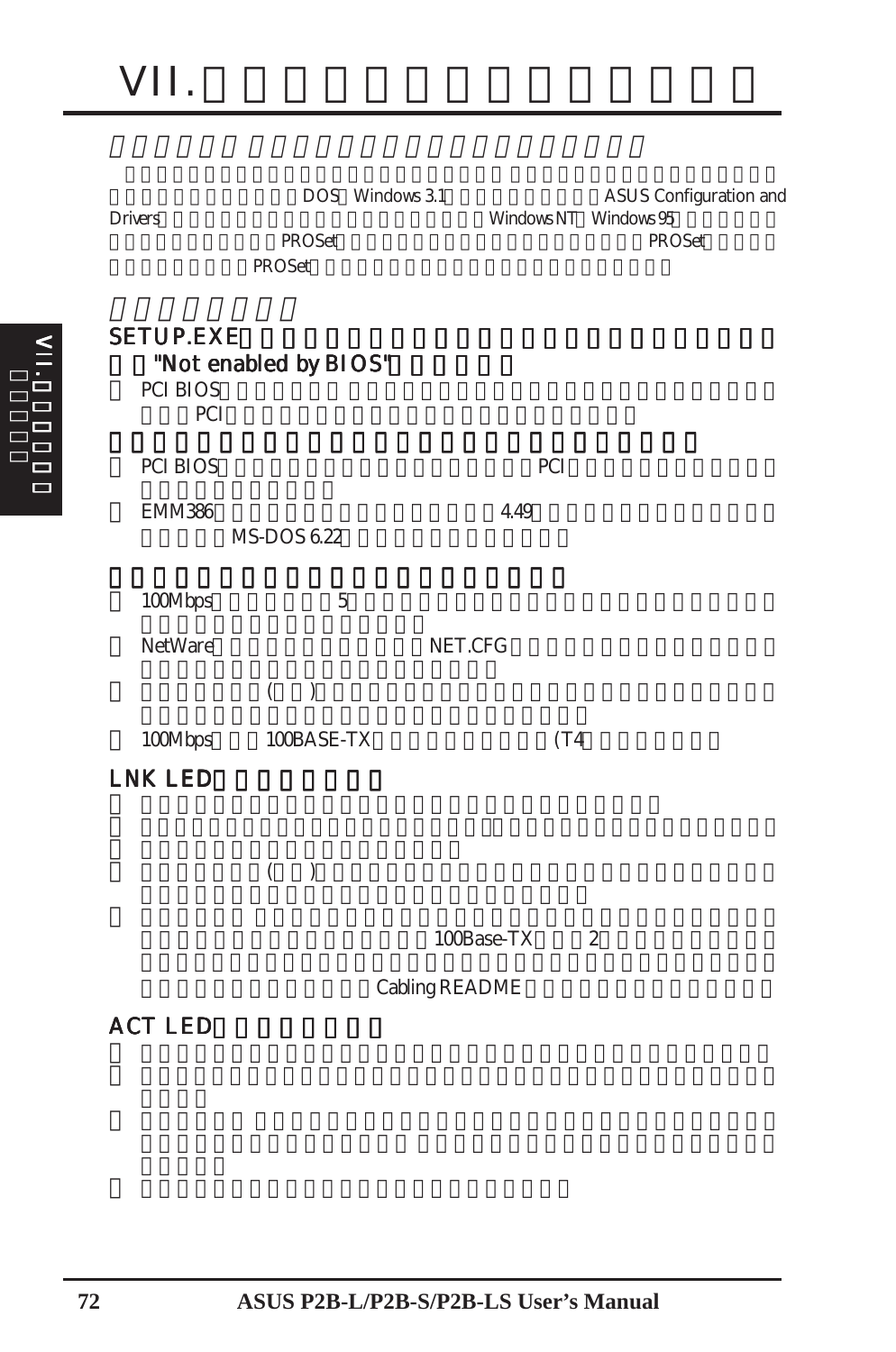|                                         |           | RJ45                        |
|-----------------------------------------|-----------|-----------------------------|
| PCI BIOS                                |           |                             |
|                                         | <b>OS</b> | OS <sub>2</sub><br>$\left($ |
| RJ45                                    |           |                             |
|                                         |           |                             |
|                                         |           |                             |
| $\rm WOL$                               |           |                             |
| <b>BIOS</b><br><b>WOL</b><br><b>WOL</b> |           |                             |

Link LED

WOL  $\mathbf{W}$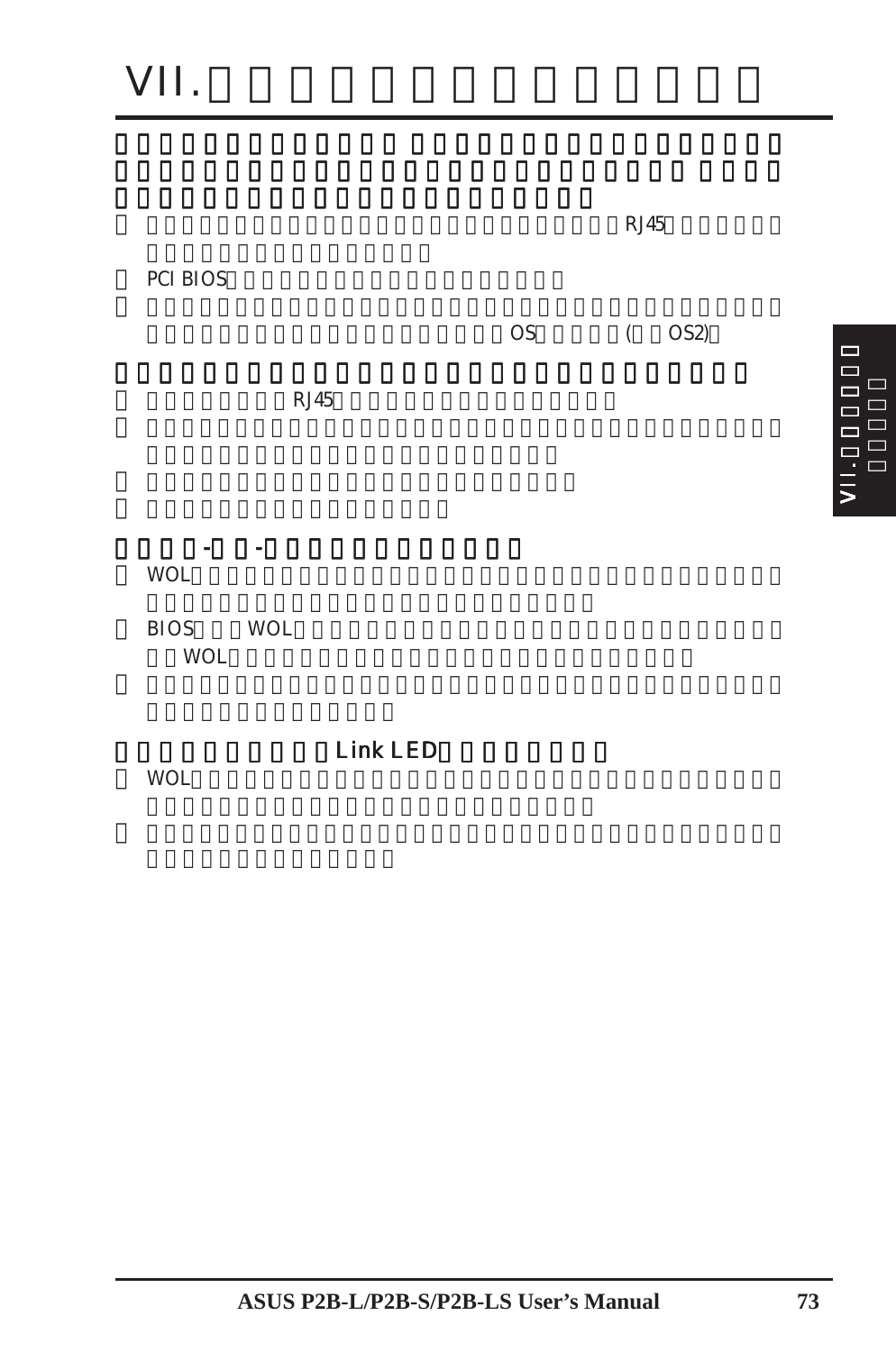| 100BASE-TX | $:100BASE-TX$<br>TPF. | 100Mbps | $\boldsymbol{2}$     | 5 |
|------------|-----------------------|---------|----------------------|---|
| 100        |                       |         | 100BASE-TX<br>EIA568 |   |

10Mbps 100Mbps TX

100Mbps

100Mbps

10 Mbps 100 Mbps 100Mbps

10BASE-T 10

100Mbps 100Mbps 100Mbps

VII.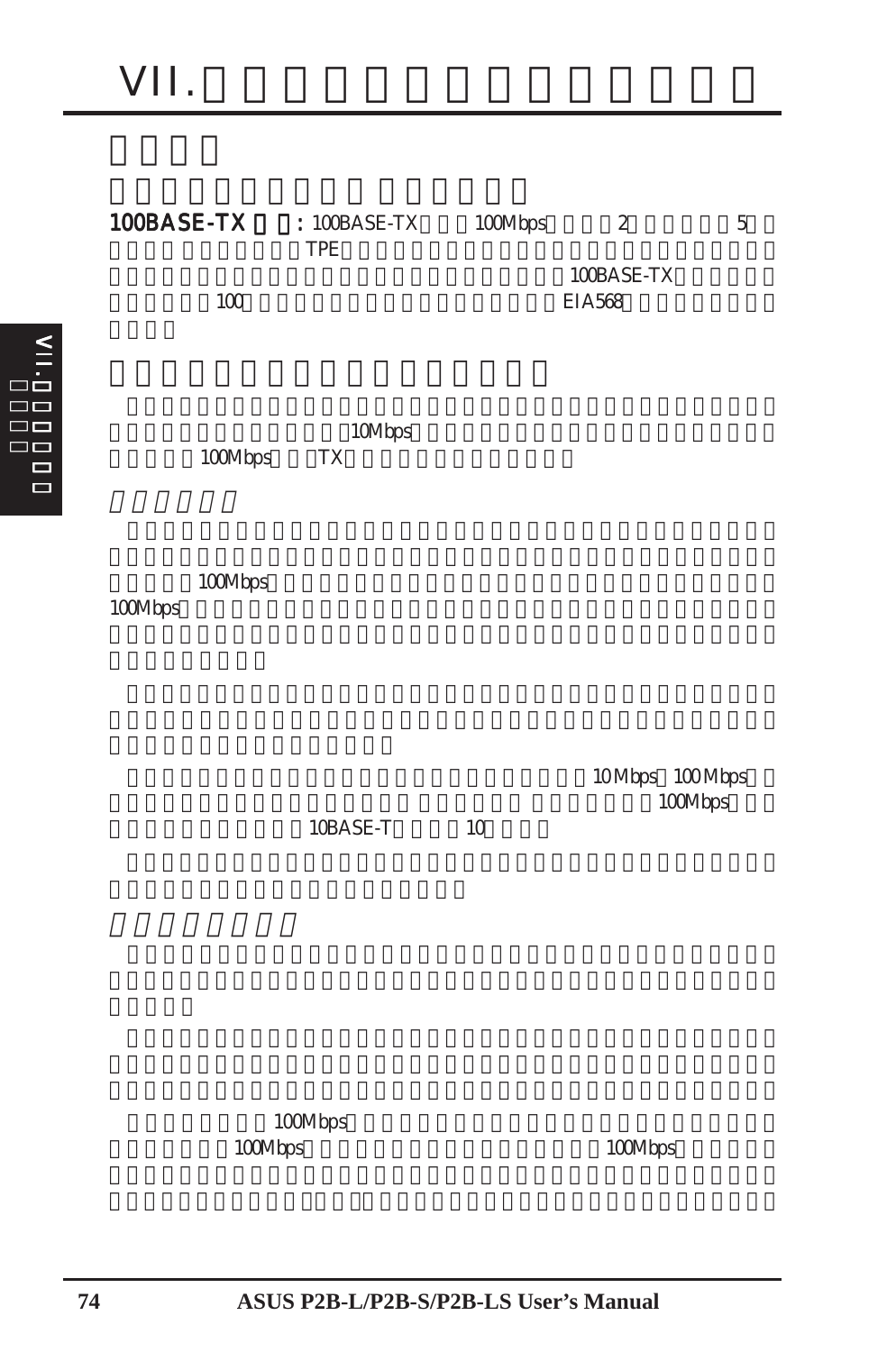VII.

| $\overline{\phantom{0}}$ |                                |                             |     |
|--------------------------|--------------------------------|-----------------------------|-----|
|                          |                                |                             |     |
|                          |                                |                             |     |
| <b>WOL</b>               |                                |                             |     |
|                          |                                |                             |     |
|                          |                                |                             |     |
|                          |                                |                             |     |
|                          |                                |                             |     |
|                          |                                |                             |     |
|                          |                                |                             |     |
| $\rm LAN$<br>$\rm LAN$   |                                |                             |     |
|                          |                                |                             |     |
|                          | $\overline{1}$                 |                             |     |
| LAN                      |                                |                             |     |
| $\rm LAN$                |                                |                             |     |
|                          |                                |                             |     |
| LAN                      |                                |                             |     |
| $\rm LAN$                |                                |                             | LAN |
|                          | LAN<br>(trigger wake-up frame) | $\ensuremath{\mathrm{LAN}}$ |     |
| LDCM Rev.310             |                                |                             |     |

VII.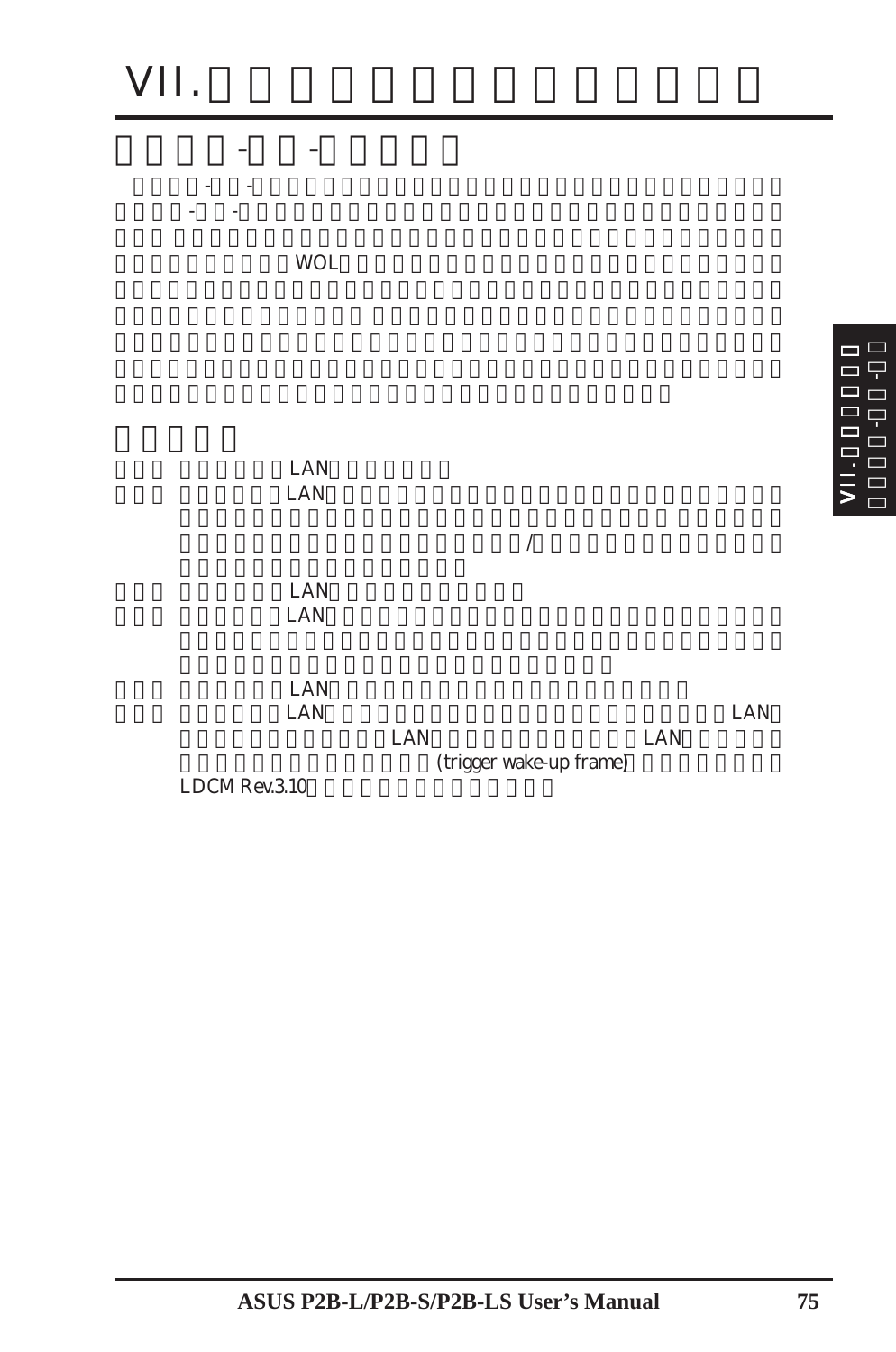# VII.

#### **RJ45**

| Pin <sub>1</sub> | Output Transmit Data + |
|------------------|------------------------|
| Pin 2            | Output Transmit Data - |
| Pin 3            | Input Receive Data +   |
| Pin 6            | Input Receive Data -   |
| Pins 4 5 7, 8    |                        |



RJ45

 $RJ11$ 

RJ45

#### Straight-Through Cable

| $1$ $\text{IRD}+$ | $I\cap TD_+$ |                                   |                                |                                |                      |                       |                    |                                    |                  |  |  |
|-------------------|--------------|-----------------------------------|--------------------------------|--------------------------------|----------------------|-----------------------|--------------------|------------------------------------|------------------|--|--|
| $2IRD - 2OTD -$   |              |                                   |                                |                                |                      |                       |                    |                                    |                  |  |  |
| $30TD + - 3IRD +$ |              |                                   |                                |                                |                      |                       |                    |                                    |                  |  |  |
| $60TD - 6IRD$     |              | $\circ$<br>$\Box$<br>$\mathbf{a}$ | 8888888<br>8888888<br>00000000 | Uplink $-1$<br><b>RESERVED</b> | <b>ESTATI ESTATI</b> | 3<br><b>RESIGNATI</b> | 4<br><b>REAGEN</b> | <b>REAGENT</b><br><b>RESIGNATI</b> | <b>RESIGNATI</b> |  |  |



| 100Base-TX<br>100Mbps                                        | <b>IEEE</b> | IEEE 802.3 standard<br><b>IEEE</b>      |         |  |
|--------------------------------------------------------------|-------------|-----------------------------------------|---------|--|
| 10Base-T<br>10Mbps                                           | <b>IEEE</b> | IEEE 802.3u standard                    |         |  |
| 10Base2                                                      |             | LAN                                     |         |  |
| <b>IEEE</b><br><b>BNC</b><br>10BASE2<br>T<br><b>Boot ROM</b> |             | <b>IEEE</b><br>1Mb/s<br>Interrupt (IRQ) | 100Mb/s |  |
| <b>ROM</b><br>Driver<br><b>LAN</b>                           |             | <b>LED</b><br><b>Mbps</b>               |         |  |

/用語集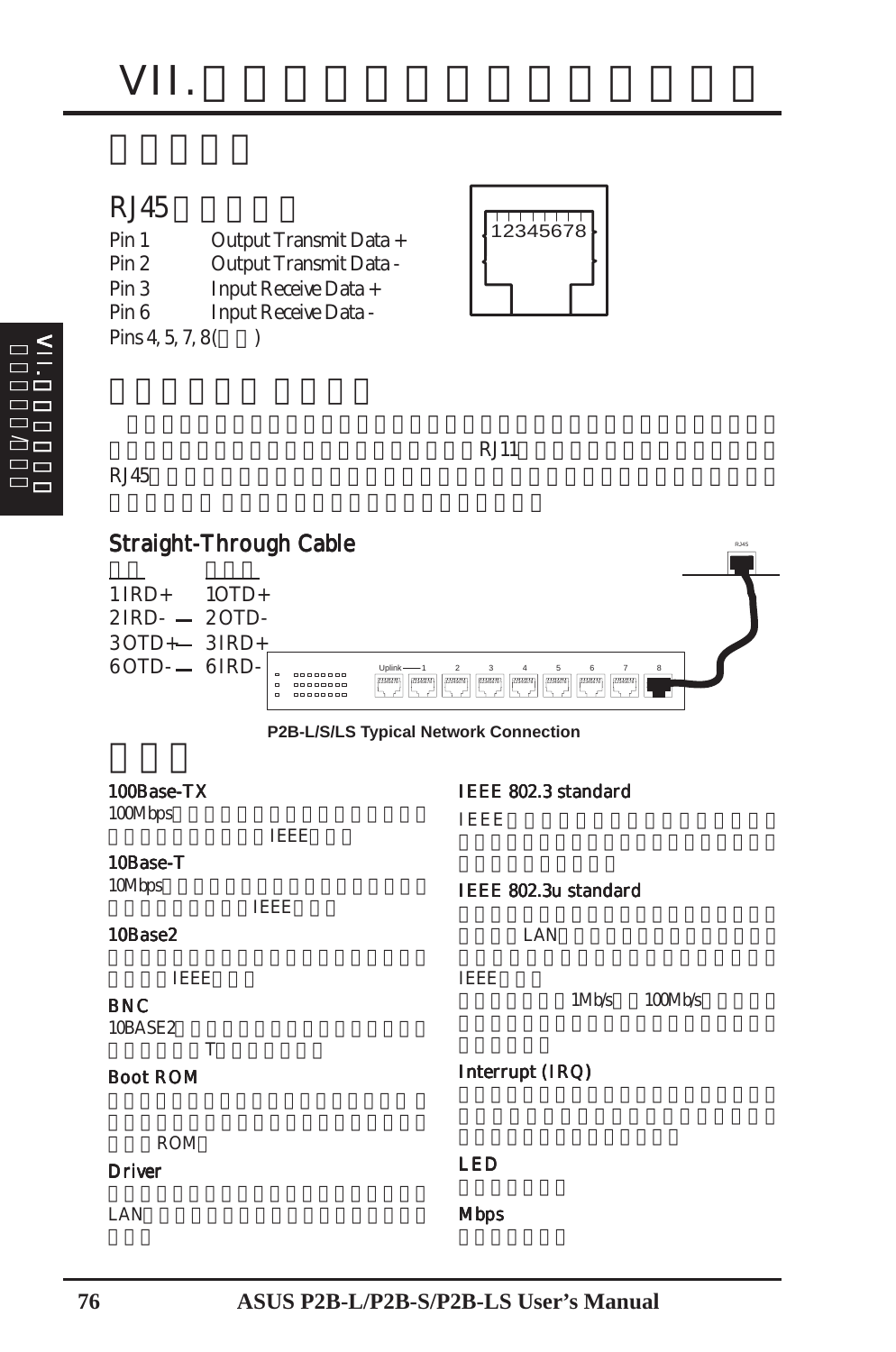#### SCSI

|                  | <b>BIOS</b>      |  |
|------------------|------------------|--|
| <b>CTRL</b><br>А | <b>SCSI BIOS</b> |  |

#### Adaptec AIC-7890 SCSI BIOS Build 20107 (c)  $1998$  Adaptec, Inc. All Rights Reserved.

<<< Press < Ctrl><A> for SCSISelect(TM) Utility! >>>

 $SCSI$ 

#### SCSI

SCSIディスクユーティリティオプションは、非ディスクドライブを含むバスの上

SCSI ID 0-15

 $\sim$  200  $\sim$  200  $\sim$  200  $\sim$  200  $\sim$  200  $\sim$  200  $\sim$  200  $\sim$  200  $\sim$  200  $\sim$  200  $\sim$  200  $\sim$  200  $\sim$  200  $\sim$  200  $\sim$  200  $\sim$  200  $\sim$  200  $\sim$  200  $\sim$  200  $\sim$  200  $\sim$  200  $\sim$  200  $\sim$  200  $\sim$  200  $\sim$ 

 $SCSI$ 

Format Disk - SCSI  $SCSI$ 

Verify Media - Verify Media

 $SCSI$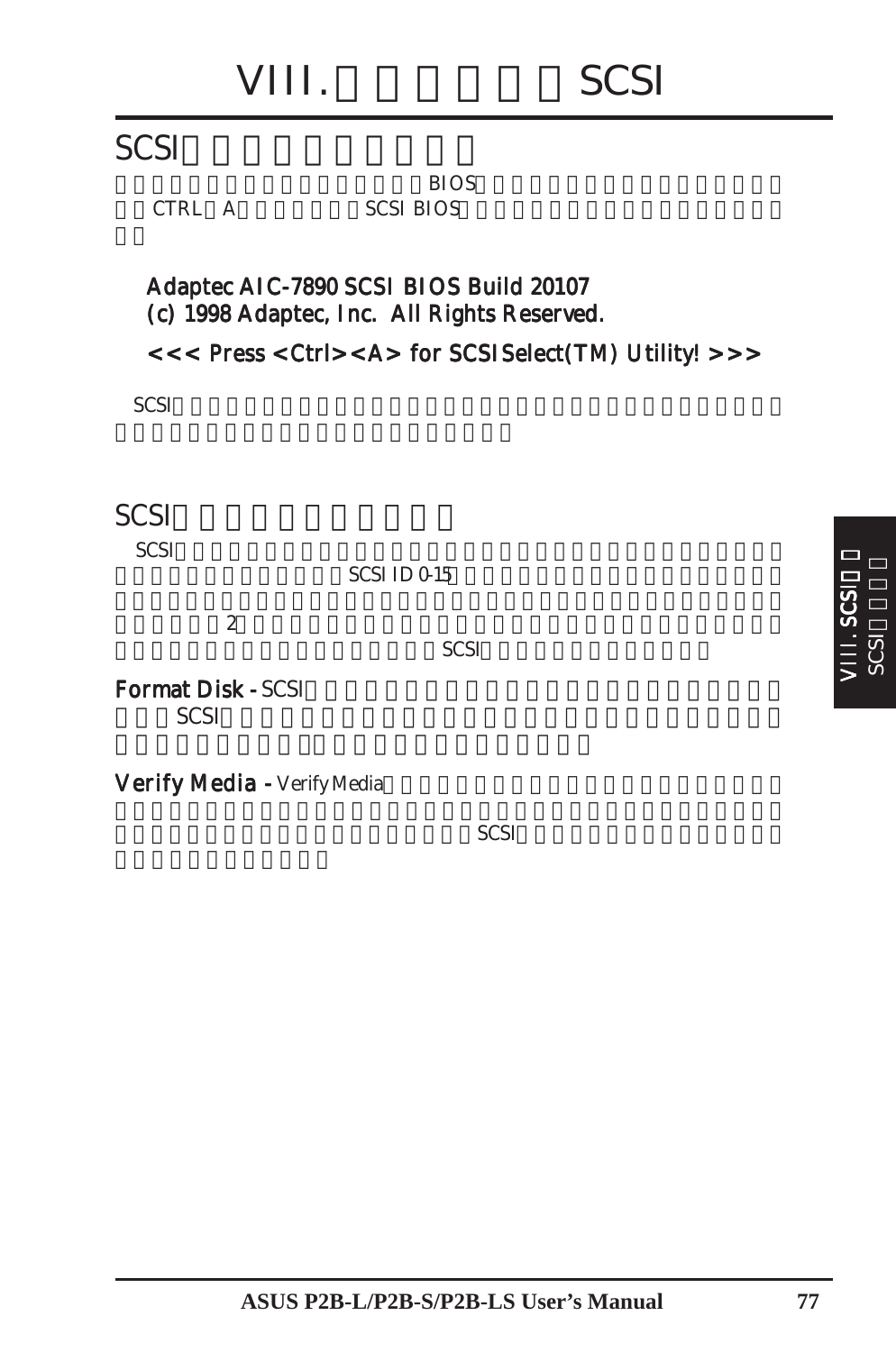$($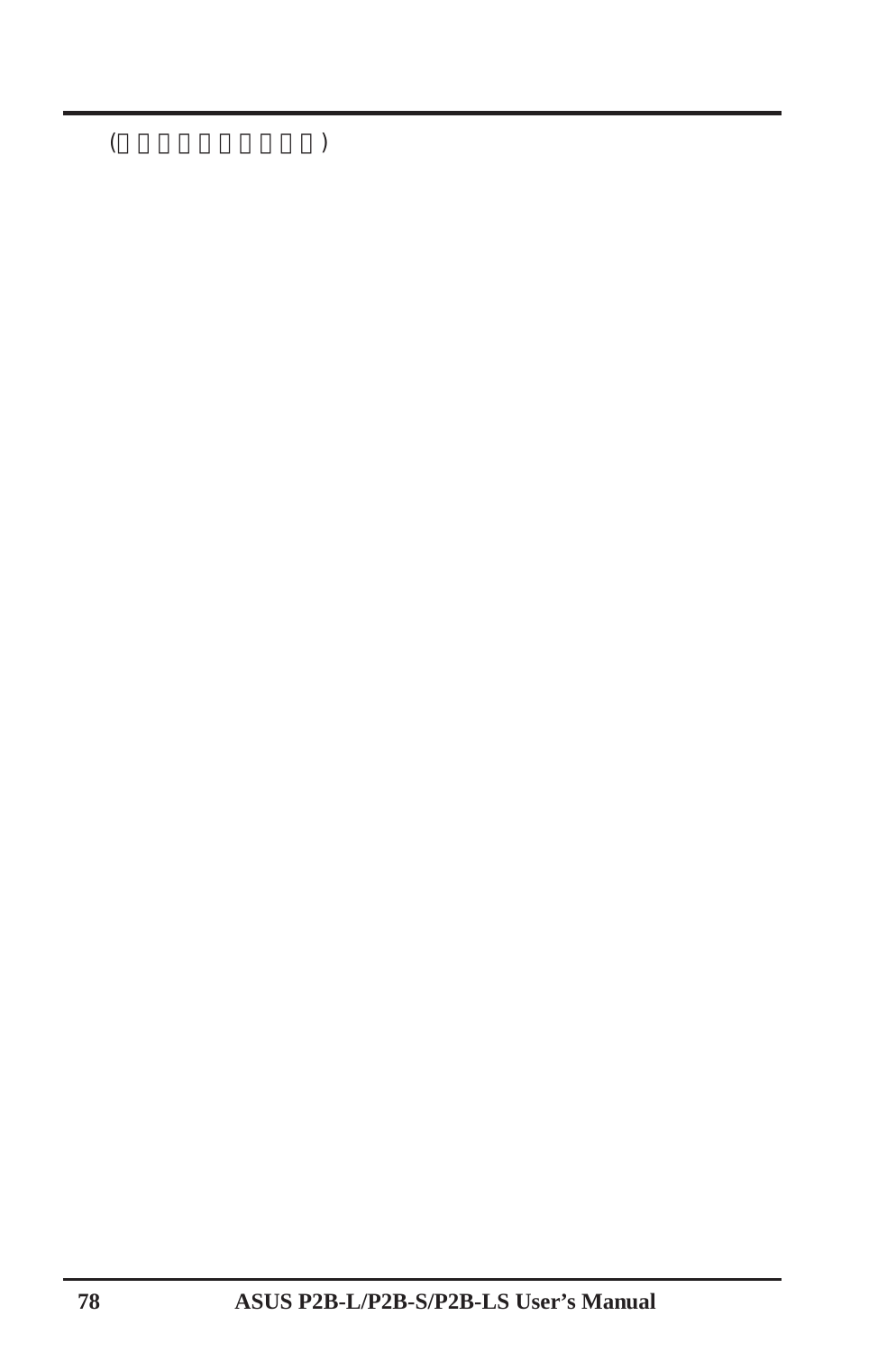# IX. EZ-SCSI

|                                | <b>EZSCSI</b>     |                                                                             |               | Adaptec EZSCSIVI, ADAPTEC EZ-SCSI UTILITY 400e. | Windows 95 Windows NT SCSI<br>DOS, Windows 3.1x Windows for |                            |               |
|--------------------------------|-------------------|-----------------------------------------------------------------------------|---------------|-------------------------------------------------|-------------------------------------------------------------|----------------------------|---------------|
|                                | Workgroups 31x    |                                                                             |               |                                                 |                                                             |                            |               |
|                                |                   | <b>SCSI</b>                                                                 |               |                                                 |                                                             |                            |               |
|                                | <b>SCSI</b>       |                                                                             | <b>EZSCSI</b> |                                                 |                                                             | <b>SCSITutor</b>           |               |
|                                | <b>SCSI CDROM</b> | Windows95/WindowsNT<br>Windows 95 Windows NT<br>Windows 95 Windows NT CDROM | <b>DOS</b>    |                                                 |                                                             |                            | CDROM         |
| $\mathbf{1}$                   |                   | Windows95 WindowsNT                                                         |               | 351                                             |                                                             |                            |               |
| $\overline{2}$                 |                   |                                                                             |               |                                                 | <b>EZSCSI</b>                                               |                            |               |
| 3                              | Start(            | $\mathcal{E}$                                                               |               | Run(                                            |                                                             |                            | $\mathcal{E}$ |
| 4                              |                   | A                                                                           | OK            | $A:\setminus$ setup $B$                         |                                                             | B:\setup                   |               |
| 5                              |                   |                                                                             |               |                                                 |                                                             |                            |               |
| $\mathbf{1}$<br>$\overline{2}$ |                   | Windows 31x Windows for Workgroups 31x                                      |               | Windows/Windows for Workgroups 3.1x             | <b>EZSCSI</b>                                               |                            |               |
| 3<br>4                         |                   | $\sqrt{2}$                                                                  |               |                                                 | A                                                           |                            | A:            |
|                                | \setup B          |                                                                             |               | B:\setup                                        |                                                             | OK                         |               |
| $\overline{5}$                 |                   |                                                                             |               |                                                 |                                                             |                            |               |
| DOS<br>1<br>$\overline{c}$     | DOS 6x            |                                                                             |               |                                                 | <b>EZSCSI</b>                                               |                            |               |
| 3                              | <b>DOS</b>        |                                                                             |               | A                                               |                                                             | $A:\mathbf{X}$ install $B$ |               |
| 4                              |                   | $B:\mathbb{R}^n$                                                            |               |                                                 |                                                             |                            |               |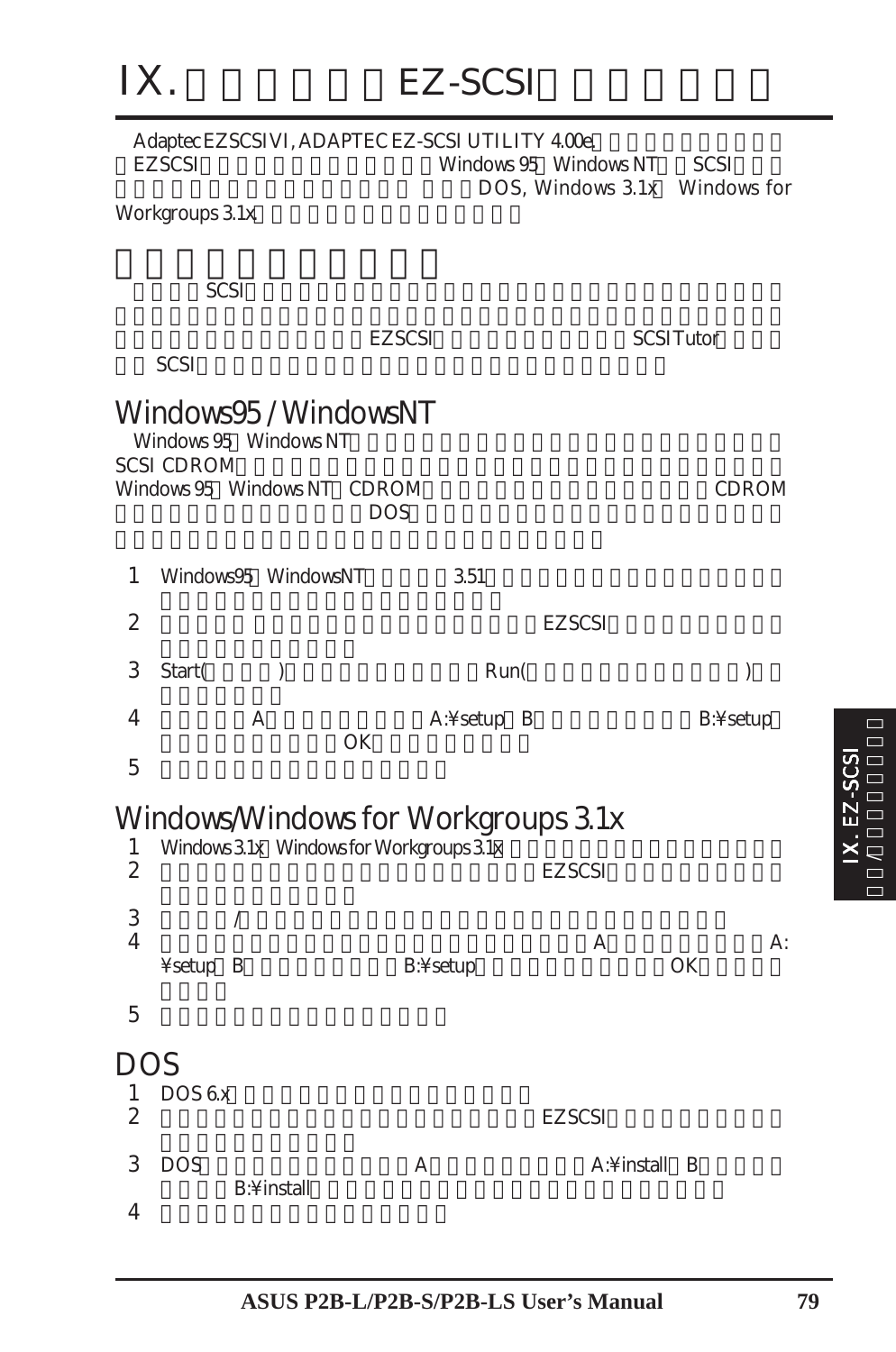SCSI

| <b>SCSI</b>                                      | CDROM                      |             |
|--------------------------------------------------|----------------------------|-------------|
| IRQ DMA<br><b>SCSI</b><br><b>SCSI</b>            |                            | $\,1\,$     |
| SCSI SCSI ID<br>$CD$ -ROM<br>SCSI                |                            |             |
| Windows95/WindowsNT                              |                            |             |
| 32<br>Windows95 WindowsNT<br>Windows95 WindowsNT | <b>SCSI</b><br><b>SCSI</b> |             |
| dows95 WindowsNT                                 |                            | Win-        |
|                                                  | <b>SCSI</b>                | <b>SCSI</b> |
| <b>SCSI</b>                                      |                            |             |
| <b>SCSI</b>                                      |                            |             |
| Windows                                          |                            |             |
| SCSI                                             | (Windows                   | )           |

**80 ASUS P2B-L/P2B-S/P2B-LS User's Manual**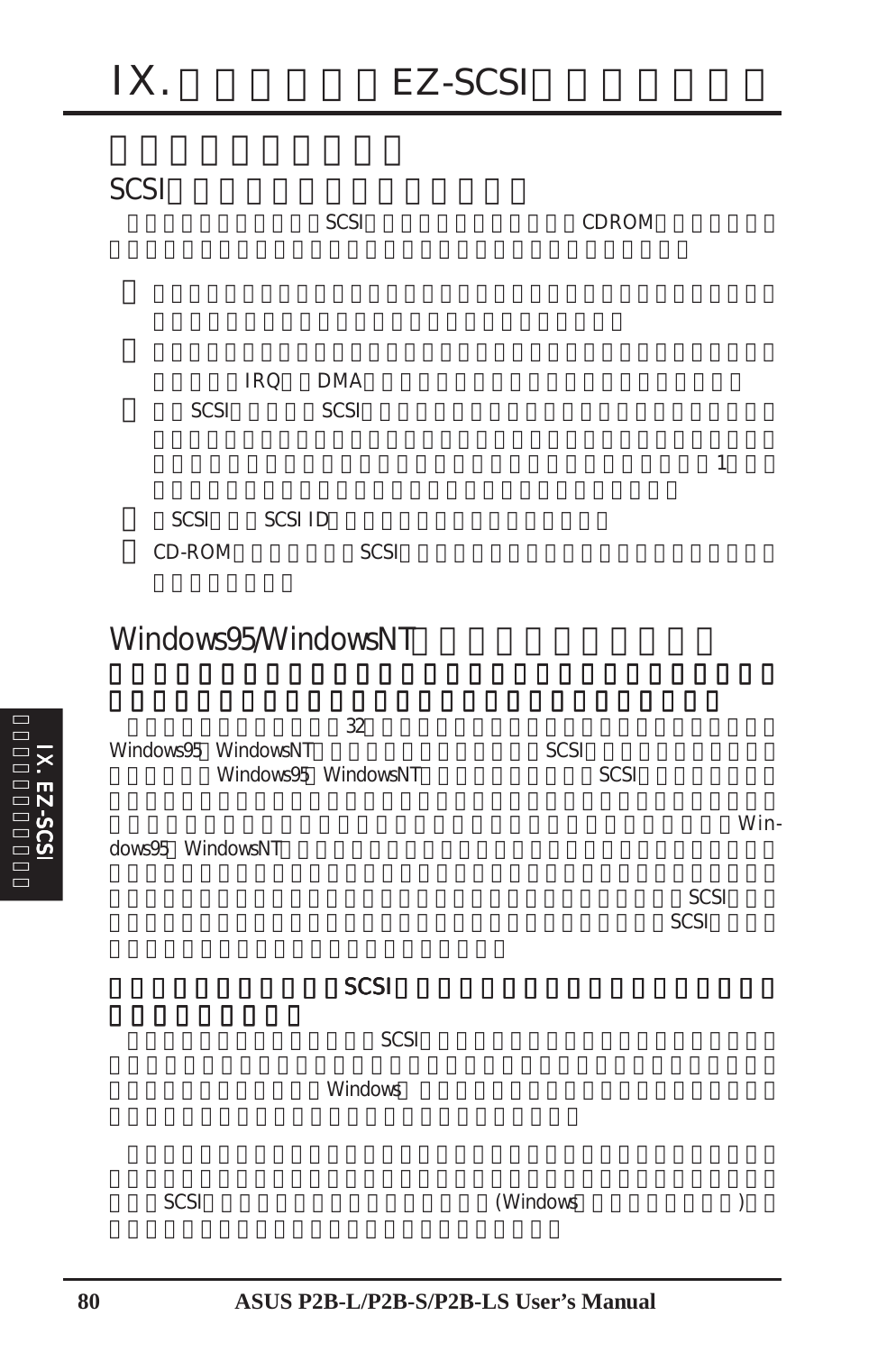# $ROM$

# SCSIチップセット名が表示されなかった場合には、 チップセット名が表示されなかった場合には、 チップセット名が表示されなかった場合には、 Windows95 CD-

- 1 Windows95 CD-ROM CDROM
- $2 \text{SCSI}$  $3$
- 4 CDROM \drivers\storage SCSI

 $\mathbf X$ 

 $X$  $\text{SCSI}$ 

 $DMA$ 

 $1$ 

- 2 SCSI
- $3$
- $4$
- $5$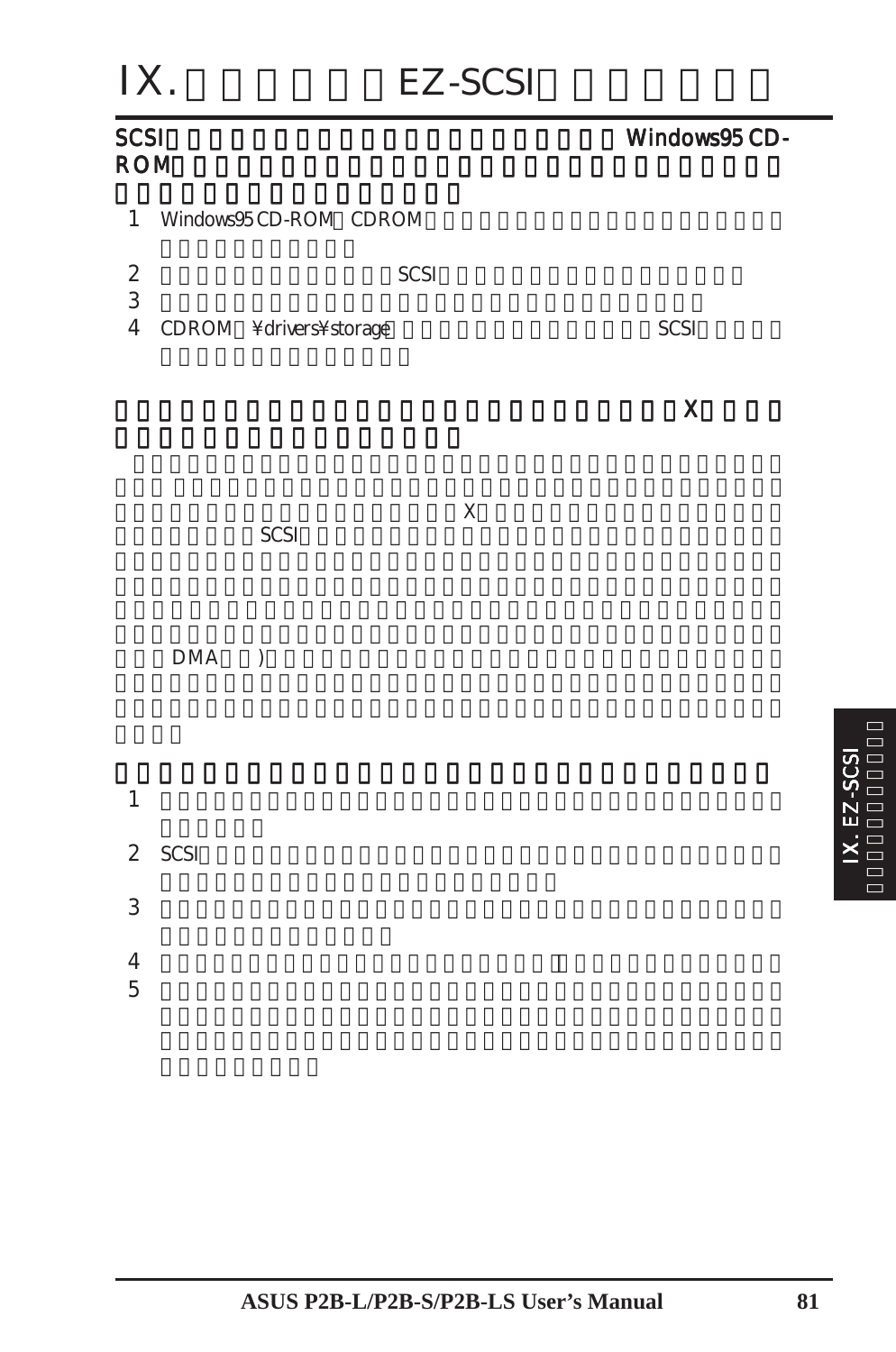## EZ-SCSI

| Windows95                         |                                 | <b>ASPI</b>                                         | CONFIG.SYS AUTOEXEC.BAT<br>mscdex |
|-----------------------------------|---------------------------------|-----------------------------------------------------|-----------------------------------|
|                                   | <b>ASPI</b>                     | <b>SCSI</b><br><b>CDROM</b>                         | <b>SCSI</b>                       |
| mscdex                            |                                 |                                                     |                                   |
| <b>MSDOS</b>                      |                                 |                                                     |                                   |
|                                   | <b>SCSI</b>                     | CONFIG.SYS AUTOEXEC.BAT<br>HP sjiixsys)<br>$\left($ |                                   |
|                                   | SCSI-1CDROM                     | (Windows95                                          | $\mathcal{E}$                     |
| $CD-R$                            | (                               | $CD-R$                                              | Windows                           |
| MS-DOS                            | <b>EZSCSI DOS</b><br><b>DOS</b> |                                                     | <b>DOS</b>                        |
| <b>CDROM</b><br><b>SCSI CDROM</b> |                                 | Windows95<br>Windows95CDROM                         |                                   |
| 1<br>$\overline{2}$<br><b>DOS</b> | <b>DOS</b>                      | <b>DOS</b>                                          |                                   |
| 3                                 | EZSCSI(DOS)<br>cdtsd.vxd        | cdtsd.sav                                           | windows\system\iosubsys           |
| <b>CDROM</b><br>1<br>CD-ROM       |                                 | mscdex Windows95CDROM                               |                                   |
| AUTOEXEC.BAT                      |                                 | mscdexexe REM                                       |                                   |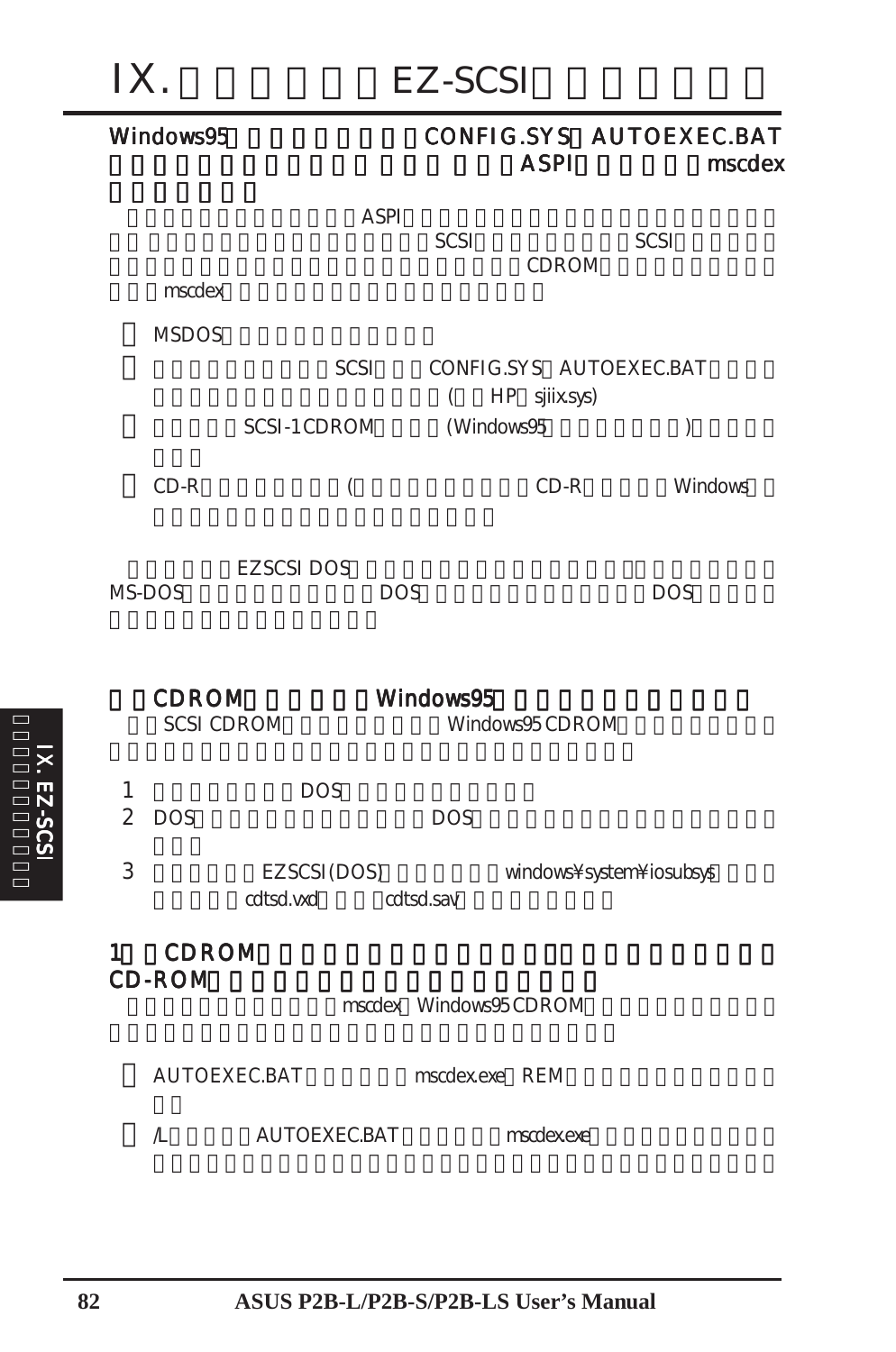| IX.                                                       | EZ-SCSI                         |                                |                                |  |  |  |
|-----------------------------------------------------------|---------------------------------|--------------------------------|--------------------------------|--|--|--|
| $DOS$ <i>N</i> $i$ ndows 3 1x                             |                                 |                                |                                |  |  |  |
|                                                           | EZSCSI                          |                                | DOS, Windows 3.1x, Windows for |  |  |  |
| Workgroups31x                                             |                                 |                                |                                |  |  |  |
| : Windows95/WindowsNT<br>DOS/Windows3.1x<br>WindowsNT     |                                 | <b>ASPI</b>                    | Windows95                      |  |  |  |
| DOS <i>N</i> indows 31x                                   |                                 |                                |                                |  |  |  |
|                                                           |                                 |                                | <b>CDROM</b>                   |  |  |  |
|                                                           | <b>SCSI</b>                     |                                | <b>EZSCSI</b>                  |  |  |  |
| DOS Mindows 3 1x                                          |                                 |                                |                                |  |  |  |
|                                                           | EZSCSI                          |                                | CONFIG.SYS                     |  |  |  |
| AUTOEXEC.BAT                                              |                                 |                                |                                |  |  |  |
| <b>Windows</b>                                            |                                 | <b>EZSCSI</b><br><b>EZSCSI</b> |                                |  |  |  |
|                                                           |                                 |                                |                                |  |  |  |
| DOS <i>Mindows</i> 3 1x ASPI                              |                                 |                                |                                |  |  |  |
| ASPI (Advanced SCSI Programming Interface)<br><b>SCSI</b> |                                 |                                | <b>SCSI</b>                    |  |  |  |
| <b>ASPI</b>                                               | <b>DOS</b>                      |                                |                                |  |  |  |
| <b>SCSI</b>                                               |                                 |                                |                                |  |  |  |
| <b>EZSCSI</b>                                             | DOS/Windows31x<br><b>EZSCSI</b> |                                | <b>ASPI</b>                    |  |  |  |

Windows<br>
EZSCSI

 $\Delta$ SPI $\Delta$ SPI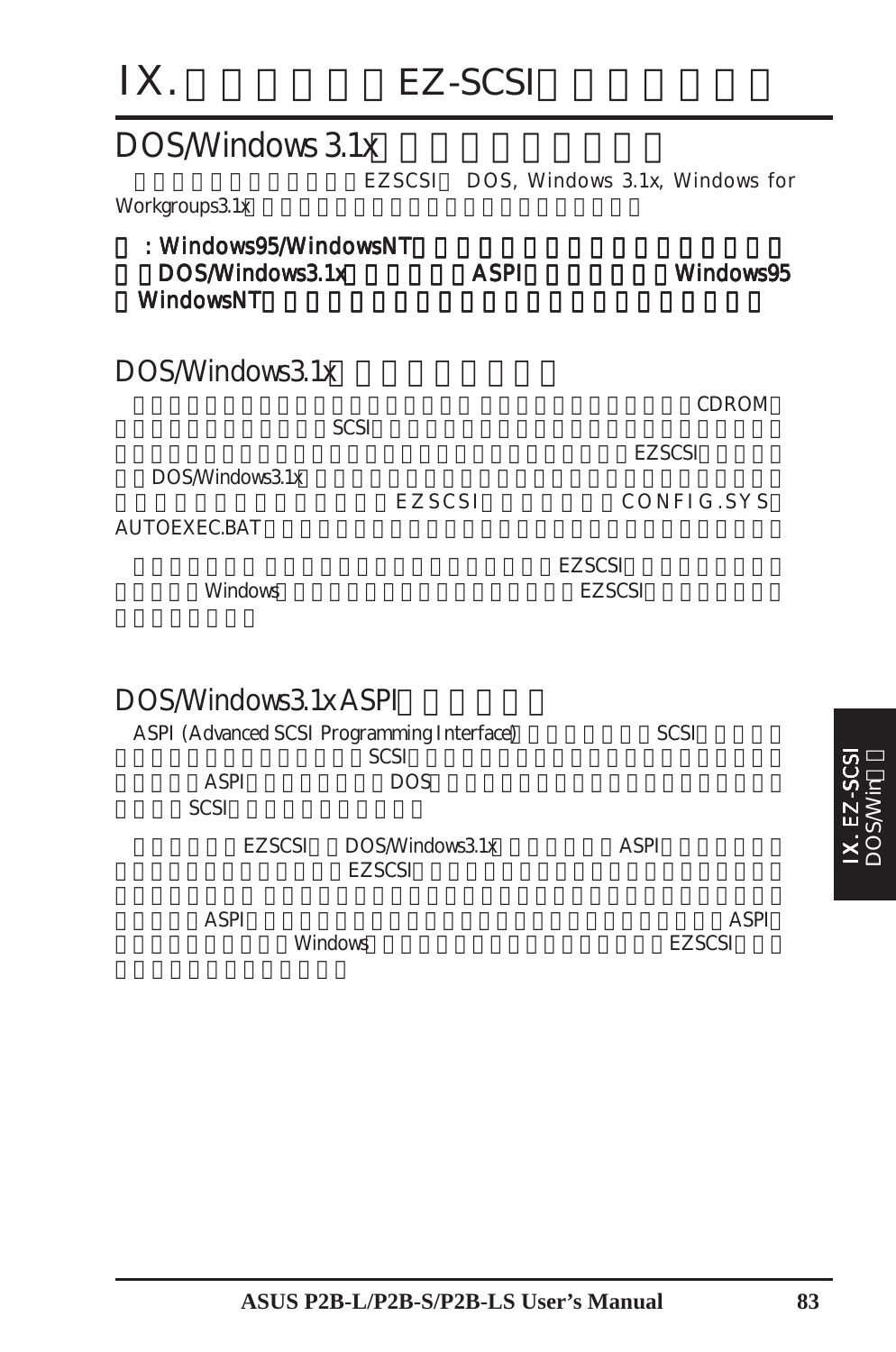| IX.                            | EZ-SCSI                                                                        |  |  |  |  |  |
|--------------------------------|--------------------------------------------------------------------------------|--|--|--|--|--|
| <b>DOS</b>                     | <b>DOS</b><br>EZSCSI                                                           |  |  |  |  |  |
| SCSI                           | scsifmt<br>$\rm MO$                                                            |  |  |  |  |  |
| <b>DOS</b>                     | <b>MSDOS</b><br>$s$ csif $m$ t                                                 |  |  |  |  |  |
|                                | 1. DOS scsifmt.exe<br>$c \ \ \sqrt{scsl}$ scsifmt                              |  |  |  |  |  |
| $\overline{2}$                 | $:$ LUN<br><b>SCSI</b><br>scsifmt/L<br>$\mathbf{1}$<br>$\rm F1$<br><b>SCSI</b> |  |  |  |  |  |
| $\sqrt{3}$                     |                                                                                |  |  |  |  |  |
| $\overline{4}$                 | $\big)$                                                                        |  |  |  |  |  |
|                                | Ţ                                                                              |  |  |  |  |  |
| $\overline{5}$                 |                                                                                |  |  |  |  |  |
|                                | $\mathop{\hbox{\rm Esc}}$                                                      |  |  |  |  |  |
| $\mathbf{g}$<br>$\overline{5}$ | 3 4<br>Esc                                                                     |  |  |  |  |  |

**84 ASUS P2B-L/P2B-S/P2B-LS User's Manual**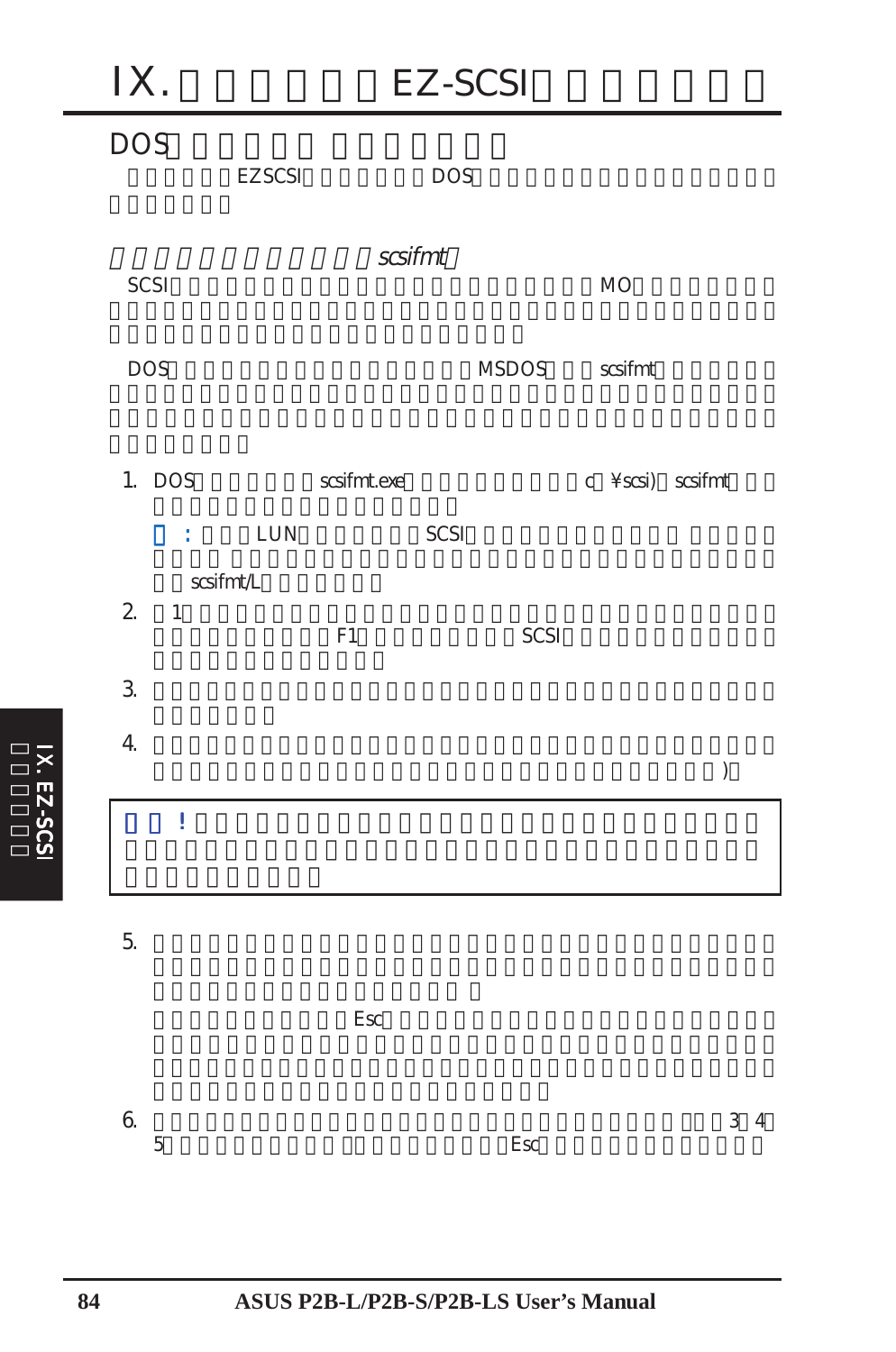| IX.                    | EZ-SCSI                            |                |                                                            |                                |  |
|------------------------|------------------------------------|----------------|------------------------------------------------------------|--------------------------------|--|
| <b>DOS</b>             | afdisk<br><b>DOS</b><br><b>DOS</b> |                | $\mathcal{L}$<br>$\left($<br><b>SCSI</b><br>$\overline{(}$ | afdisk<br><b>MO</b><br>$\big)$ |  |
|                        |                                    | OS/2<br>afdisk |                                                            | DOS V                          |  |
| : afdisk               |                                    | <b>BIOS</b>    | <b>BIOS</b><br><b>BIOS</b>                                 | <b>BIOS</b>                    |  |
| DOS<br><b>MSDOS</b>    | fdisk                              |                |                                                            |                                |  |
| afdisk<br><b>MSDOS</b> | <b>DOS</b>                         |                | <b>SCSI</b>                                                |                                |  |
| <b>DOS</b><br>1.       |                                    | afdisk.exe     |                                                            | afdisk<br>$C \setminus SCSi$   |  |
| <b>SCSI</b>            | <b>SCSI ID</b>                     |                |                                                            | Target                         |  |
| $\mathbf{z}$           |                                    |                |                                                            |                                |  |
|                        |                                    | afdisk         | <b>BIOS</b>                                                | <b>DOS</b>                     |  |
| fdisk                  |                                    |                |                                                            |                                |  |
|                        | F1                                 |                |                                                            |                                |  |
|                        |                                    | 64             | $\mathbf{1}$                                               | $\,1\,$<br>32                  |  |
|                        | 63sectors                          | 8MB            | 255                                                        | $\,1\,$                        |  |

IX. EZ-SCSI IX. EZ-SCSI